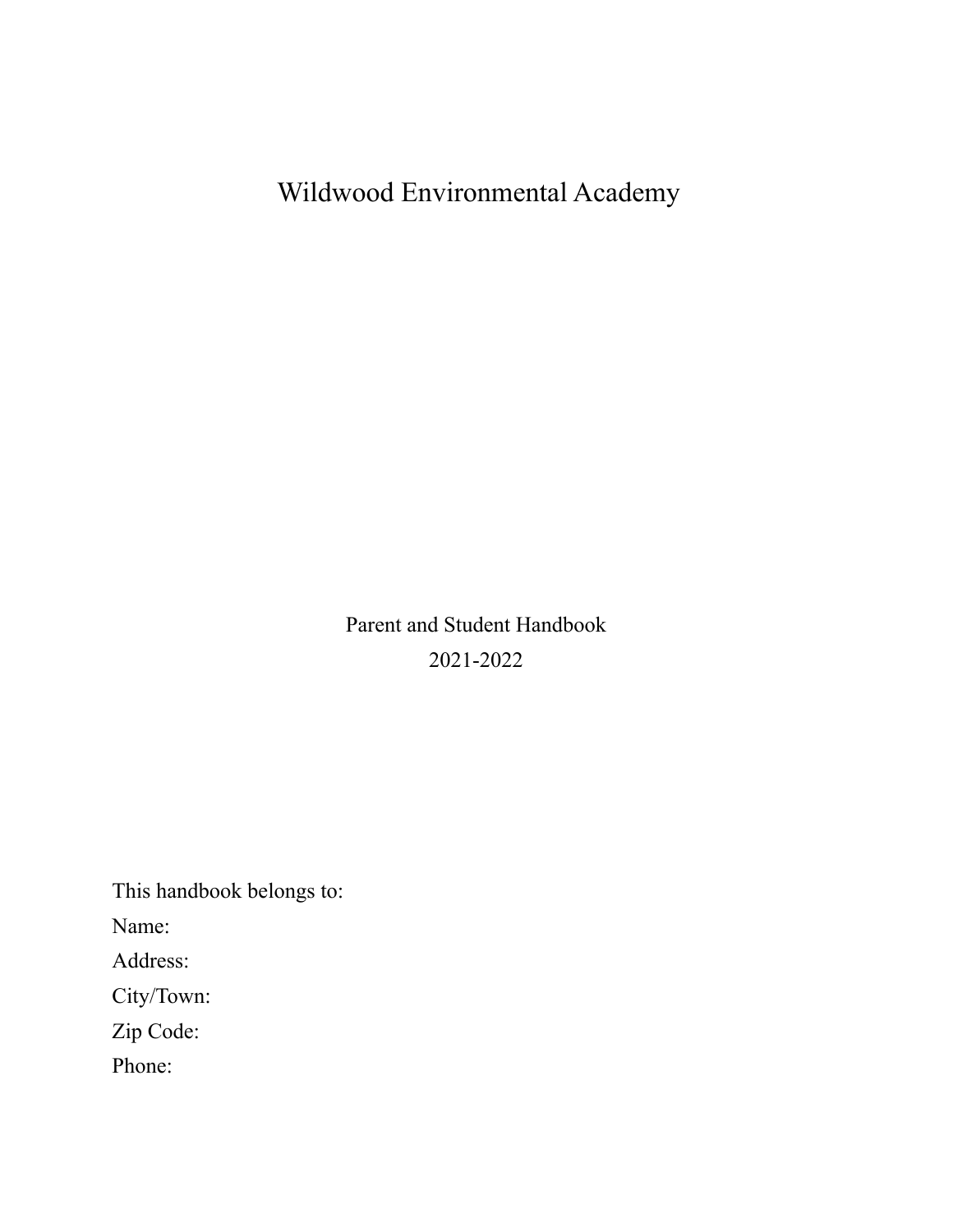Wildwood Environmental Academy 2021-2022 Parent and Student Handbook

# **A Message from the School Leader**

This handbook is published so that all students and families enrolled in Wildwood Environmental Academy (WEA), have easy access to information that will allow for a successful school year. It is essential that parents and students read the Handbook. We are more than happy to answer any questions or concerns that you may have.

We strive to foster a partnership between home and school and look forward to working with you throughout the school year.

Wildwood Environmental Academy is located in two adjacent buildings, both of which are used across the grade levels. The Elementary school is defined as kindergarten through grade five. Middle school is grades six through eight. High school is grades nine through twelve. When reference is made to the "district", this includes grades  $K - 12$  at either location.

The policies and procedures included in this document comply with state laws and have been approved by the WEA School Board. If you would like further information on any of the information herein, please submit a written request to the school office including the specific information you are seeking.

Thank you and welcome to the 2021-2022 school year.

Elizabeth A. Lewin School Leader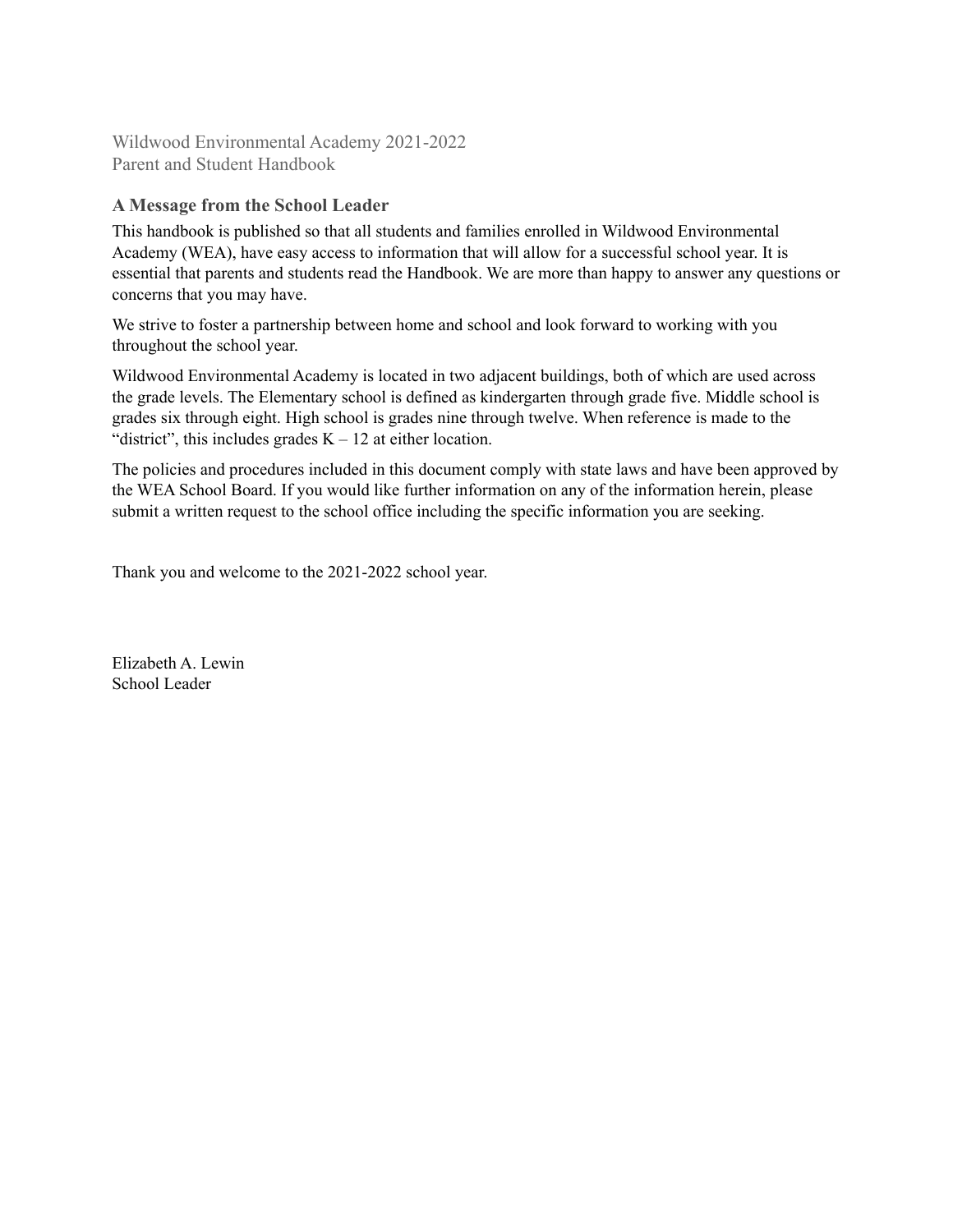# Wildwood Environmental Academy Mission:

The Mission of Wildwood Environmental Academy is to develop the personal, social, and academic potential of each *student. We design programs that integrate Ohio's learning standards, and Standards for Teaching and Learning with a broader consideration of environmental sciences to foster environmentally responsible citizens who work and volunteer in their community to make a dif erence.*

# SCHOOL CONTACT INFORMATION

## **Administration**

Elizabeth A. Lewin, School Leader Susan K. Brimmer, Assistant School Leader Emily Carpenter, Academic/Behavioral Support Coordinator Cynthia M. Fisher, Office Manager/SeniorAdvisor Toni L. Orns, Office Manager/Enrollment Specialist Gretchen Mossing, Instructional Coach/Special Education Coordinator

## **Building Addresses**

Wildwood Environmental Academy Grades  $K - 3$ 1546 Dartford Road Maumee, Ohio 43537 (419) 868-9885

Grades  $4 - 12$ 1628 Henthorne Drive Maumee, Ohio 43537 (419) 868-9890

## **E-mail**

E-mail addresses are formatted as follows for all WEA employees: first [name.lastname@leonagroup.com.](mailto:name@leonagroup.com) Links to email addresses can also be found on the website.

#### **School Office Phone**

(419) 868-9885: Dartford Campus

(419) 868-9890: Henthorne Campus

#### **Web address:**

[www.wildwoodisgreen.com](http://www.leonagroup.com/wildwood/)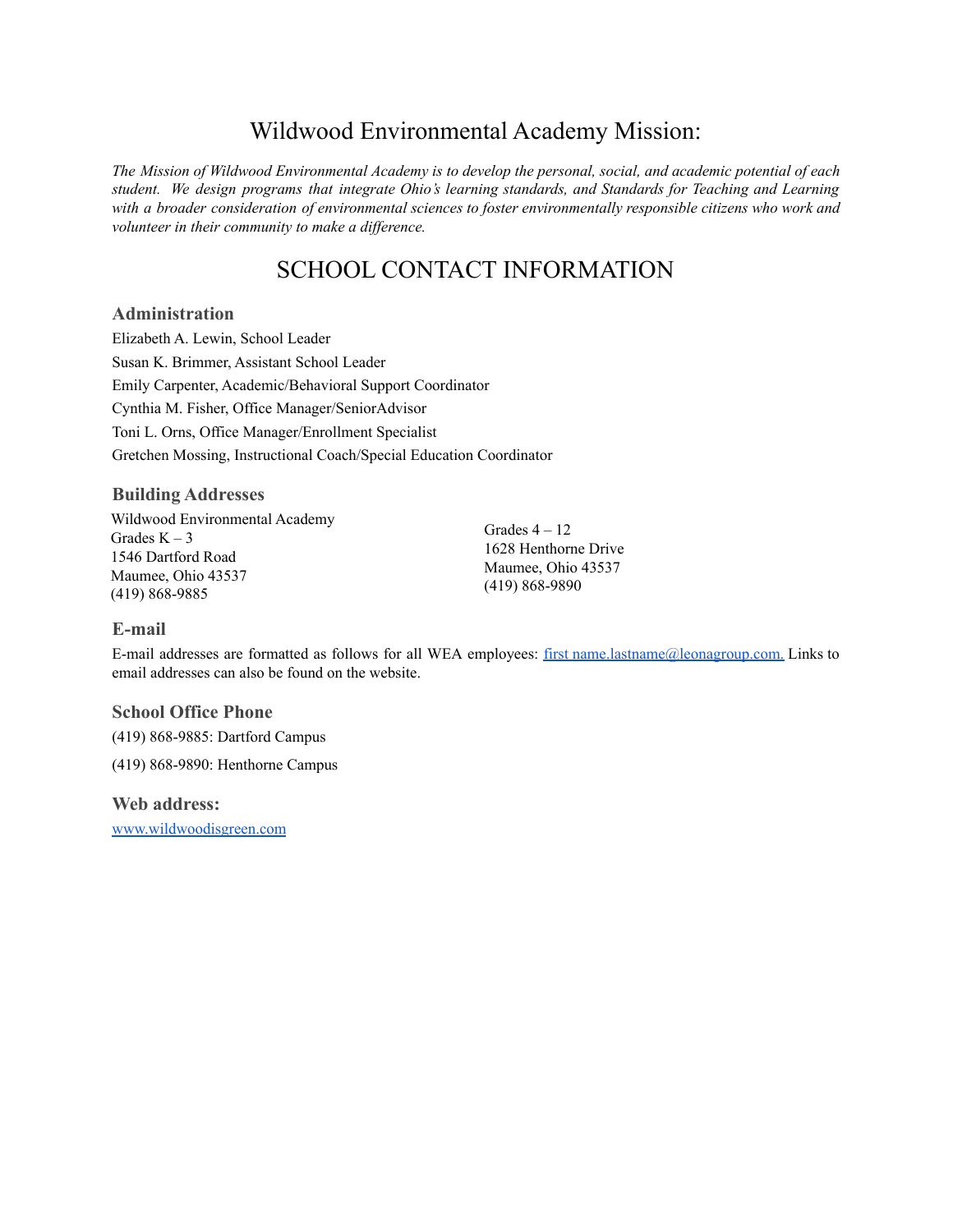| <b>TABLE OF CONTENTS</b>                              |    |
|-------------------------------------------------------|----|
| <b>SECTION 1- DISTRICT INFORMATION &amp; POLICIES</b> | 7  |
| Admissions                                            | 7  |
| Authorizer                                            | 7  |
| Compulsory School Age Kindergarten Admissions         | 7  |
| Computer Usage Policy                                 | 7  |
| Communication Policy                                  | 8  |
| Complaint Policy                                      | 9  |
| Educational Service Provider/Management Company       | 10 |
| Emergencies and Drills                                | 10 |
| <b>Emergency Information</b>                          | 10 |
| Federal/State/Local Compliance/Title IX               | 11 |
| <b>Inclusive Education</b>                            | 11 |
| <b>Mission Statement</b>                              | 11 |
| Multi-Cultural Awareness                              | 11 |
| Notice to all Parents: Child Find                     | 11 |
| Covid-19 Pandemic Protocols                           | 11 |
| Parent/Student Rights Regarding Surveys (PSRA)        | 12 |
| Positive Behavior Interventions and Supports (PBIS)   | 13 |
| Release of Student Photos/Media Interviews            | 13 |
| Release of Student Records (FERPA)                    | 13 |
| Safe Schools Helpline                                 | 14 |
| School Closings                                       | 14 |
| School Emergency Communications                       | 14 |
| Seclusion and Restraint                               | 14 |
| Title I Part A                                        | 14 |
| <b>Wellness Policy</b>                                | 14 |
| Withdrawal from School                                | 15 |
| SECTION 2- STUDENT CODE OF CONDUCT AND DISCIPLINE     | 16 |
| WEA School Expectations                               | 16 |
| <b>Student Code of Conduct</b>                        | 16 |
| Lunchtime/Recess Detention                            | 17 |
| Before/After-School Detention                         | 18 |
| Saturday School                                       | 18 |
| In-School Suspension (ISS)                            | 18 |
| <b>Emergency Removal</b>                              | 18 |
| Out-Of-School Suspension (OSS)                        | 19 |
| Court Referral                                        | 19 |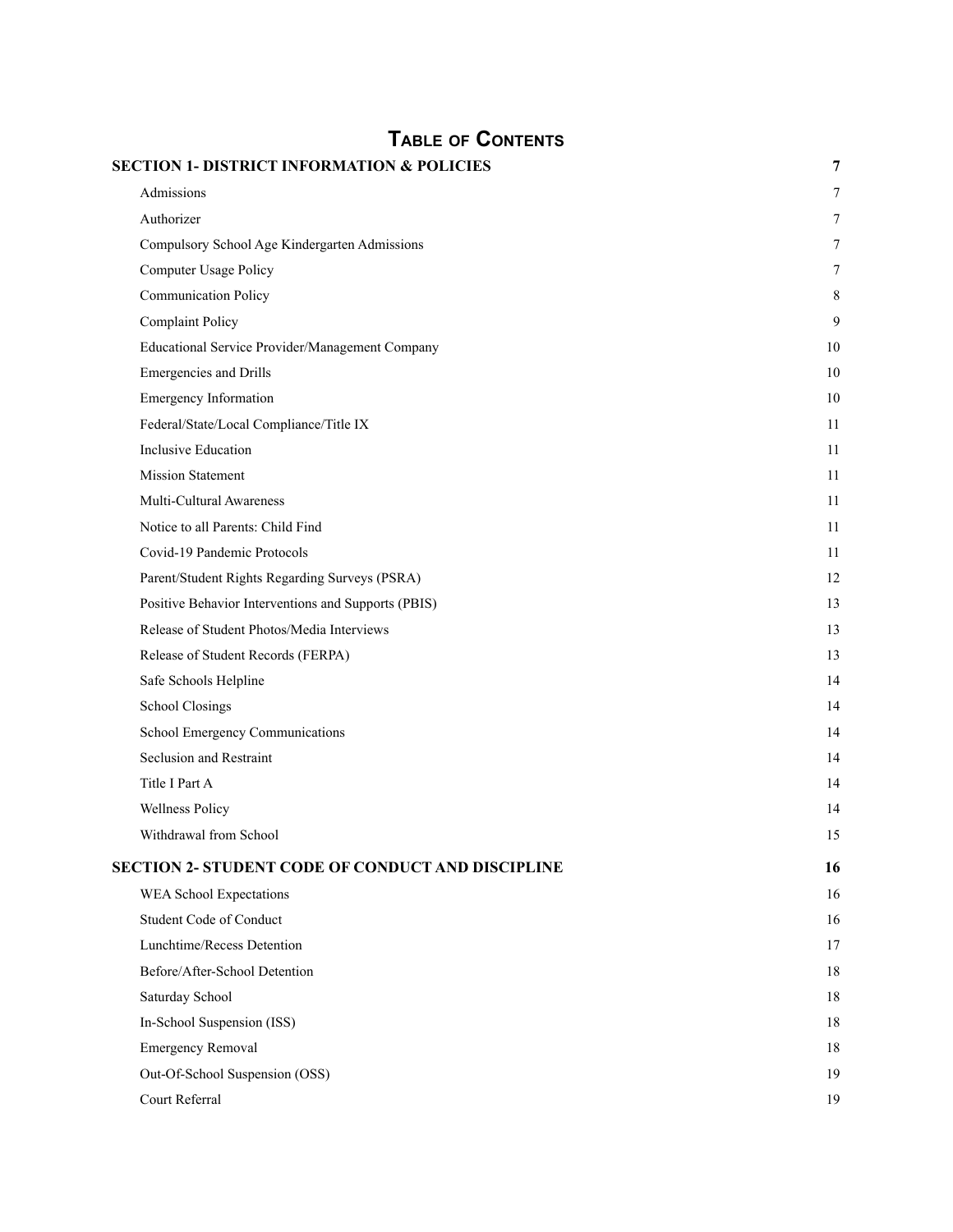| Expulsion                                               | 19 |
|---------------------------------------------------------|----|
| Permanent Exclusion                                     | 20 |
| Disciplinary Appeal Process                             | 20 |
| Violations or Infractions                               | 21 |
| <b>SECTION 3- ATTENDANCE</b>                            | 24 |
| Attendance Policy                                       | 24 |
| Attendance to Participate in Extracurricular Activities | 25 |
| <b>College Visits</b>                                   | 25 |
| Denial of High School Credit (9th-12th grade)           | 26 |
| The appeal of Denial of Credit (non-attendance reasons) | 26 |
| Early Pick Up                                           | 26 |
| Illness/Injury While at School                          | 26 |
| Tardiness                                               | 27 |
| Vacations                                               | 27 |
| <b>SECTION 4- ACADEMICS</b>                             | 28 |
| Academic Integrity                                      | 28 |
| <b>Achievement Testing</b>                              | 28 |
| Agenda Books (Planners)                                 | 28 |
| College Credit Plus Program (CCP) Policy                | 28 |
| Cheating/Plagiarism Policy                              | 28 |
| Classification by Grade (9-12)                          | 29 |
| Credit Recovery (9-12)                                  | 29 |
| Flex Credit                                             | 29 |
| <b>Grading Policy</b>                                   | 29 |
| Grade Completion Determination                          | 30 |
| <b>Graduation Requirements</b>                          | 30 |
| Graduation Requirements Notification                    | 30 |
| <b>Graduation Seal Requirements</b>                     | 30 |
| Community Service Seal                                  | 30 |
| Ohio Means Jobs Readiness Seal                          | 31 |
| Homework Policy                                         | 31 |
| Juvenile Justice Transitions                            | 31 |
| Ohio Means Jobs                                         | 32 |
| Parent Responsibility Policy                            | 32 |
| Physical Education Requirements K-12                    | 32 |
| Retention                                               | 32 |
| Student-Based Intervention Team (SBIT)                  | 32 |
| Test Security for Standardized Testing                  | 32 |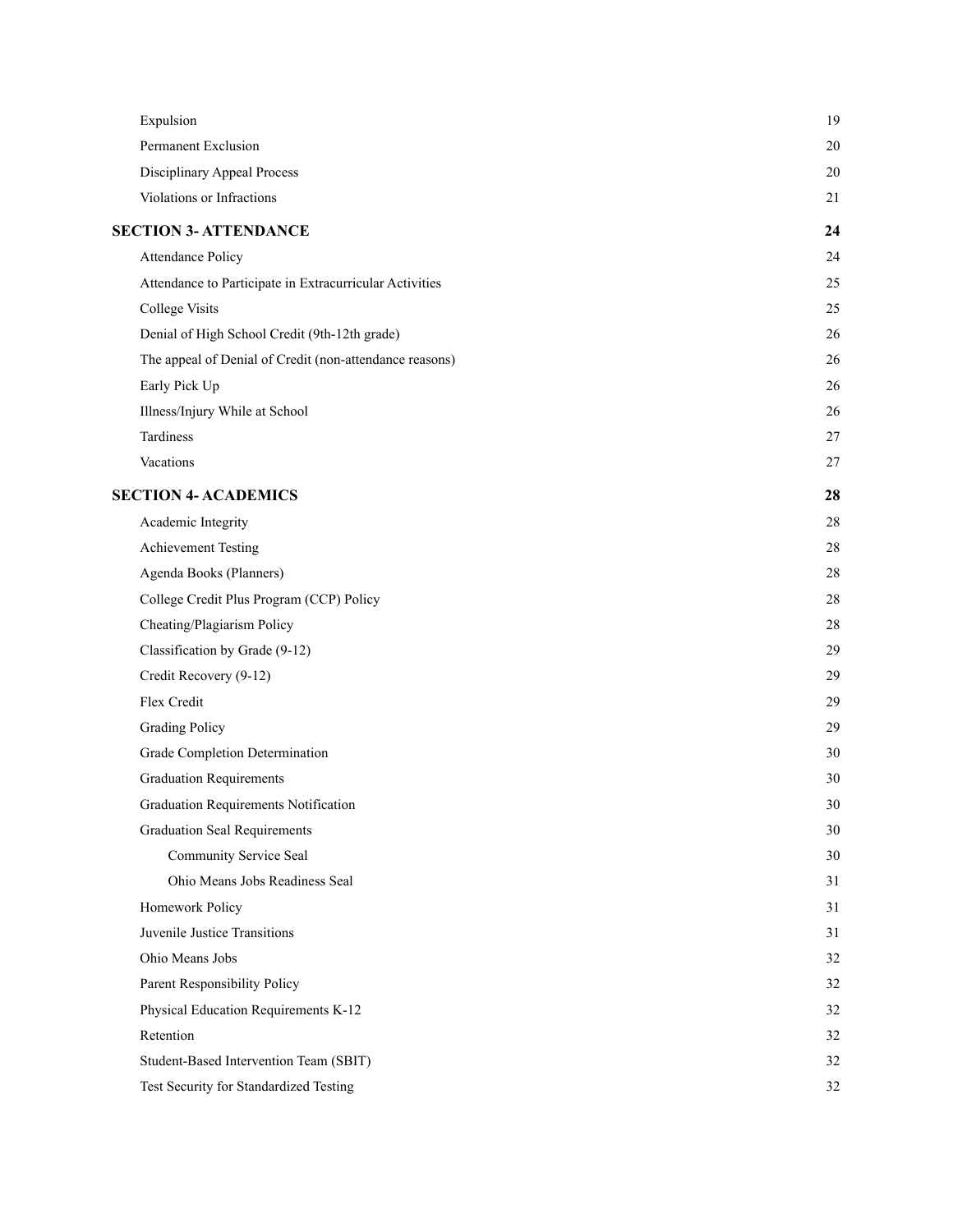| Textbooks                                              | 32 |
|--------------------------------------------------------|----|
| Third Grade Reading Guarantee                          | 33 |
| <b>SECTION 5- RIGHTS AND RESPONSIBILITIES</b>          |    |
| See the entire board-approved policy in appendix A     | 34 |
| Anti-Harassment, Intimidation, and Bullying Policy     | 34 |
| Alcohol, Tobacco, & Other Drug Use/Abuse Policy (ATOD) | 34 |
| <b>Bathroom Accidents</b>                              | 36 |
| Cafeteria                                              | 36 |
| Cell Phones/Electronic Equipment                       | 37 |
| Conceal and Carry; Open Carry                          | 37 |
| Dismissal                                              | 37 |
| Dress Code                                             | 38 |
| <b>Additional Dress Code Requirements</b>              | 39 |
| Dress Down Day                                         | 40 |
| <b>Blue Jeans Day</b>                                  | 40 |
| WEA Wear Day                                           | 40 |
| Fees, Fee Waivers/Free, and Reduced Lunch              | 40 |
| Gum/Candy/Cough Drops/Drinks                           | 40 |
| Library/Media Center                                   | 40 |
| Medication                                             | 41 |
| Parental Contact with Students (Non-Emergency)         | 41 |
| Parking Permits                                        | 41 |
| School's Right to Search                               | 42 |
| Separated/Divorced Parent Involvement Policy           | 42 |
| Unauthorized use of the Building                       | 43 |
| Valuable Personal Property                             | 43 |
| <b>SECTION 6- STUDENT SERVICES</b>                     | 44 |
| Field Trip/Field Experiences                           | 44 |
| <b>Fundraising Activities</b>                          | 44 |
| Health Screenings                                      | 44 |
| Lockers (Grades 6-12)                                  | 44 |
| Lost and Found                                         | 45 |
| Parent Involvement and Chaperone Expectations          | 45 |
| Parent-Teacher Organization (PTO)                      | 45 |
| Telephone Use                                          | 45 |
| <b>Visitors</b>                                        | 45 |
| Volunteers                                             | 46 |
| Appendix A<br><b>Board Approved Policies</b>           | 48 |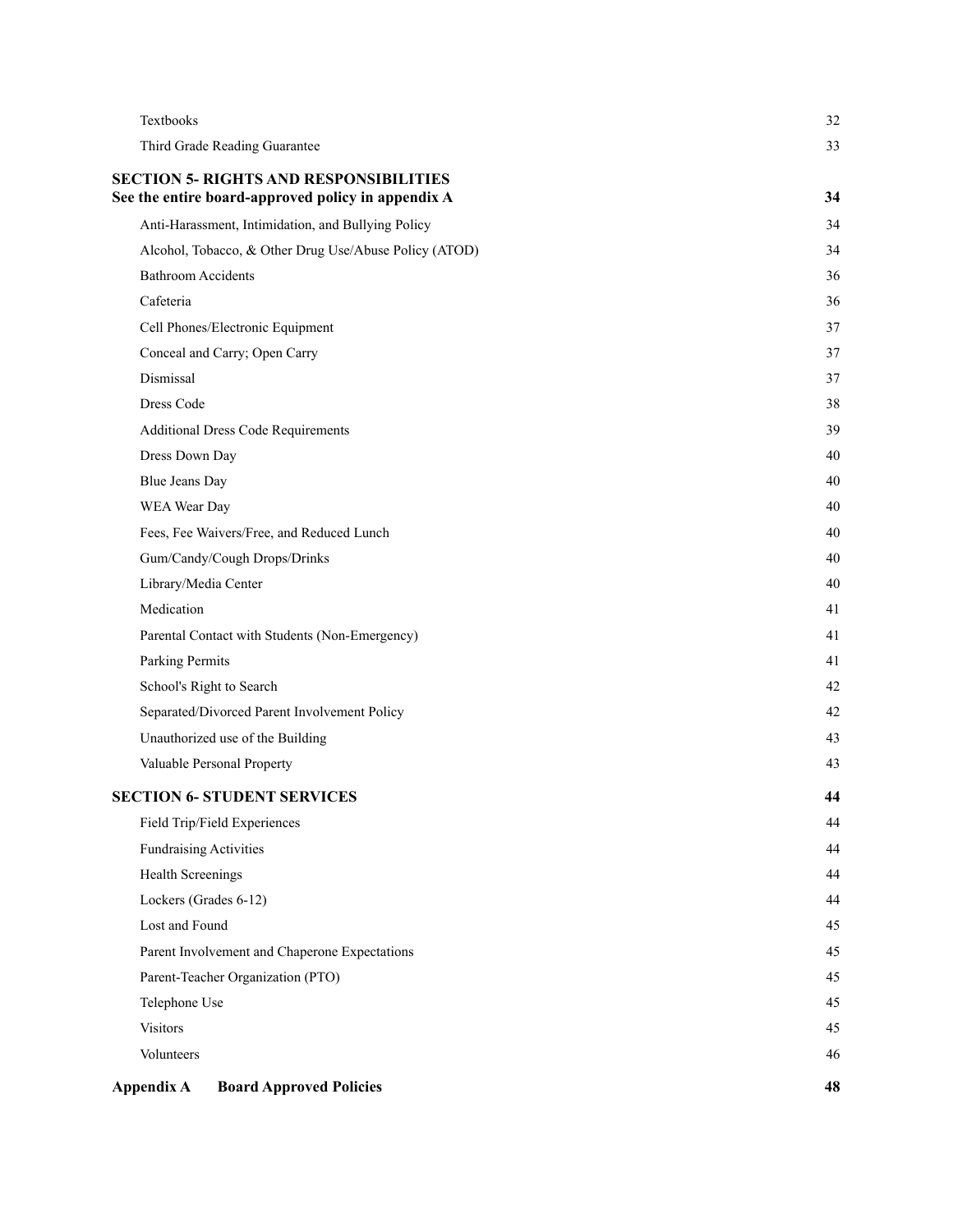**This copy is for your records.**

# **Please sign and return the copy on the last page.**

## **HANDBOOK AWARENESS STATEMENT**

My signature below indicates that I have received, read, and agree to uphold the policies outlined in the Parent and Student Handbook, including the School's Right to Search, the Code of Conduct, and the Attendance Policy.

Parents MUST inform the school of changes in residence, custody, and home, work, and emergency telephone numbers. If the school is unable to contact you directly, or through identified emergency contact numbers, we reserve the right to take the necessary steps in the best interest of the child.

| Parent's Signature                                           | Date:                                                                                                                   |
|--------------------------------------------------------------|-------------------------------------------------------------------------------------------------------------------------|
|                                                              |                                                                                                                         |
| Student's Signature                                          |                                                                                                                         |
| Grade                                                        | Homeroom Teacher                                                                                                        |
| <b>COMPUTER USAGE AGREEMENT</b>                              |                                                                                                                         |
| included in the Parent and Student Handbook.                 | My signature below indicates that I have received, read, and agree to uphold the Computer Usage Agreement               |
| Please check the appropriate response:                       |                                                                                                                         |
| of the policy.                                               | My student may use the Internet while at school pursuant to the board policy and agrees to abide by the rules           |
| My student may not use the Internet while at school.         |                                                                                                                         |
| Parent's Signature                                           | Date: $\frac{1}{\sqrt{1-\frac{1}{2}}\cdot\frac{1}{2}}$                                                                  |
|                                                              |                                                                                                                         |
| Student's Signature                                          |                                                                                                                         |
| Grade                                                        | Homeroom Teacher                                                                                                        |
| <b>FIELD TRIP PERMISSION</b>                                 |                                                                                                                         |
| to and from all field trips.                                 | My signature below indicates that I give permission for my student to attend, participate in, and travel with the class |
| Parent's Signature                                           |                                                                                                                         |
| <b>STUDENT DIRECTORY</b>                                     |                                                                                                                         |
| I DO want my child included in the WEA school directory.     |                                                                                                                         |
| Phone Number to be included in the directory:                |                                                                                                                         |
| I DO NOT want my child included in the WEA school directory. |                                                                                                                         |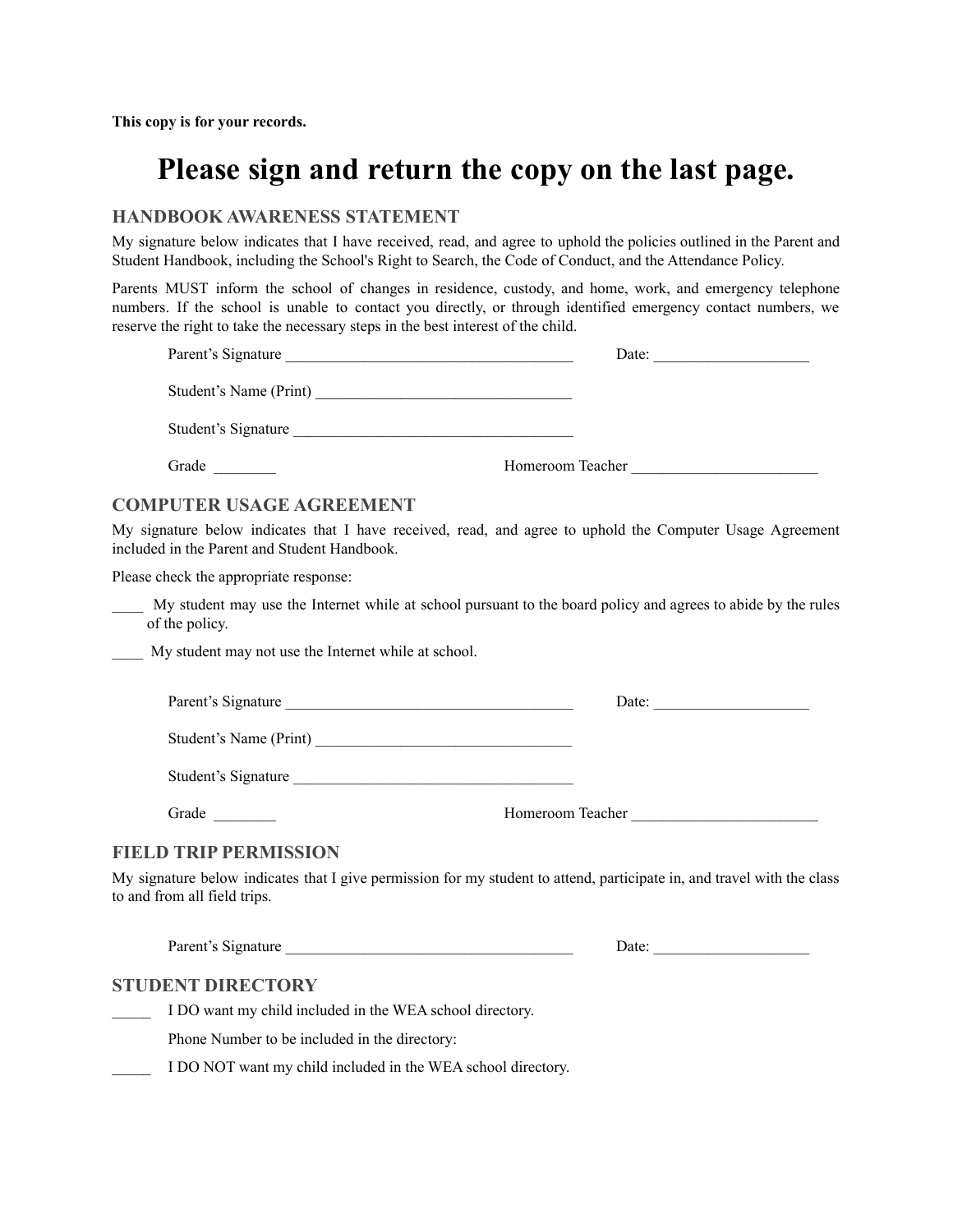# SECTION 1- DISTRICT INFORMATION & POLICIES

## <span id="page-7-1"></span><span id="page-7-0"></span>**Admissions**

Students transferring from another school will normally be placed in the grade level recommended by the previous school based on records received. For elementary and middle school students, a request will be made for official records to be sent to us within fourteen days. Official transcripts will be required prior to enrollment in High School classes (grades  $9 - 12$ ). Parents are asked to notify the school at the time of enrollment if their student has an IEP or 504 plan so that WEA can provide services and a smooth academic transition.

New entrants at all grade levels will be required to present, at the time of enrollment, an official birth certificate or other evidence of birth, proof of having received or being in the process of receiving required immunizations, proof of residency or custody information, if applicable.

Additionally, students entering the 4th grade must have evidence that they have taken and passed the third-grade reading guarantee state test.

Nothing in this policy is intended to supersede state law. In areas of conflict between this policy and state law, state law shall control all aspects.

#### <span id="page-7-2"></span>**Authorizer**

Ohio Council of Community Schools 3131 Executive Parkway, Suite 306 Toledo, Ohio 43606 419-720-5200

#### <span id="page-7-3"></span>**Compulsory School Age Kindergarten Admissions**

In accordance with the State Law and the school board policy of the same title, WEA requires a child to be 5 years old by August 1 of the year of admission.

#### <span id="page-7-4"></span>**Computer Usage Policy**

WEA will employ appropriate measures to restrict and monitor materials accessed by students. WEA will not be liable if a student overrides these protective measures or purposefully does not follow the direction given when using a school computer.

Students are encouraged to use the school's computers/network and the internet connection for teacher-assigned, educational work. The term computer or computer equipment includes: system units, displays, mice, keyboards, speakers, microphones, scanners, video projectors, Chromebooks, video cameras, printers, hubs, switches, routers, patch panels, wiring, connectors, programs, and any other piece of equipment or software which is part of the school's computer system. Students using the school's computers are expected to abide by the following rules:

Students may only access the district network and/or the Internet by using their assigned network account. Use of another person's account/password is prohibited. Students may not allow other users to utilize their passwords. Students may not intentionally seek information on, obtain copies of, or modify files, data, or passwords belonging to other users, or misrepresent other users on the network.

The Computer Usage Policy must be read and agreed to, in writing, by each student and, in the case of students under the age of eighteen, the student's parent, guardian, or custodian. WEA reserves the right to filter any Internet sites.

Students are permitted to use networked software and school-supplied software. Programs written by the student which are part of an assignment in a school's course of study may be run, as required, for that course of study requirements, with teacher supervision.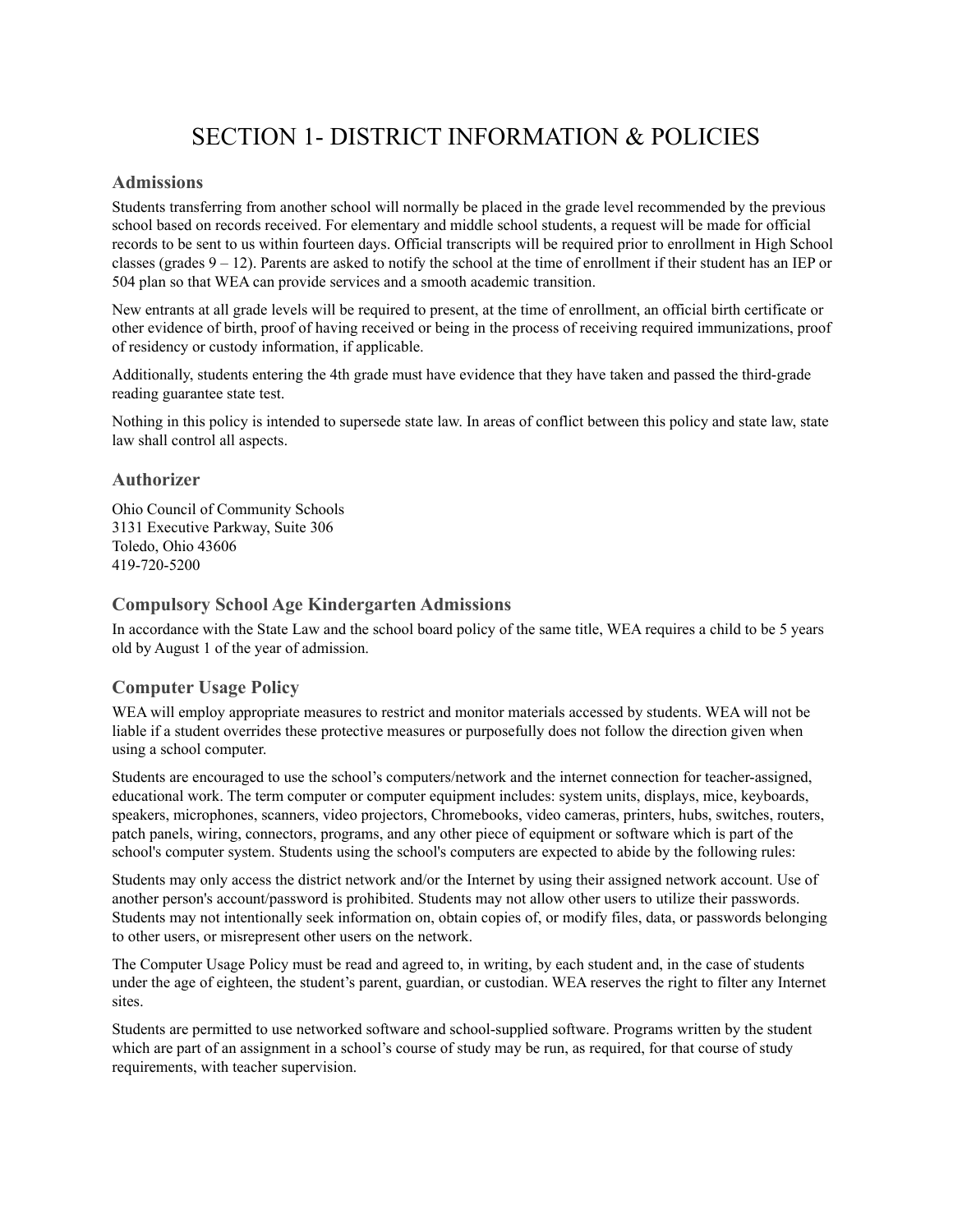**Violations** of the computer usage policy may include but are not limited to the following:

- Students may not download programs from the Internet or any portable device. Students may not install or delete programs on the school's computers.
- Students may not download music, videos, or files not authorized by the teacher.
- Students may not use the Internet to engage in "hacking" or other unlawful activities.
- Students may not create keyboard macros in Microsoft Word or any other program. Macros written by the student that are part of an assignment in a school's course of study may be run, as required, for that course of study requirements, with teacher supervision.
- Students should only use computer programs approved by the classroom teacher.
- The school staff may review computer files or messages that are created by the student. Material may be reviewed for grading and appropriate content. It may be reviewed for any harassing or threatening material, trade secret protection, and/or any vulgar or obscene content.
- Only one student may work at a single computer. Only a teacher may assign more than one student to work on a single computer.
- Students are not to send messages over the network nor participate in online "chat rooms." Students may not use any email or instant messaging programs on a school's computer. A student may only use Internet e-mail when a teacher instructs him/her to do so.
- Students are not to enter the network's operating system.
- Students are not authorized to use school computers to copy programs or flash drives. A teacher may authorize the copying of student-created work to CDs or flash drives.
- Students may not eat or drink while using a computer.
- All copyright laws are to be enforced.
- Students are not to unplug or change any computer device or network connections.
- Students are not to change any display screen settings.
- Students are not to change any program's toolbars or settings.
- Students are not to add or delete any program icons on the desktop or Start Menu.
- Malicious use of the school's computers/network to develop programs that harass other users or infiltrate a computer or computer system and/or damage the software components of a computer or computing system is prohibited. Students may not use the school's computers/network in such a way that would disrupt their use by others.
- Students are not to remove, modify, damage, or destroy any computer or networking equipment.
- Students are not to modify or remove any identifying labels on computer equipment.
- Students are not to modify or remove any printer settings.
- Students are to advise school staff when they observe any violation of the school's policy for the use of the school's computers.

Students are to advise their teacher when a computer malfunctions in any way.

Exceptions to the above rules are permitted only under direct teacher supervision.

Violations of these rules may result in disciplinary action. Violations also may be referred to the appropriate legal authorities and/or other legal action may be pursued. Damage to computers or technology may result in financial fees for which the parent is responsible.

#### <span id="page-8-0"></span>**Communication Policy**

It is the goal of the staff at WEA to build strong relationships with the families of our students. These relationships facilitate an awareness of academic and personal circumstances that are unique to each student. Parents are encouraged to contact the school when any questions arise or changes occur that may affect a student's academic experience.

Teachers can be reached in several ways. It is expected that all communication be respectful, constructive, and relevant to the student.

E-mail addresses are formatted as follows: first name.last name@leonagroup.com for all staff members.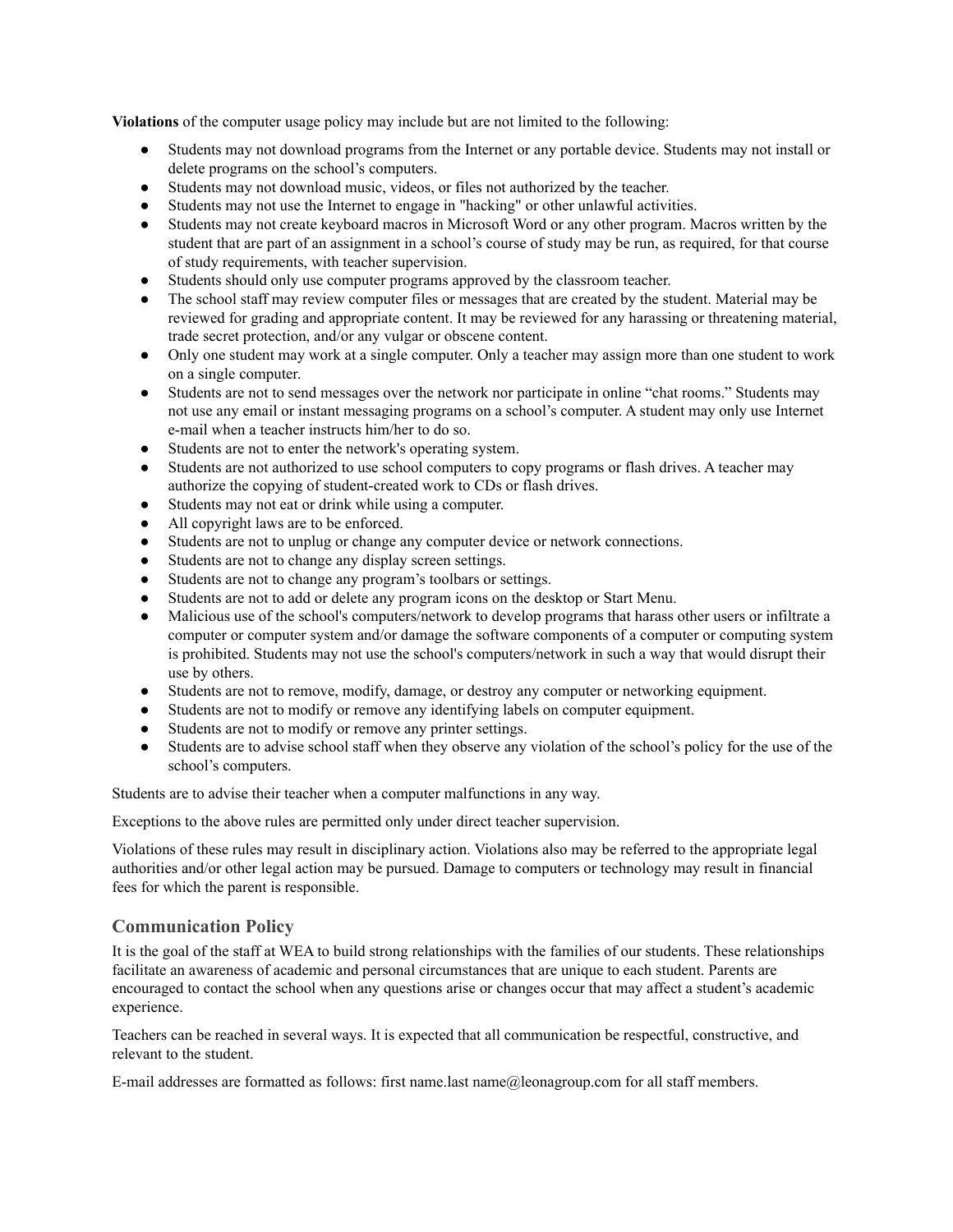Telephone messages can be left in the office either with staff members or on the voice mail system at any time. Messages will be returned in a timely manner.

Written communication is best done in the student agenda books provided by the school. All notes received in the office will be delivered to the appropriate staff member.

Face-to-face conversations should only be held outside of class hours and never during dismissal. We strongly encourage parents to call and set up a time to speak to the staff for the most effective communication. Teachers will not be available to take phone calls during teaching hours. However, if you stop in to speak to a staff member, please go to the office and the staff member will be located for you.

Please understand that due to Covid-19, meeting with a staff member may require an appointment to be made. Some meetings may be held virtually.

Please respect the privacy of meeting rooms, offices and the staff lounges at all times.

#### <span id="page-9-0"></span>**Complaint Policy**

All parties who interact with the school have the right to file a complaint regarding a public education agency's alleged violation of federal and state law. All complaints must be filed in writing and must be clearly marked as a complaint. Any complaint must be filed within 3 days of the alleged incident.

An internal review for all written complaints will be conducted within 7-10 days. Depending on the nature and severity of the complaint, an investigation may take up to 3 months to be resolved.

| Step 1                   | Always start with the classroom teacher when there is a problem with your student's                                                                                                                          |
|--------------------------|--------------------------------------------------------------------------------------------------------------------------------------------------------------------------------------------------------------|
| Classroom                | education. Teachers are available before and after school and can be reached by calling the                                                                                                                  |
| Teacher                  | school office.                                                                                                                                                                                               |
| Step 2<br>Office Manager | If you are not satisfied with the outcome from the classroom teacher you may submit your<br>written complaint to the Office Manager. The Office Manager will follow up and respond to<br>the complaint.      |
| Step 3                   | If you are not satisfied with the outcome from the Office Manager, you may submit your                                                                                                                       |
| Assistant                | written complaint to the Assistant School Leader. The Assistant School Leader will follow up                                                                                                                 |
| School Leader            | and respond to the complaint.                                                                                                                                                                                |
| Step 4<br>School Leader  | If you are not satisfied with the outcome from the Assistant School Leader, you may submit<br>your written complaint to the School Leader. The School Leader will follow up and respond to<br>the complaint. |
| Step 5                   | If you are not satisfied with the outcome from the School Leader, you may submit your                                                                                                                        |
| Leona Group              | written complaint to the Leona Group Representative. They will follow up and respond to the                                                                                                                  |
| Representative           | complaint.                                                                                                                                                                                                   |
| Step 6                   | If you are not satisfied with the outcome from the Leona group representative, you may                                                                                                                       |
| Leona Group              | submit your written complaint to the Leona Group Headquarters Office. The Leona Group                                                                                                                        |
| HQ                       | Headquarters will follow up and respond to the complaint.                                                                                                                                                    |
| Step 7                   | If you are not satisfied with the outcome from the Leona Group Headquarters, you may                                                                                                                         |
| <b>OCCS</b>              | submit your written complaint to the Ohio Council of Community Schools.                                                                                                                                      |

The following steps must be followed for all complaints:

#### <span id="page-9-1"></span>**Educational Service Provider/Management Company**

The Leona Group, LLC 2125 University Park Drive Okemos, MI 48864 Tel: 517.333.9030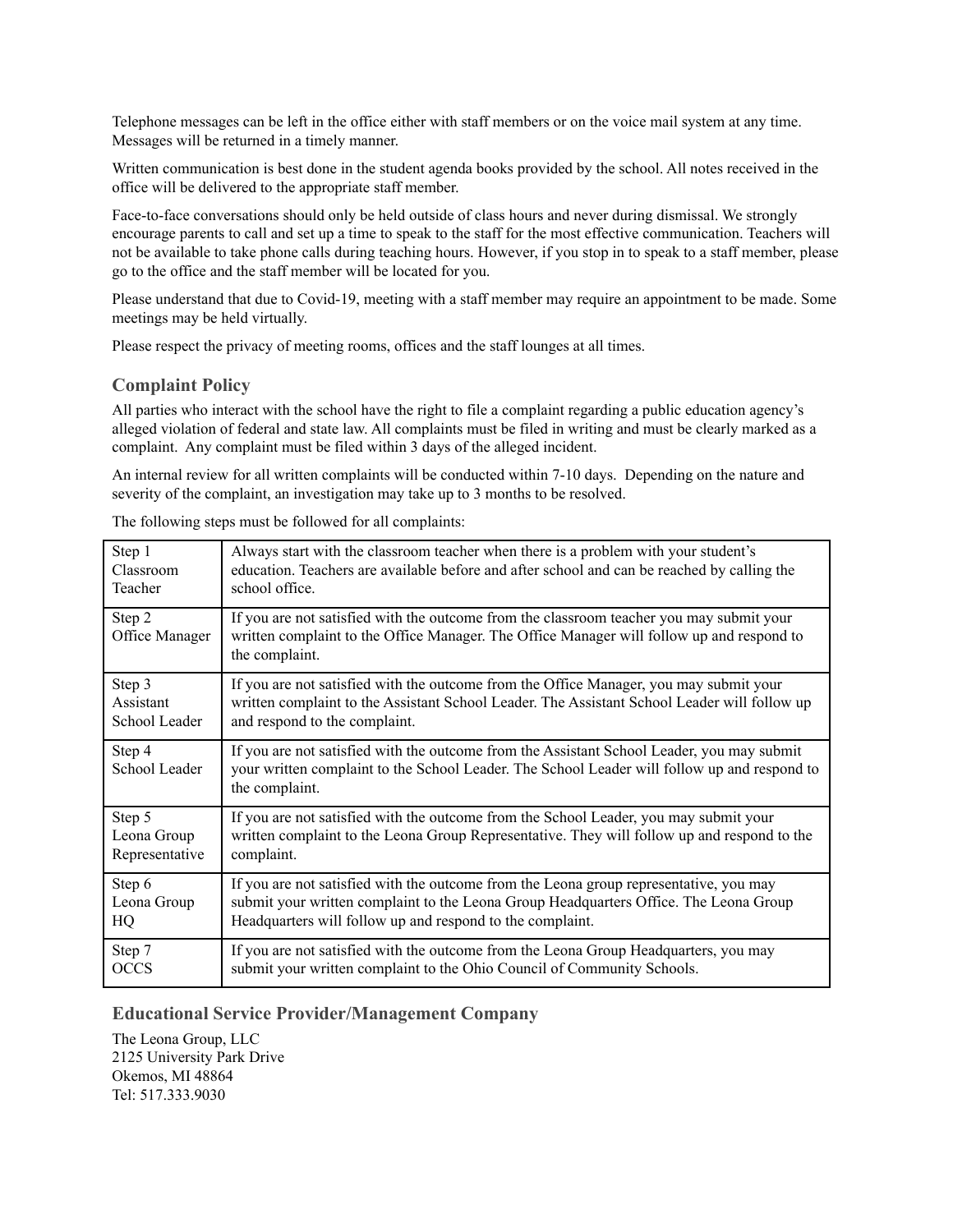## <span id="page-10-0"></span>**Emergencies and Drills**

In the case of a student emergency, do not try to handle it alone. Secure the aid of a teacher right away and then report the emergency to the school office. The staff has been trained to deal with an emergency situation and can secure aid sooner if they are informed properly and promptly. In the case of electrical outages, students will remain in the classroom until instructed otherwise by the School Leader or designee.

Fire drills and tornado drills will be held periodically during the year. When these alarms are sounded, it is important for the students to cooperate and to react quietly and calmly to directions. Procedures for these events will be provided by the classroom teachers during the first weeks of school and throughout the year as needed.

Building lock-down drills will also be held to practice the procedure. A building lockdown may be used in the case of a threat to the school or proposed threat. Students will be instructed on these procedures during the first weeks of school.

During any drill or emergency situation, students who are away from their classroom (i.e., restroom, drinking fountain, hallway) should proceed to the nearest classroom.

WEA has developed an Emergency/Crisis Management Plan, which will be implemented in the event of a crisis. The Emergency/Crisis Team will be responsible for directing all activities during the emergency/crisis situation. Parents are encouraged to refrain from calling the school during an emergency and to listen to local media for updated reports. When circumstances allow the use of the phone system, a call will be sent out using the "One Call Now" system alerting parents of the situation. During weather-related emergencies, parents are asked to refrain from picking up their students and are encouraged to allow the staff to follow the safety procedures that are in place to ensure the safety of your student.

## <span id="page-10-1"></span>**Emergency Information**

Each student is required to have on file in the school office, the following accurate and current information which may be accessed in case of emergency. It is the responsibility of the parent/guardian to provide this information to the school and to alert the school anytime there is a change to it:

- Parent or guardian names
- Complete and up-to-date addresses
- Current home phone, cell phone, and parent work phone numbers
- Emergency phone number of a friend or relative
- Physician's name and phone number
- Medical alert information
- Alternate/Emergency Dismissal Plans
- List of people authorized to pick-up your student.

Updated phone numbers are crucial to the safety of your child. Please make sure the people we have been asked to contact in case of emergency are willing and able to accept responsibility for your child in case you cannot be reached. Identified persons should be able to be reached during the school day at the numbers you have provided. Emergency contacts will be called when a parent can not be reached in case of fever of 100+, any contagious illness, head lice, or exceptional discipline. In the event WEA is not able to contact you or any of your emergency contacts, the School Leader is authorized to proceed with any action deemed in the best interest of the child. This includes contacting the police and/or children's services if warranted.

## <span id="page-10-2"></span>**Federal/State/Local Compliance/Title IX**

WEA complies with federal laws that prohibit discrimination in programs and activities receiving federal assistance. Title VI of the Civil Rights Act of 1964 prohibits discrimination on the basis of race, color, or national origin. Section 504 of the Rehabilitation Act of 1973 prohibits discrimination on the basis of handicap. Title IX of the Education Amendments of 1972 prohibits discrimination on the basis of sex. The Age Discrimination Act of 1975 prohibits discrimination on the basis of age.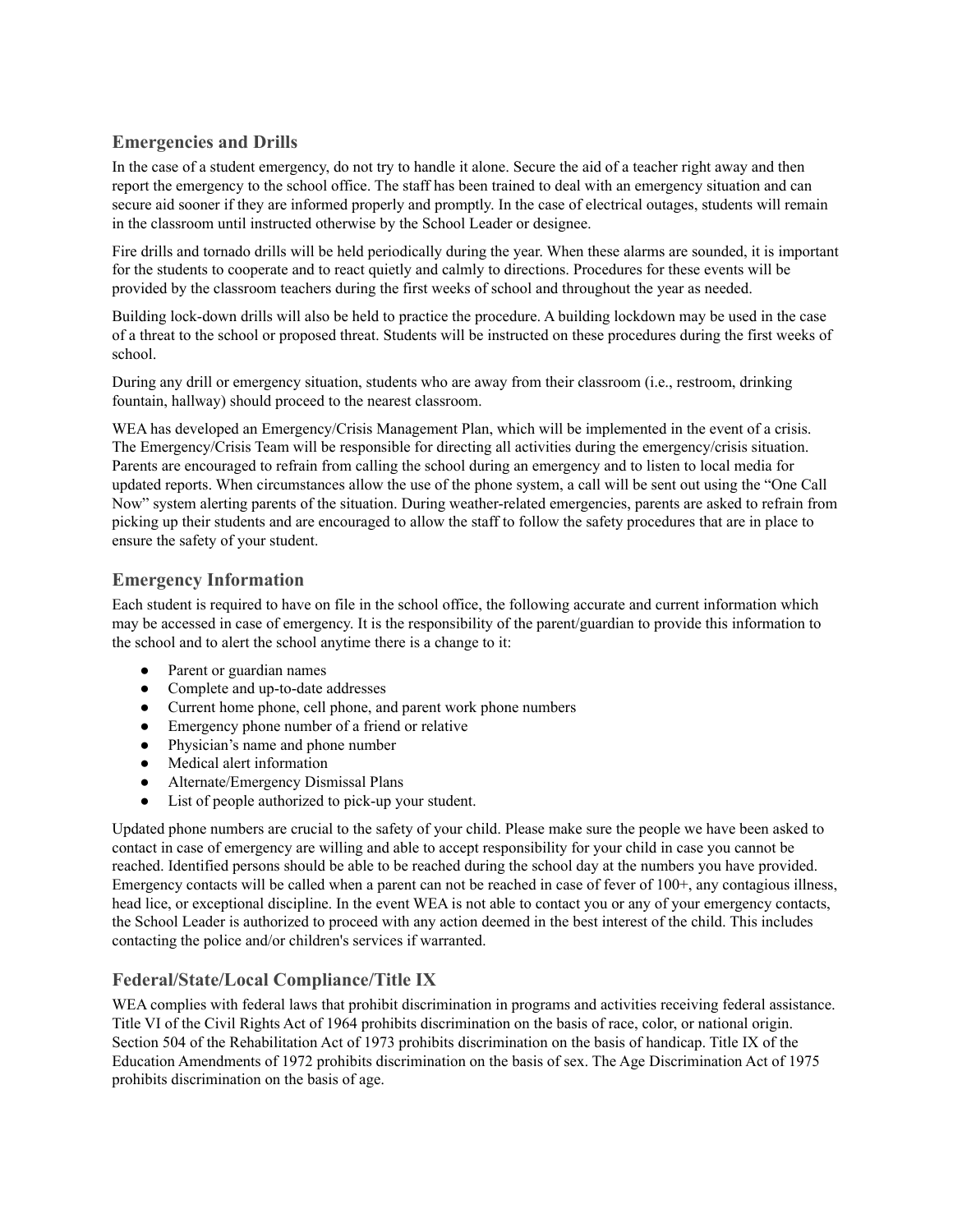## <span id="page-11-0"></span>**Inclusive Education**

At Wildwood, we strive to practice Inclusive Education as much as appropriate to meet the needs of all students.

Inclusive education is when all students, regardless of any challenges they may have, are placed in age-appropriate general education classes that are in their own neighborhood schools to receive high-quality instruction, interventions, and supports that enable them to meet success in the core curriculum (Bui, Quirk, Almazan, & Valenti, 2010; Alquraini & Gut, 2012).

This means that students with special needs are integrated into the general education classrooms as much as possible. This benefits all students, celebrates diversity, promotes tolerance and develops a sense of belonging.

#### <span id="page-11-1"></span>**Mission Statement**

The mission of Wildwood Environmental Academy is to develop the personal, social, and academic potential of each student. We design programs that integrate Ohio's Learning Standards and with a broader consideration of environmental sciences to foster environmentally responsible citizens who work and volunteer in their community to make a difference.

## <span id="page-11-2"></span>**Multi-Cultural Awareness**

WEA is committed to increasing awareness of, and sensitivity to, cultural diversity in our school community.

## <span id="page-11-3"></span>**Notice to all Parents: Child Find**

WEA participates in Child Find: a school-wide effort to identify, locate, and educate all children who may have disabilities. For more information regarding assistance for students with disabilities, or if you suspect a child may have a disability, please contact the School Leader.

#### <span id="page-11-4"></span>**Covid-19 Pandemic Protocols**

The following protocols were developed and implemented in response to the Covid-19 Pandemic. These protocols may be followed based on the direction of the Governor and the Lucas County Health Department (LCHD).

#### **Should the Governor or the LCHD advise that schools return to following Pandemic Protocols, the following procedures may be implemented completely or in part, additionally, new protocols may be added.**

Students in grades 3-12 will be required to wear a face covering that covers their nose, mouth and chin. A mask, gator, bandana will all be accepted. Students will be required to sanitize their hands upon entering *the building, follow handwashing guidelines, follow arrows for traf ic flow, and socially distance as much as possible. A student must be fever free (below 100.4) and free from symptoms to be in school.*

Despite the hard work and collaboration in planning, we all remain at the mercy of COVID-19 and its *impact on our community. WEA will monitor the situation and communicate regularly with as much notice as possible as changes occur in our operating plans. Wildwood will move between three Operating Plans* (A, B, and C). A fourth plan, Plan D or Parent DIrected, Teacher Assisted at-home learning, will run *congruent to Plans A, B and C. The School Leader will communicate the Operating Plan the school is* following via One Call Now, an email from the office, along with postings on Facebook and the website, *wildwoodisgreen.com. In addition the teachers will notify you of any changes using communication apps/newsletters. Please see the table below for further information.*

| Operating Plan | Description                                 | <b>Further Explained</b>                                                                                       |
|----------------|---------------------------------------------|----------------------------------------------------------------------------------------------------------------|
| A(All)         | All Return<br><b>New Safety Precautions</b> | Face to face learning, 5 days a week<br>Minimum social distancing                                              |
| $B$ (Both)     | Both at home and in-school<br>learning      | New safety precautions in place. Students divided into two groups.<br>Blue--Mon and Tues Green--Thurs and Fri. |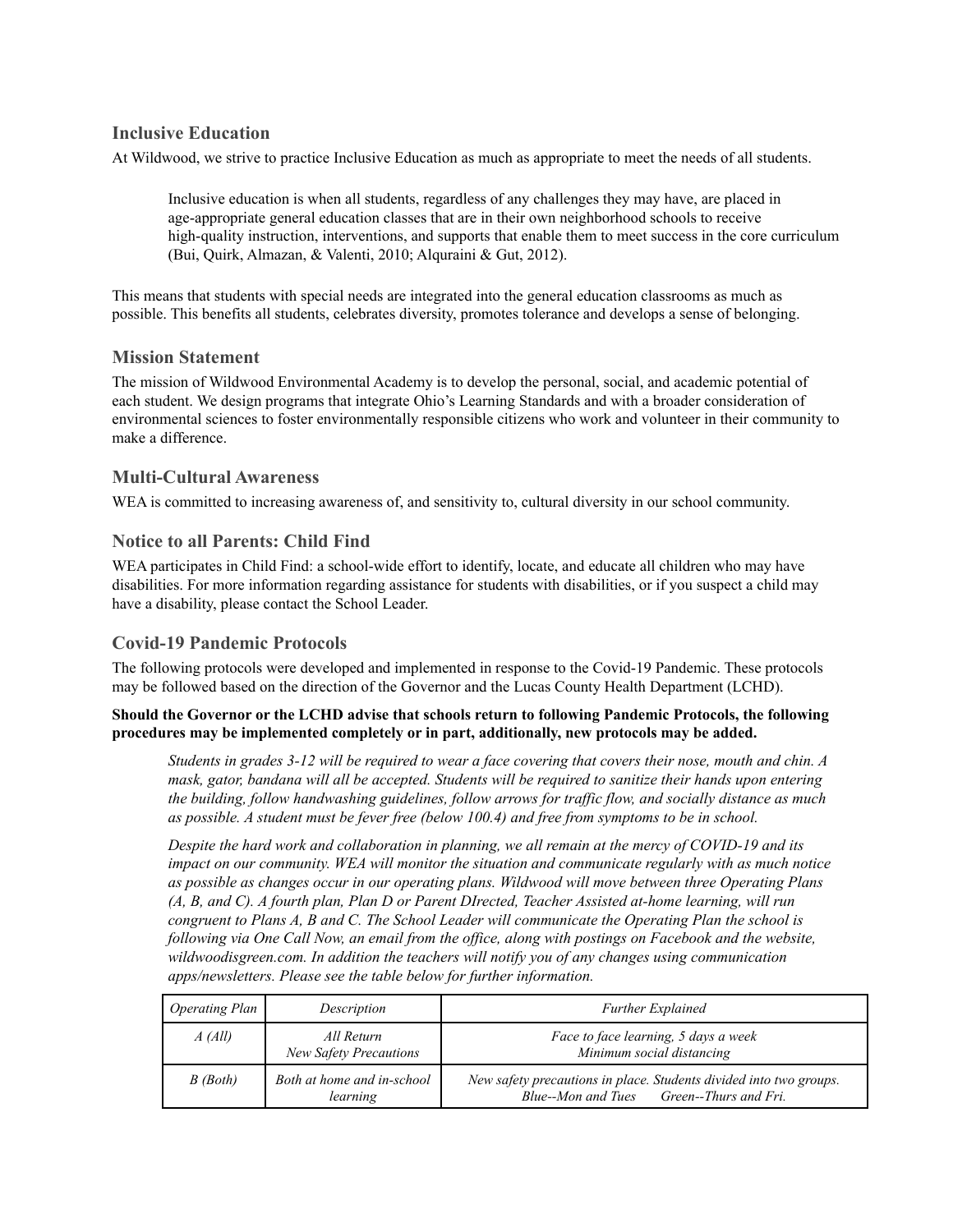|              |                                                               | Modified schedule. In school 2 days, at home learning 3 days.                                                                                                                                                  |
|--------------|---------------------------------------------------------------|----------------------------------------------------------------------------------------------------------------------------------------------------------------------------------------------------------------|
| $C$ (Closed) | Buildings are closed and<br>everyone is learning from<br>home | Learning from home for 5 days a week. Packet lessons<br>On-line assistance available. Weekly Packet Swap<br>Sundays: 6:30-8:00 pm Mondays 7:30-9:00 am                                                         |
| D (Directed) | Parent Directed, Teacher<br>assisted at-home learning         | Learning from home for students who complete the application and<br>are selected to participate.<br>All work is completed at home by students under parent direction.<br>The teacher will support the lessons. |

## *Plan D*

In an effort to help all students and staff feel comfortable in the changing times of COVID-19, Wildwood is offering a plan for at-home learning. If a parent(s) applies and is approved, they will work with their students at home, directing their learning with the assistance of a teacher to complete school work. On-line *instruction and assistance will be provided. Plan D requires a commitment from both family and student(s).* For further information regarding Plan D and the requirements, please visit our website or call the offices.

## *Changes due to COVID-19*

The following changes have been made to ensure the safety of students and staff. These changes will be in place until the School Leader communicates otherwise. If a change is made, parents will be notified via all *of the relevant communication systems.*

- *● Grades 4-12 no use of the microwaves*
- *● Grades 4-12 no use of the vending machine*
- *● No unscheduled visitors in the buildings*
- *● If you need to speak with someone, call the of ices to make arrangements.*
- No birthday treats can be brought to the building. For students in K-5 birthdays will be recognized *by the school of ice.*
- Grades 6-12 will not be using lockers. They will be asked to carry their supplies in a backpack
- *● Students will be eating breakfast and lunch in their classrooms or designated areas*
- *● No Field Trips*
- *● No library book check out*
- *● Additional hand sanitizing stations have been added.*
- *● Classes will not mingle with other classes.*
- *● Touchless faucets have been added.*
- *● Drinking fountains have been replaced with touchless water bottle stations (Students are encouraged to bring a refillable water bottle.*

## <span id="page-12-0"></span>**Parent/Student Rights Regarding Surveys (PSRA)**

Under the Protection of Pupil Rights Amendment (PPRA) and amendments to the Act under No Child Left Behind (NCLB), parents have the right to prohibit their child from participating in surveys. Rights afforded to parents include:

- To inspect for a time period of two weeks, upon request, a survey created by a third party before the survey is administered or distributed by a school to students;
- To know of arrangements to protect student privacy in a survey, including the right to opt-out, if it includes questions regarding political affiliations, religious practices, or other questions outlined in PPRA and NCLB; and,
- To receive reasonable notice at the beginning of each school year that their child may be involved in Board-approved third-party surveys.

Parents will be contacted by the school in advance of any survey being distributed to their student.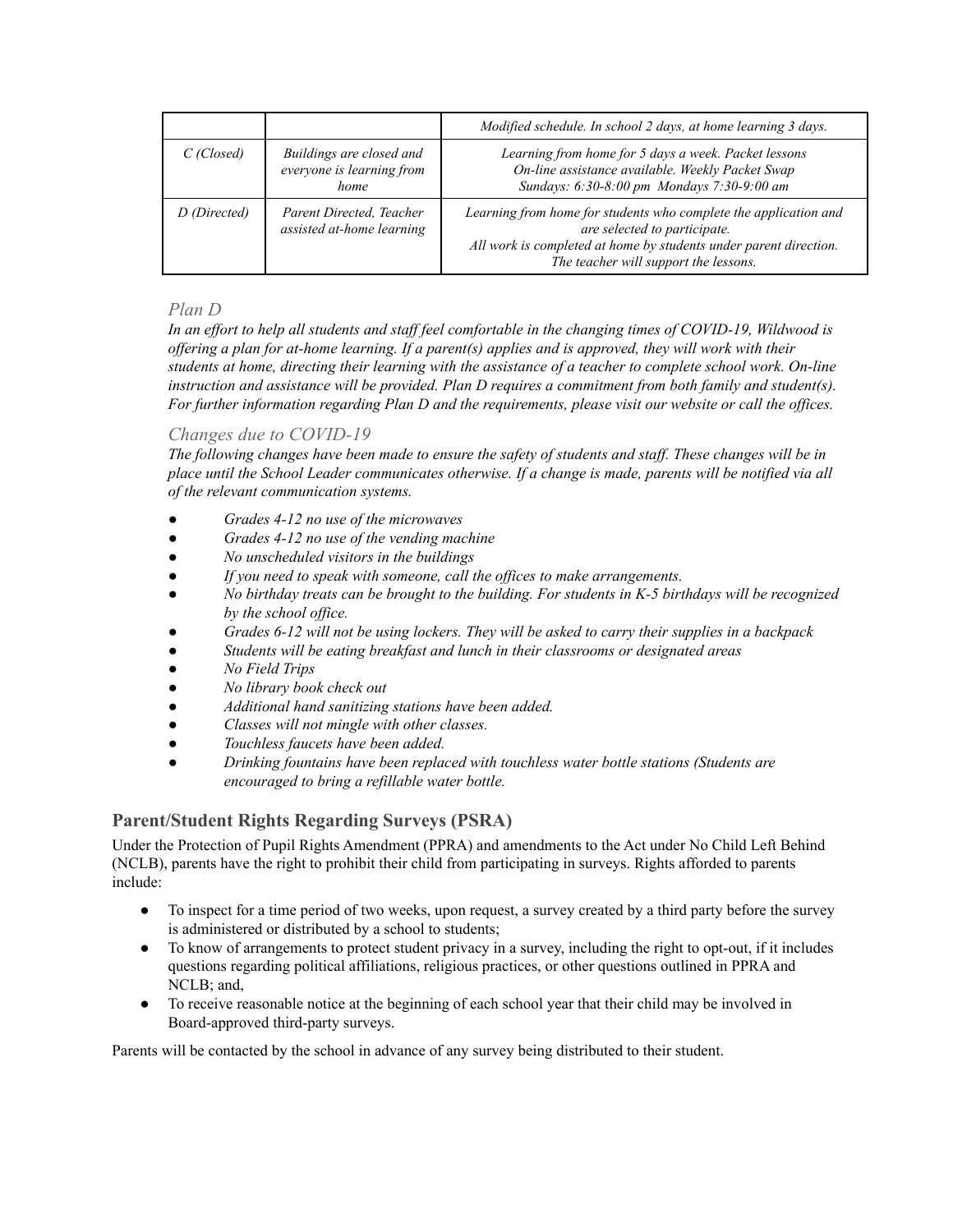## <span id="page-13-0"></span>**Positive Behavior Interventions and Supports (PBIS)**

Positive Behavior Intervention and Supports are methods used to identify and support desired behaviors in the school setting. PBIS focuses on teaching, modeling and providing practice time for desired behaviors in all school settings. It is a proactive approach to behavior management. PBIS provides a structure for earning rewards through accumulating and spending points.

#### <span id="page-13-1"></span>**Release of Student Photos/Media Interviews**

During the year, WEA will often have the opportunity to photograph and videotape students in a variety of school-related activities. Student recognition programs, academic, and fine arts programs are a few examples of these activities.

As such, these personally identifiable photographs and/or videotape footage may be used in communication tools such as the Leona newsletter and calendar and in communicating with the media, such as allowing interviews or photographs with students. WEA reserves the right to deny media requests for student interviews at any time.

Highlighting achievements in our school is an integral part of reporting responsibly to our community and is a way of sharing in the success of our school and students. However, it is our primary goal to respect your privacy.

Parents also have the right to submit a written request to the school office, within two weeks after the first day the student is enrolled in a school year, directing WEA not to release the information as listed above.

#### <span id="page-13-2"></span>**Release of Student Records (FERPA)**

WEA also complies with the Family Education Rights and Privacy Act of 1994 and grants parents/guardians the right to examine children's official school records. Inquiries regarding unlawful discrimination may be directed to the School Leader.

The Family Educational Rights and Privacy Act (FERPA) affords parents and students 18 years or older certain rights with respect to the student's educational records; of which include:

- The right to inspect and review the student's educational records.
- The right to request the amendment of the student's educational records that are believed to be inaccurate and the right to a hearing if the request is not honored.
- The right to file a complaint with the U.S. Department of Education regarding the alleged violation of FERPA.
- The right to consent to the disclosure of personally identifiable information within the student's records, unless disclosure is otherwise authorized by law or unless disclosure is made to school officials with legitimate educational interests. A school official is a person employed by the school as an administrator, supervisor, instructor or support staff member (including health or medical staff and law enforcement unit personnel); a person serving on the school board; a person or company with whom the school has contracted to perform a special task (such as an attorney, auditor, medical consultant or therapist); or a parent or student serving on an official committee, such as a disciplinary or grievance committee, or assisting another school official in performing his or her tasks. A school official has a legitimate educational interest if the official needs to review an education record in order to fulfill his or her professional responsibility.
- The following is designated as "directory information," which may be disclosed without prior written consent: a student's name, address, telephone number, date of birth, place of birth, dates of attendance, achievement awards or honors earned, photograph, parent names, and previous school or school district.
- Parents have the right to submit a written request (to examine their children's official school records) to the school office, within two weeks after the first day the student is enrolled in a school year. Public schools are prohibited from releasing directory information to third parties who intend to use the information for profit-making ventures.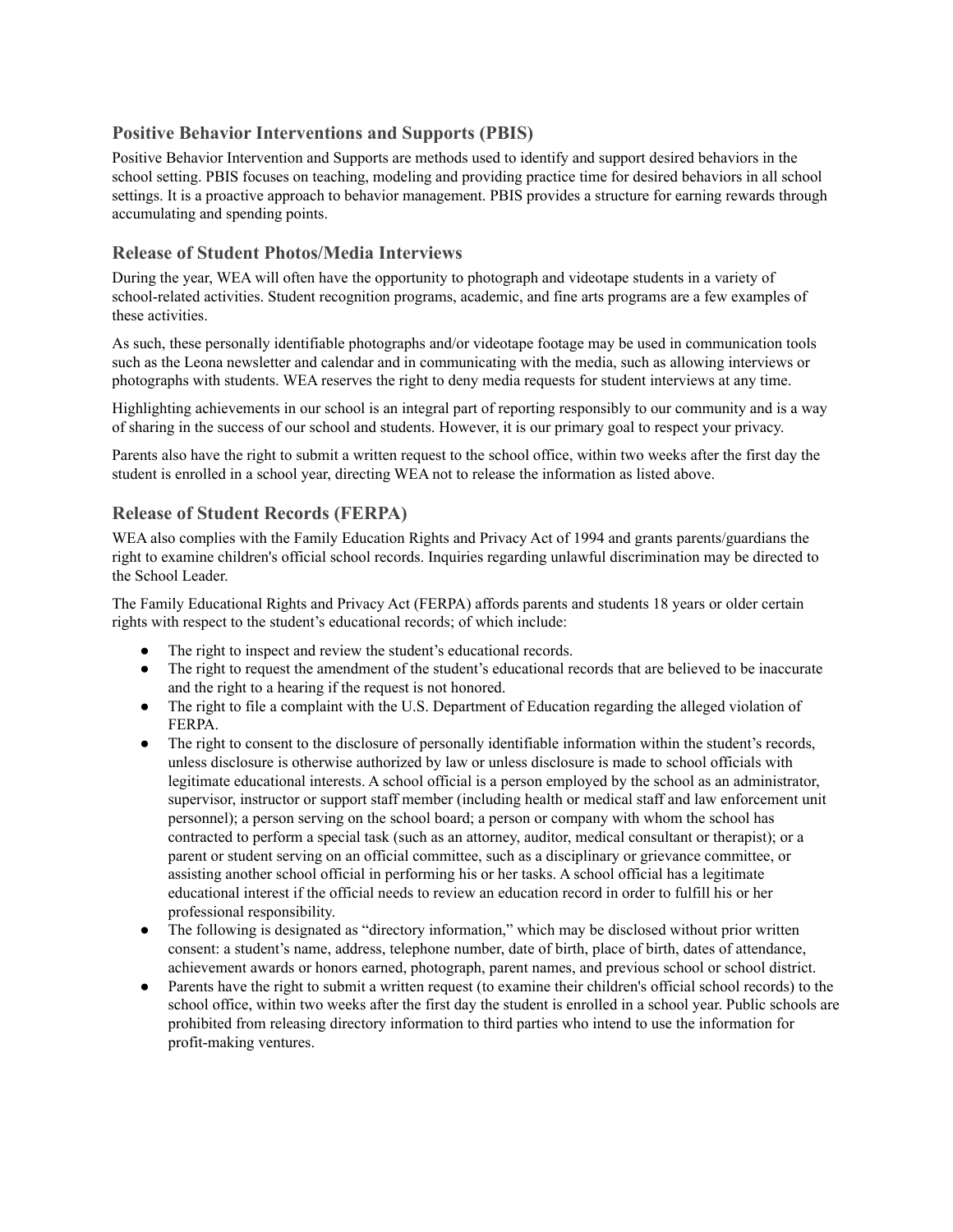## <span id="page-14-0"></span>**Safe Schools Helpline**

1-800-325-4381 Keep our school a safe place to learn.

## <span id="page-14-1"></span>**School Closings**

WEA will follow Springfield Local Public Schools for closings and delays due to inclement weather. When weather conditions are marginal, parents/guardians (hereafter referred to as parent(s)) should stay tuned for updates on local media sources. Whenever possible, a call will be made to all students' homes using the "One Call Now" system to alert families of closings. If we must close during the day, we will contact the media for public announcement and make every effort to contact parents through email, automated calls, social media and website announcements.

## <span id="page-14-2"></span>**School Emergency Communications**

In the event of an emergency closure, safety lockdown, catastrophe or other occurrence that poses a threat to the school, parents will be notified by the "One Call Now" system, email, Facebook, newsletters and the school's website.

## <span id="page-14-3"></span>**Seclusion and Restraint**

The purpose of this policy is to guide the school's use of positive behavior intervention and support, and the limited use of restraint and seclusion. At WEA every effort is made to prevent the need for the use of restraint and/or seclusion. The focus of managing student behavior is on rewarding the positives and supporting the student. Restraint or seclusion is used only when there is an immediate risk of physical harm to the student or others. The following outlines the program that WEA staff members are trained to employ when engaging a student at risk.

The Nonviolent Crisis Intervention program is a safe, non harmful behavior management system designed to help human service professionals provide for the best possible Care, Welfare, Safety, and Security© of disruptive, assaultive, and out-of-control individuals-even during their most violent moments. This program was developed by CPI, a training organization devoted to training staff in the safe management of potentially violent individuals. This program taught the staff and is utilized at the last resort to maintain safety. Please feel free to contact the school office with any questions or comments regarding this training and the use of these methods of providing for the Care, Welfare, Safety, and Security© of all those who are involved in a crisis situation.

## <span id="page-14-4"></span>**Title I Part A**

Wildwood Environmental Academy currently offers a Schoolwide Title I Program. Title I is a federal program based upon income levels of families whose children attend our school. The program ensures that students are equipped to meet high standards of academic performance. Schoolwide Title I resources support schools with a high percentage of low-income families, but allow services to be provided to any student in that school. Schoolwide Title I programs use funds to provide such interventions as our leveled reading groups (EPAT) and increased professional development for staff members.

#### <span id="page-14-5"></span>**Wellness Policy**

WEA works toward helping our students, staff, and families become more aware of their healthy habits and healthy choices. A Wellness Committee is active and meets to discuss our policies and ways to improve the awareness of healthy living in our school and community.

#### <span id="page-14-6"></span>**Withdrawal from School**

In order to withdraw from WEA, a withdrawal form must be completed by a parent and returned to the school office. Failure to attend school without notifying the office for seven (7) consecutive days will trigger a review, possible notification of juvenile services, and may result in the student being withdrawn from school.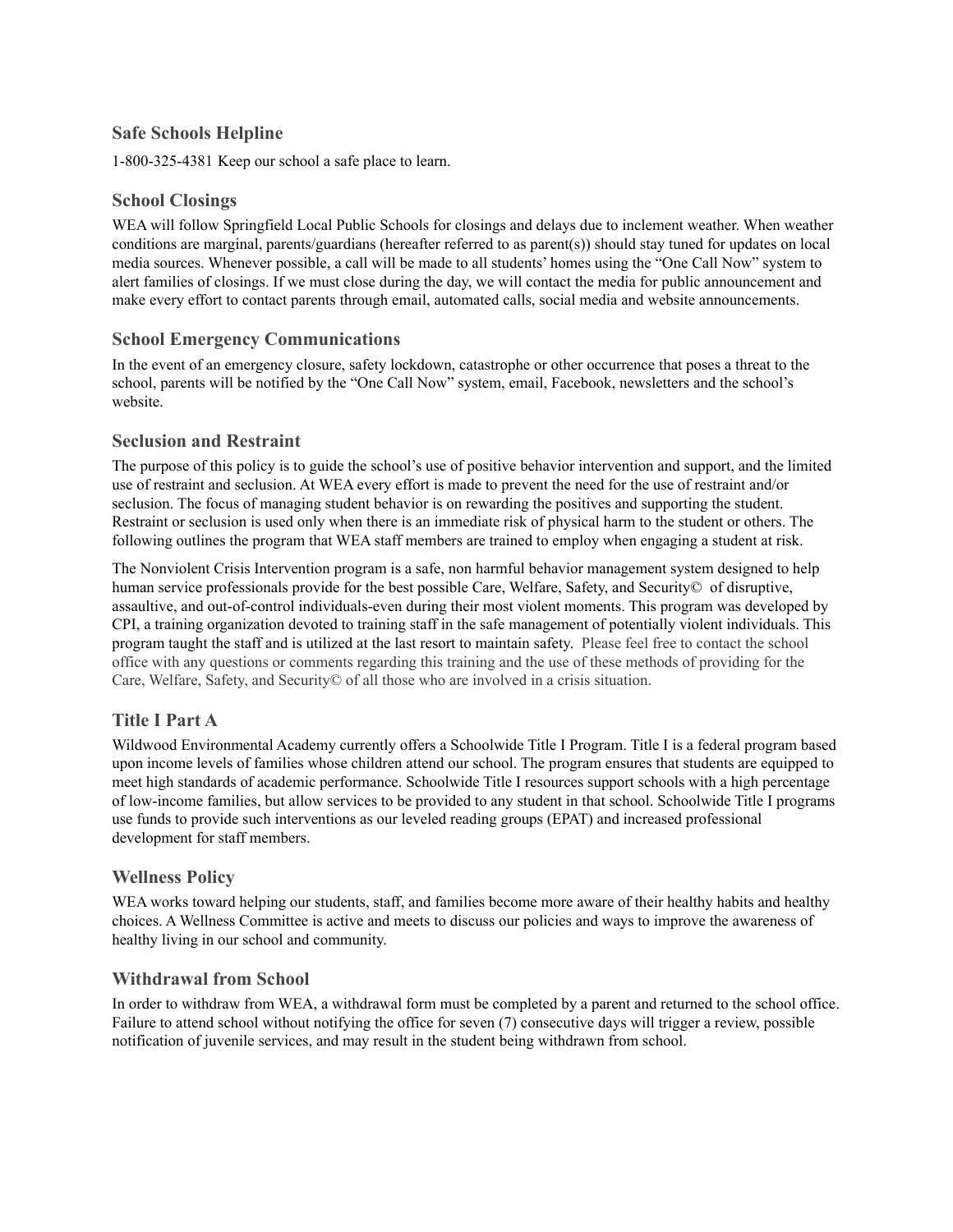# <span id="page-15-0"></span>SECTION 2- STUDENT CODE OF CONDUCT AND DISCIPLINE

In addition to the student code of conduct, the following matrix of expectations will be used to promote positive behavior and student success. At WEA bullying behaviors will not be allowed. Students will be instructed in what these behaviors are and how to prevent and respond to them. Please contact the school office for further information.

# **WEA School Expectations**

<span id="page-15-1"></span>*"We will respect others. We will try to help those in need. We will try to include students who are left out. If we know someone needs help, we will tell an adult at school and an adult at home."*

|                                                                                | <b>RESPECTFUL</b>                                                                                                | <b>RESPONSIBLE</b>                                                                                                                    | <b>HONEST</b>                                                  | <b>SAFE</b>                                                                                                      |
|--------------------------------------------------------------------------------|------------------------------------------------------------------------------------------------------------------|---------------------------------------------------------------------------------------------------------------------------------------|----------------------------------------------------------------|------------------------------------------------------------------------------------------------------------------|
| <b>CLASSROOM</b>                                                               | • Speak kindly<br>• Take care of materials<br>• Use appropriate voice level                                      | • Come prepared on time<br>Be on task<br>$\bullet$<br>Follow directions<br>$\bullet$<br>• Complete/turn in<br>assignments on time     | • Always be honest<br>and truthful with<br>yourself and others | • Stay in personal space<br>• Use materials/space<br>appropriately                                               |
| <b>HALL</b>                                                                    | • Always walk<br>• Be polite/kind<br>• Use appropriate voice level                                               | • Have permission/hall<br>pass<br>• Be aware of others<br>• Go directly to/from<br>destination                                        | • Always be honest<br>and truthful with<br>yourself and others | • Walk correctly on the<br>right<br>• Keep halls clear and<br>clean                                              |
| <b>RESTROOM</b>                                                                | • Keep facility clean<br>• Respect the privacy of<br>others<br>• Wait patiently<br>• Use appropriate voice level | • Have permission<br>• Do your business and<br>leave<br>• Flush the toilet<br>Throw trash away<br>• Report any issues<br>• Wash hands | • Always be honest<br>and truthful with<br>yourself and others | • Stay in personal space<br>• Use materials/space<br>appropriately<br>• Keep it clean                            |
| <b>CAFETERIA</b>                                                               | • Wait patiently<br>• Use good manners<br>• Use appropriate voice level                                          | • Follow directions<br>• Stay in a designated<br>seat<br>• Clean up your area<br>• Use time wisely                                    | • Always be honest<br>and truthful with<br>yourself and others | • Stay in personal space<br>• Keep area clean<br>• Be aware of<br>surroundings                                   |
| <b>SCHOOL</b><br><b>GROUNDS</b><br>(Playground,<br>GreenSpace,<br>Field Trips) | • Follow directions<br>• Respect others' space<br>• Respect nature<br>• Use appropriate voice level              | • Follow directions<br>• Use equipment<br>appropriately<br>• Dispose of any trash<br>• Stay in the approved<br>area                   | • Always be honest<br>and truthful with<br>yourself and others | • Always be<br>accompanied by staff<br>• Use equipment<br>appropriately<br>$\bullet$ Be aware of<br>surroundings |

## <span id="page-15-2"></span>**Student Code of Conduct**

The image a school portrays is often determined by the behavior of its students and the physical appearance of the building. We must all - students, parents, teachers, administrators, staff, and community members - show pride in our school and ourselves by doing our share to make our school a better place to learn and work.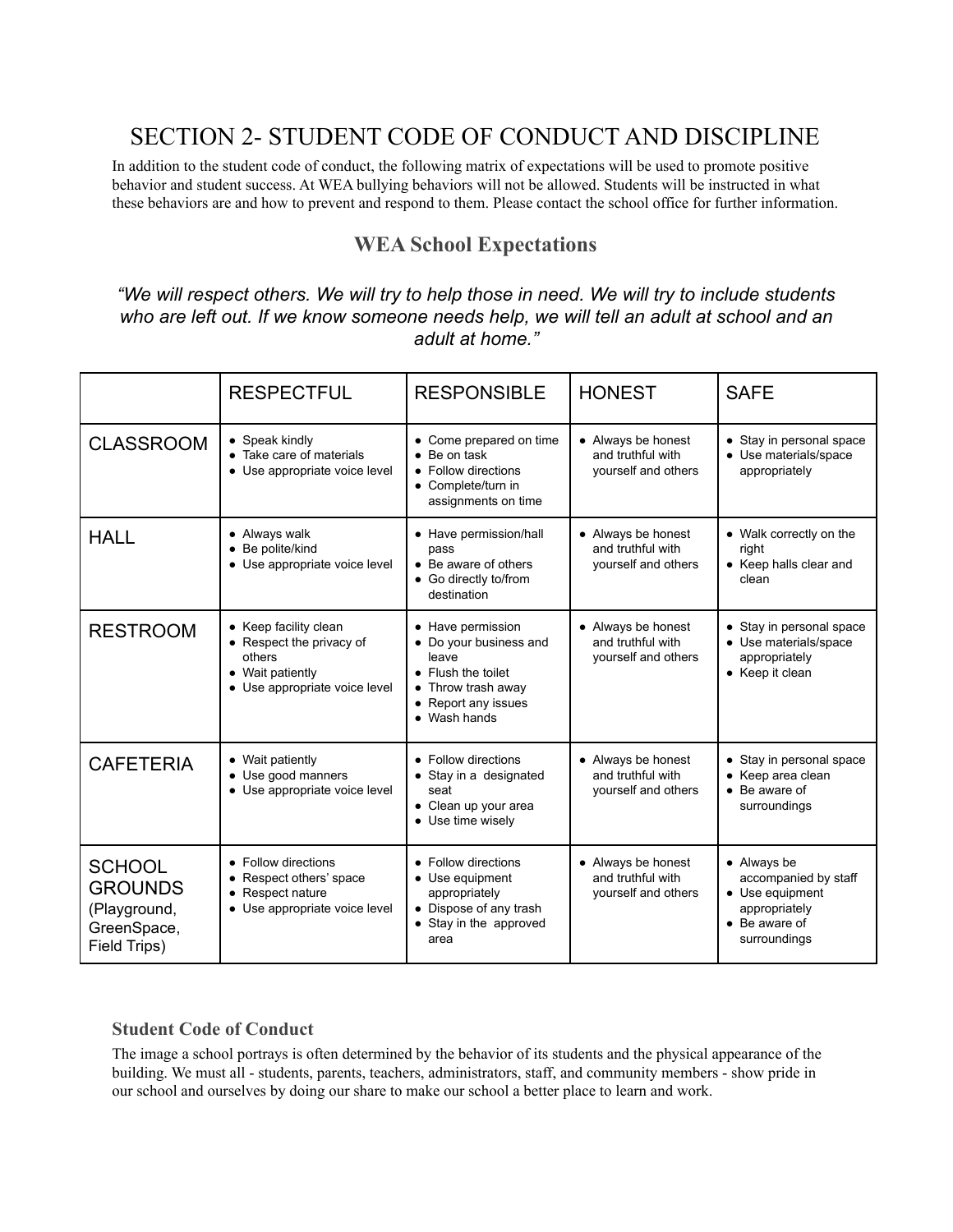The goal of the school staff is to develop self-discipline and positive self-esteem in all students.

All school rules apply while on school property, school buses, or at any school activity at or away from school. Students shall be given due process before any disciplinary action is taken.

All eligible students residing in Ohio have a **right** to participate in and have access to all educational resources necessary to receive an education. This includes curricular as well as extra-curricular activities.

In the process of pursuing their education, students have the **responsibility** not to interfere with the rights of others who are also pursuing the same educational opportunities. By accepting the right to participate in school programs on or off school property, the students shall also accept the responsibility to conduct themselves according to the rules, regulations, and provisions governing the operation of these programs.

The student Code of Conduct is meant to outline the expectations for all WEA students. Students should take pride in themselves and their conduct when in or out of school. Students must follow all building rules in addition to the Code of Conduct when at school or school-related events. Failure to abide by the Code of Conduct will result in disciplinary action being taken.

All students at WEA will be held accountable for the following expectations:

- All WEA students are SAFE:
	- Be aware of your surroundings and careful to prevent danger.
	- Be sure your actions will not cause harm to yourself or others.
- All WEA students are RESPONSIBLE for their own behavior:
	- Attend school. Do everything possible to be sure that your attendance is regular.
	- Be on time for school and for classes.
	- Use all technology as intended and with permissions
	- Be prepared for class.
	- Participate in class.
- All WEA students are RESPECTFUL of self and others:
	- Treat others with respect and courtesy.
	- Respect others' belongings.
	- Do not take, use, or damage others' things.
	- Respect yourself at all times.
	- Do not bring harm to yourself or others verbally, physically, or mentally.
	- Use only appropriate language, actions, and attire.
	- Be positive in your actions, words, and behaviors.
	- Be sure to only involve yourself in activities that are respectful.
- All WEA students are HONEST at all times:
	- Be honest with yourself at all times.
	- Answer truthfully at all times.
	- Do your own work and assignments

Minor infractions will be handled in the classroom following the classroom teacher's policy. Infractions that warrant an administrative decision may result in parent notification and include a disciplinary action as defined below. Any discipline issued will not be discussed with anyone other than the student receiving consequences and his/her family.

#### <span id="page-16-0"></span>**Lunchtime/Recess Detention**

Students who are assigned a Lunch Detention will report to the assigned room or table for the entire lunch period. Parents will be notified that the detention was served. Partial recess privileges may also be lost as part of this discipline. A student may be required to participate in community service which could include cleaning the cafeteria as a natural consequence of their actions during lunchroom times.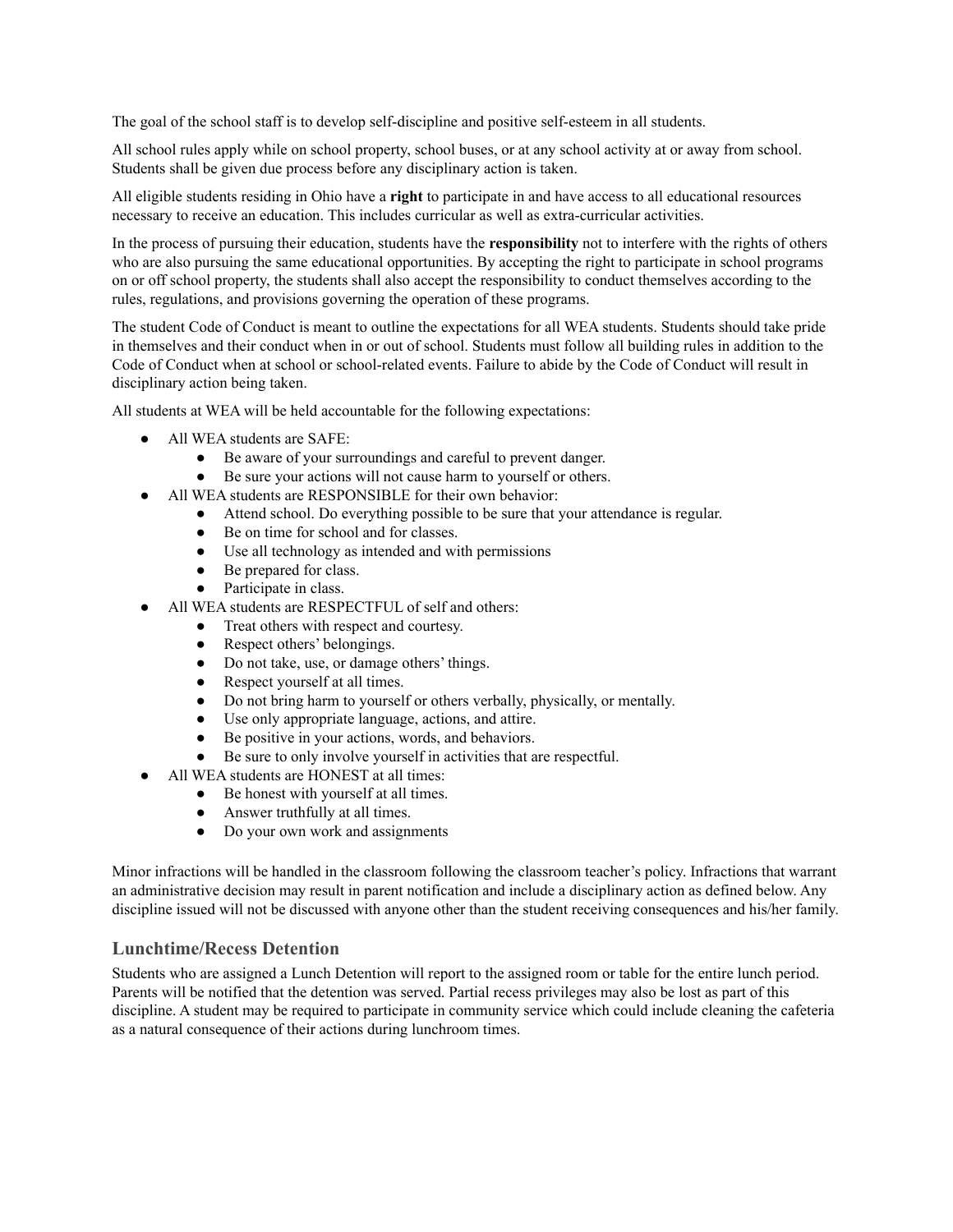## <span id="page-17-0"></span>**Before/After-School Detention**

Some student offenses will result in detention held before or after school hours. Students are notified of the infraction and are to serve the detention on the date assigned. Parents will be notified that the detention was issued and/or served.

Failure to serve the first detention will result in the assignment of a second detention. Failure to serve the two detentions at the arranged times may result in other disciplinary actions. Students who have served multiple detentions and continue to exhibit negative behaviors may be assigned additional consequences, including suspensions. Detentions are assigned by the School Leader or designee. Transportation to/from detention is the responsibility of the student/parent.

The following rules must be followed in detention:

- No talking or moving from the assigned seat.
- No electronic devices
- Students need to bring schoolwork and complete assigned work.
- Work may be assigned to the student to complete during the detention based on the violation.
- No sleeping.

#### <span id="page-17-1"></span>**Saturday School**

Some student offenses will result in Saturday School. Students are notified of the infraction and are to serve the discipline on the date listed on the notice. Parents will be notified that the discipline has been issued and when it is to be served.

Saturday School is served from 8:30 a.m. until noon on a Saturday. The building will be open at 8:20 a.m. and will close at 12:10 p.m. A \$1.00 per minute charge will be assessed after 12:10 p.m. and is due that day. Absence from an assigned Saturday School, without prior approval of an administrator, may result in a suspension. Transportation to and from Saturday School is the responsibility of the student/parent.

Saturday School guidelines:

- Students are to sign the Saturday School sign-in sheet.
- Students are to bring schoolwork.
- Talking, eating, and drinking are not permitted.
- Appropriate breaks will be determined by the monitor.
- Students will be dismissed at 12:00 p.m.
- No sleeping will be permitted during Saturday School.
- Work may be assigned to the student to complete during the detention based on the violation.

#### <span id="page-17-2"></span>**In-School Suspension (ISS)**

The School Leader or designee may decide a student would benefit from ISS rather than Out-of-School Suspension (OSS). Students serving In-School Suspension will be permitted to make up and receive credit for assignments during the day of ISS. Parents will be notified of ISS and when it is/was to be served.

Guidelines for ISS will be issued and discussed upon assignment of ISS and may include special projects related to the infraction. Students are to bring schoolwork and complete assigned tasks. Students who serve ISS are not able to participate in afterschool or school-sponsored events.

Failure to comply and/or serve assigned ISS will result in further disciplinary action.

#### <span id="page-17-3"></span>**Emergency Removal**

A student may be removed from the school setting without the formal suspension and expulsion procedures when it is determined that his/her presence poses a continuing danger to persons or property or an ongoing threat of disrupting the academic process. Parents will be notified and further discipline may be assigned.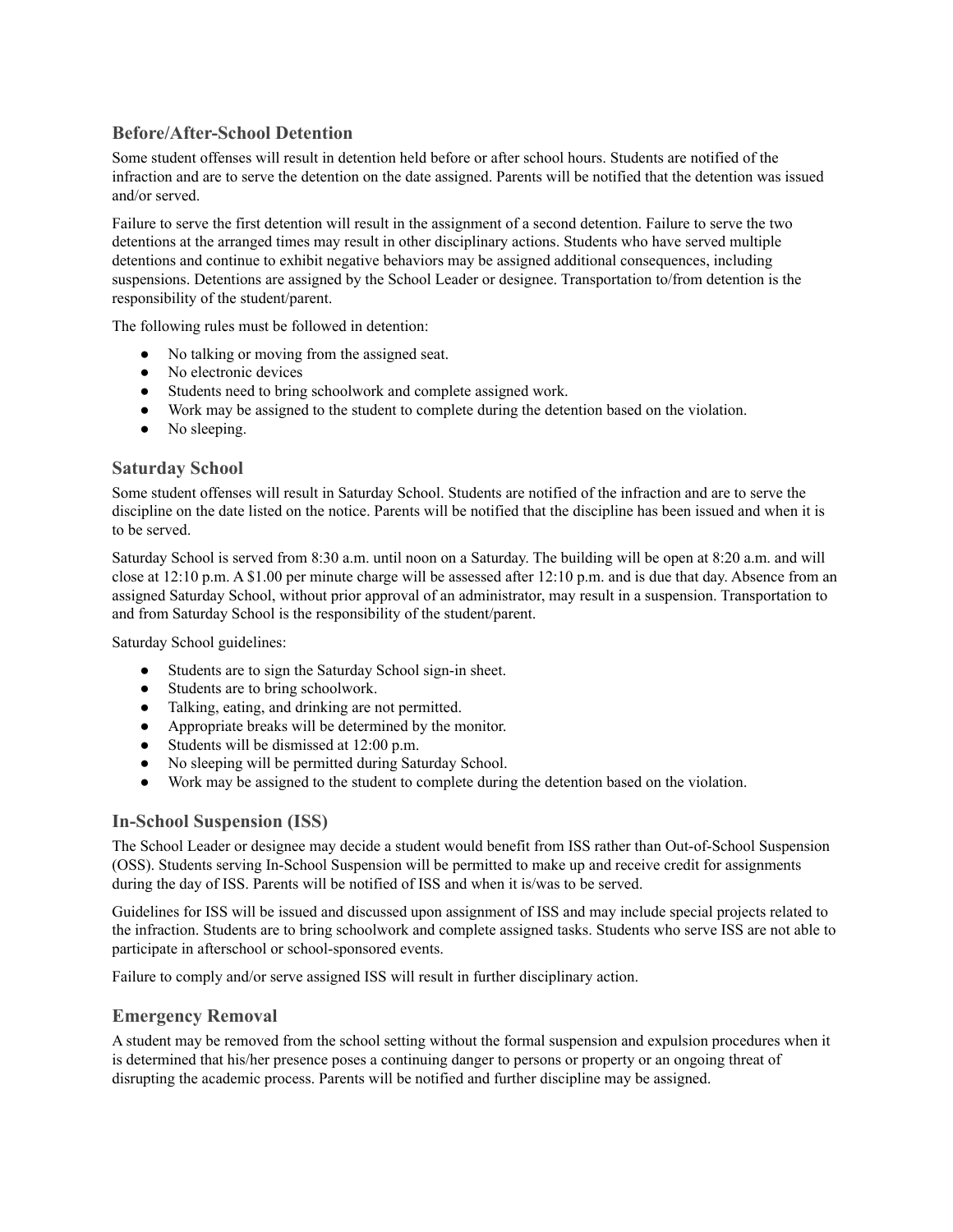During a period of suspension, expulsion, or removal, the student may not enter into any school building or be on the premises of a building owned by or being used by The Leona Group, nor may the student attend or participate in any school-related activities.

## <span id="page-18-0"></span>**Out-Of-School Suspension (OSS)**

When the School Leader or designee determines that an OSS is warranted, the student will be notified of the infraction and provided with documentation indicating the parameters of the suspension. The O.R.C. provides that a School Leader may suspend a child from school for not more than ten days. The student and parents will be notified of the intent to suspend in writing and will include the specific reason(s) for the action. A student will be given the opportunity to appear at an informal hearing to challenge the reason(s) for the intended suspension or to otherwise explain his/her actions. Suspension may be invoked immediately after the documentation of the intent to suspend is issued and the student has been given the opportunity to explain his/her actions. Within 24 hours after the time of suspension, a written notice will be provided to the student and the parent, which includes among other things, the reasons for such suspension, the right of the student or parent to appeal the action, and the right to be represented in the appeal by a representative of choice.

- If a suspension is issued that is longer than the school days left in the school year, the student may be required to participate in community service or an alternative consequence for the number of hours equal to the time left on the suspension.
- Students may not attend any school functions, home or away while serving an OSS.
- Students are not permitted on school grounds while serving an OSS.
- Following the OSS, students must request coursework to be completed.
- Work that is missed during an OSS will be accepted at the teacher's discretion.

During a period of suspension, expulsion or removal, the student may not enter into any school building or be on the premises of a building owned by, or being used by, The Leona Group, nor may the student attend or participate in any school-related activities.

## <span id="page-18-1"></span>**Court Referral**

Referral to the Juvenile Court may be used when other disciplinary actions have not been effective. The two most common reasons for referral are truancy and unruliness. The parents will receive a warning notice that students may be referred and another notice if they are referred.

# <span id="page-18-2"></span>**Expulsion**

If all other attempts to modify student behavior are unsuccessful, or a failure to serve previously issued consequences, or a serious violation of the Code of Conduct is committed, the student may be recommended for expulsion from school. The Ohio Revised Code provides that a Superintendent or School Leader may expel a pupil from school for periods up to eighty (80) days and that a student is subject to a one (1) year expulsion for bringing a gun or a dangerous weapon on school property. If a student is expelled, the length of the expulsion may extend into the following semester or school year. Schoolwork missed as a result of expulsion may not be made up.

For an Intent to Expel, a formal hearing is scheduled to be conducted not sooner than three days nor later than five school days from the date of the notice to expel. For a Removal with Intent to Expel, the formal hearing must be heard within 72 hours (3 school days) of the time of removal.

A student will be given a written notice of the intent to expel which includes the specific reason(s) for the action. Parents are advised of the intended action by telephone, when possible. A copy of the notice is mailed within 24 hours and advises the student and the parent of the parameters of the expulsion including:

- The time and place of the hearing
- The reason(s) for the intended expulsion
- The right of the student or the parent to challenge the reason(s) for the intended expulsion or explain the student's actions
- The right to be represented at the hearing by a representative of choice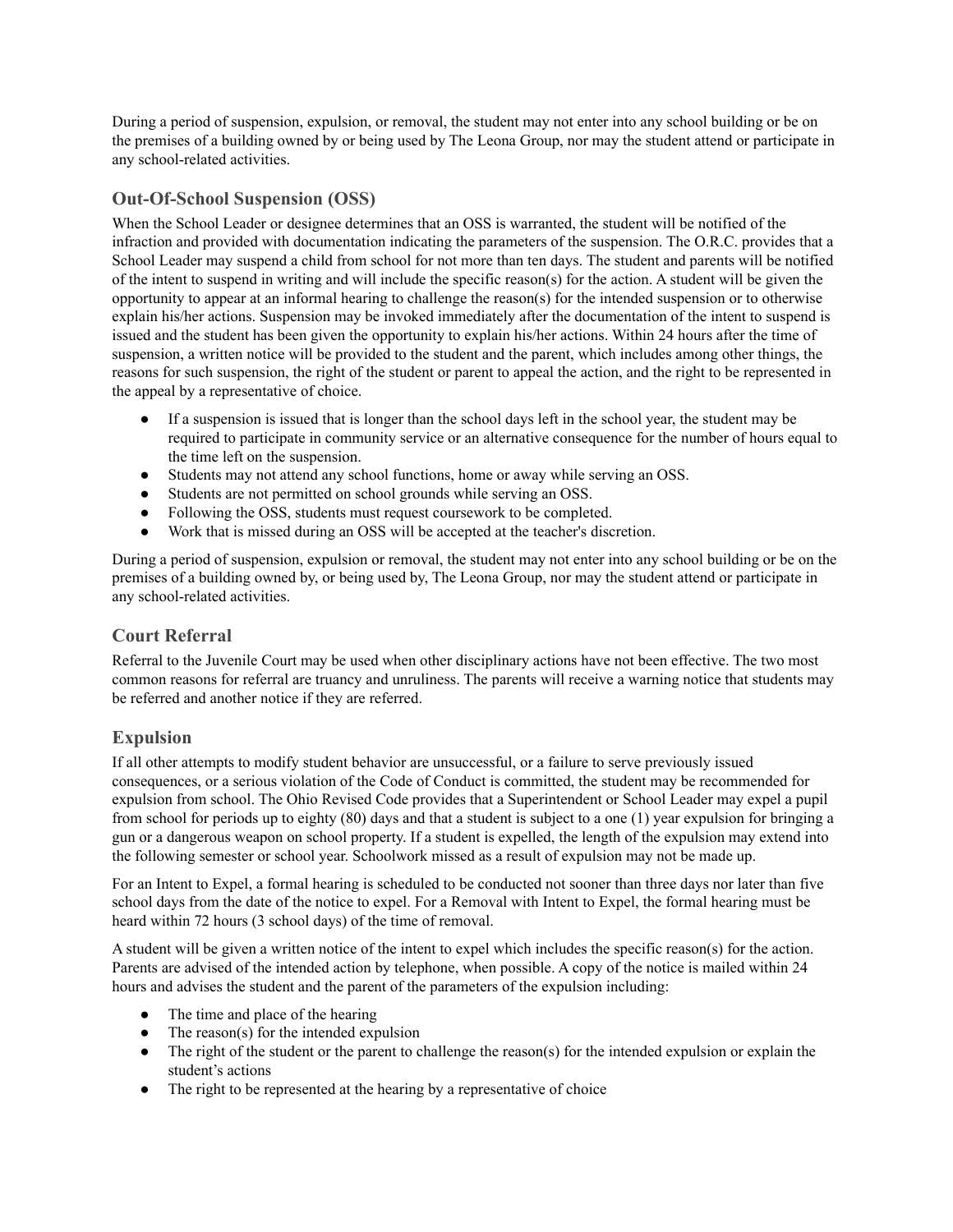During a period of suspension, expulsion, or removal the student may not enter into any school building or be on the premises of a building owned by or being used by, The Leona Group, nor may the student attend or participate in any school-related activities.

## <span id="page-19-0"></span>**Permanent Exclusion**

O.R.C. 3313.662 permits the state superintendent of public instruction, upon the request of a local board of education, to permanently exclude certain pupils from attending any public school in the state under certain conditions. To permanently exclude would mean to forever prohibit an individual from attending any public school in this state that is opened by a city, local, exempted village or joint vocational school district. The superintendent may permanently exclude a pupil if the pupil is convicted of or adjudicated as a delinquent child for committing, when he/she was age 16 or older, any of the following offenses or acts (hereinafter, "predicate offenses") that would be offenses if committed by an adult on property owned or controlled by a school board or at an activity held under the auspices of a school board:

- Illegal conveyance or possession of a deadly or dangerous weapon on school premises.
- Carrying a concealed weapon, a municipal ordinance substantially similar to that offense, or aggravated trafficking, trafficking in drugs or trafficking in marijuana involving the possession of a bulk amount or more of a controlled substance or the sale of a controlled substance.
- Aggravated murder, murder, voluntary manslaughter, involuntary manslaughter, felonious assault, aggravated assault, rape, gross sexual imposition or felonious sexual penetration.
- Complicity in any violation described in paragraph 1, 2 or 3 above that was alleged to have been committed in the manner described in paragraph 1, 2 or 3 above, regardless of whether the act of complicity was committed on the property.

# <span id="page-19-1"></span>**Disciplinary Appeal Process**

Students are afforded the right to explain a situation that has possible disciplinary consequences and the opportunity to know what the consequences may be. Should you not agree with a disciplinary action, please start the appeal process where it originated (i.e., If a teacher assigns a detention you do not agree with, discuss it with the teacher. If the School Leader recommends expulsion, discuss it with the School Leader.) Further appeal information will be provided with any suspension or expulsion. Any discipline issued will not be discussed with anyone other than the student receiving consequences and his/her family.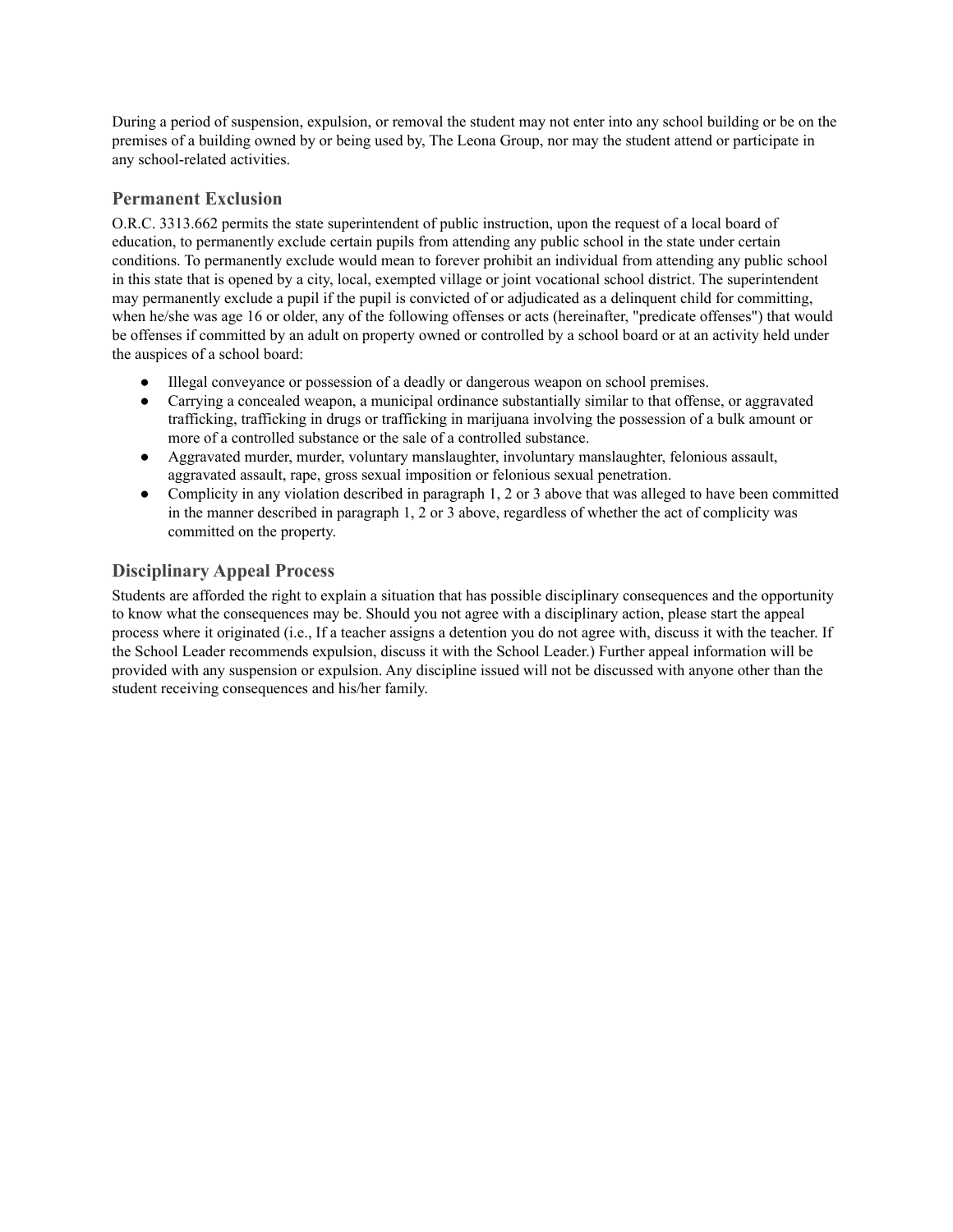<span id="page-20-0"></span>

| <b>Violations or Infractions</b>                                                                | <b>SUSPENSION</b> | <b>EXPULSION</b> | <b>MANDATORY</b><br><b>EXPULSION</b> |
|-------------------------------------------------------------------------------------------------|-------------------|------------------|--------------------------------------|
| 1. Disruption of School/Disorderly Conduct                                                      | $\bullet$         | $\bullet$        |                                      |
| 2. Harassment/Bullying                                                                          |                   |                  |                                      |
| 3. Threats                                                                                      |                   |                  |                                      |
| 4. Use of Obscene Language/Materials                                                            |                   |                  |                                      |
| 5. Failure to Obey Instructions/Insubordination/<br>Disrespect/False Identification/Information |                   |                  |                                      |
| 6. Forgery                                                                                      |                   |                  |                                      |
| 7. Cheating/Plagiarism                                                                          |                   |                  |                                      |
| 8. Fighting                                                                                     | $\bullet$         | $\bullet$        |                                      |
| 9. Physical Assault/Harassment                                                                  |                   |                  |                                      |
| 10. Sexual Assault/Harassment                                                                   |                   |                  |                                      |
| 11. Inappropriate Display of Affection                                                          |                   |                  |                                      |
| 12. Damage of Property/Vandalism/Serious Vandalism                                              |                   | $\bullet$        | ∙                                    |
| 13. Theft/Robbery                                                                               |                   |                  |                                      |
| 14. Breaking and Entering                                                                       |                   |                  |                                      |
| 15. Trespassing/Unauthorized or Unsupervised Areas                                              |                   |                  |                                      |
| 16. Narcotics, Alcoholic Beverages and Drugs                                                    |                   |                  | $\bullet$                            |
| 17. Tobacco                                                                                     |                   |                  |                                      |
| 18. Hazing (Initiations)                                                                        |                   |                  |                                      |
| 19. Explosives/False Fire Alarm/Bomb Threat                                                     |                   |                  |                                      |
| 20. Arson                                                                                       |                   |                  |                                      |
| 21. Dangerous Weapons and Instruments                                                           |                   |                  |                                      |
| 22. Attendance                                                                                  | $\bullet$         | $\bullet$        |                                      |
| 23. Dress Code                                                                                  | $\bullet$         |                  |                                      |
| 24. Computers                                                                                   | $\bullet$         | $\bullet$        |                                      |
| 25. Animal/Plant Harm or Mistreatment                                                           | $\bullet$         | $\bullet$        |                                      |
| 26. Violation of Bus Rules                                                                      |                   |                  |                                      |
| 27. General Misconduct                                                                          |                   |                  |                                      |
| 28. Gross Misconduct                                                                            |                   | $\bullet$        |                                      |

The following table is a list of possible infractions and the possible consequences. This table is meant to serve as a guideline and is subject to the School Leader's discretion.

The penalty of mandatory expulsion for selected offenses as listed above may be waived at the discretion of the School Leader. The School Leader has the right to adjust/change the disciplinary consequences on a case-by-case basis.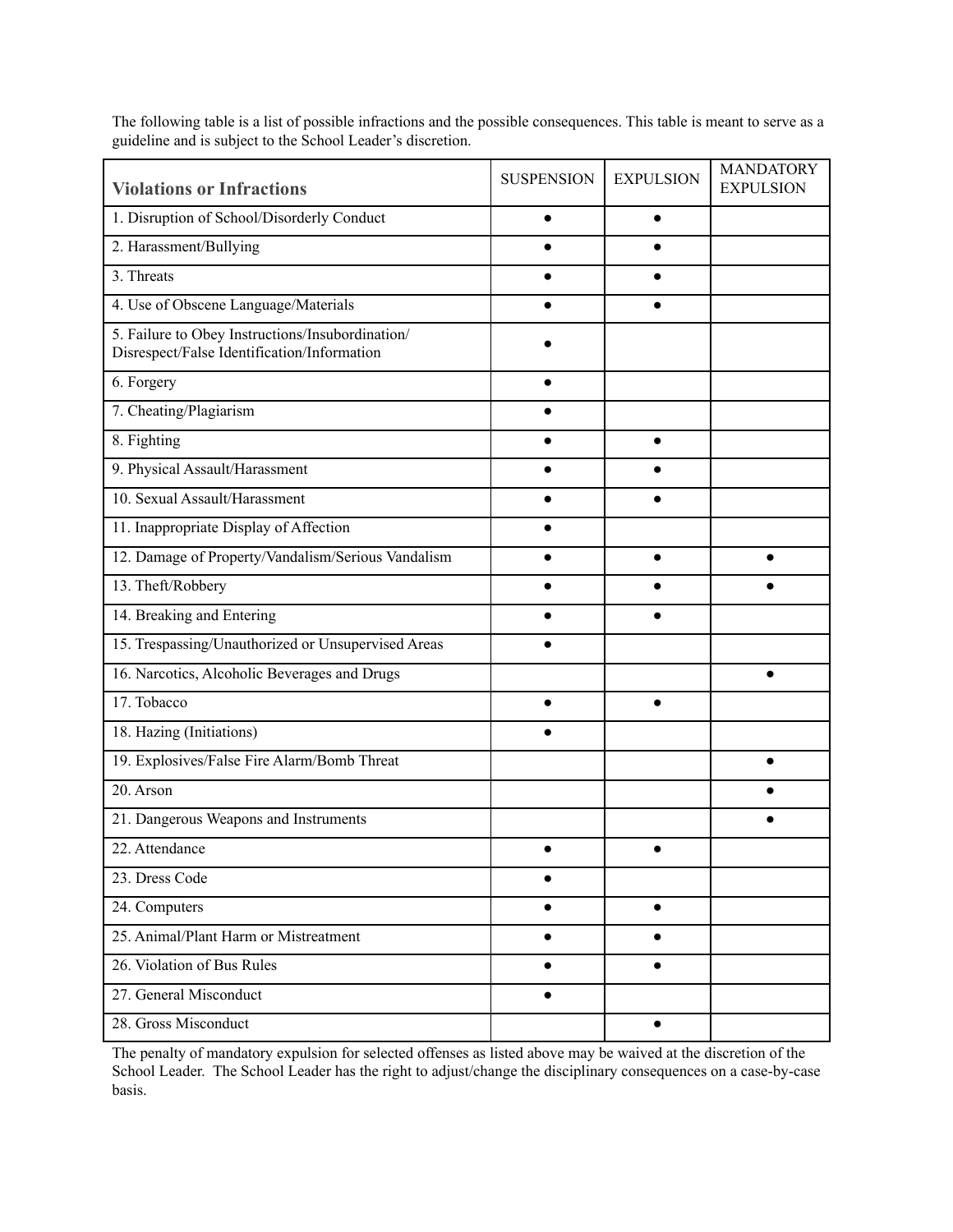**Notice**: Video surveillance equipment may be used in the investigation of violations of the Code of Conduct. Students may receive a discipline referral as a result of what is recorded, regardless of whether the incident was or was not witnessed by a staff member or volunteer.

- **1. Disruption of School/Disorderly Conduct:** Students shall not, by the use of violence, force, coercion, threat, harassment, insubordination or any other means, cause disruption or obstruction to the normal operation of this school, including classroom instruction.
- **2. Harassment/Bullying:** Students shall not harass or bully other students, school employees, persons that are guests of the school, or persons conducting business for the school. This category applies to dating violence, remarks or actions of a race, color, creed or religious affiliation, ethnicity or national origin, disability, age, gender, sex or sexual orientation. Bullying behavior is defined as "when someone repeatedly and on purpose says or does mean or hurtful things to another person who has a hard time defending himself or herself. There are three components of bullying behavior. 1. Involves aggressive behavior. 2. Typically involves a pattern of behavior repeated over time. 3. Imbalance of power or strength. Any student that purposely and knowingly causes another student to feel afraid, intimidated, isolated, embarrassed, or singled out will be held accountable for harassment or bullying.
- **3. Threats:** Students shall not, through verbal, written, technological or any other means make statements that physical or emotional harm may come to another person or to an institution. Bomb threats and other serious threats will result in expulsion from school.
- **4. Use of Obscene Language/Materials**: Students shall not, verbally or by the written word, use obscene, vulgar, or profane language, make inappropriate gestures, or possess vulgar materials.
- **5. Failure to Obey Instructions/Insubordination/Disrespect/False Information/False Identification:** No student shall fail to comply with any lawful instructions or requests of teachers, student-teachers, School Leaders, or other authorized personnel during any period of time when he or she is properly under the authority of such school personnel. No student shall fail to provide information, or supply false information, when it is requested. No student shall misrepresent their identification. Failure to comply with basic school rules will be considered Insubordination. Failure to comply with the school rules regarding cell phone possession/smart-watch/tablet, or other technology, will also be considered insubordination.
- **6. Forgery**: Students shall not misrepresent a signature on any document.
- **7. Cheating/Plagiarism**: Students shall not give or receive unauthorized information regarding classwork or class activities, misrepresent the results of research or laboratory assignments, or give or receive unauthorized assistance on assignments. Use of electronic translators without permission is a violation of this rule. Repeated violations may result in the failure of academic subjects.
- **8. Fighting**: Students shall not physically fight with another person. At the discretion of the School Leader or designee, the police may be called in to manage students who physically fight on school grounds.
- **9. Physical Assault/Harassment:** Students shall not knowingly or recklessly cause or attempt to cause physical harm to another person. Violation of this rule will result in a mandatory suspension and may result in a permanent expulsion. At the discretion of the School Leader or designee, the police may be called in to manage students who physically assault or harass another person on school grounds.
- **10. Sexual Assault/Harassment:** A student shall not sexually assault another person. This may include any unwelcome sexual advances in oral, physical, spoken, symbolic, or written format. Violation of this rule will result in a mandatory suspension and may result in a permanent expulsion. At the discretion of the School Leader or designee, the police may be called in to manage students who sexually assault or harass another person on school grounds.
- **11. Inappropriate Display of Affection:** Students shall refrain from displays of affection. Students are not to hold hands, hug, kiss, sit on each other's laps, or demonstrate other similar acts of affection. Students shall maintain appropriate personal space. In unusual circumstances involving sorrow or extreme joy, hugging is natural and acceptable.
- **12. Damage of Property/Vandalism:** Students shall not cause or attempt to cause damage to school property. Students shall not touch or handle another person's (including teachers and staff) property without their permission. Students must pay for any damages they cause to school equipment, materials, or facilities and may be subject to additional disciplinary action. Serious vandalism will result in mandatory suspension. (Serious vandalism is vandalism which causes damage to property in the value of \$150 or more.) Students must pay for damages prior to returning to school.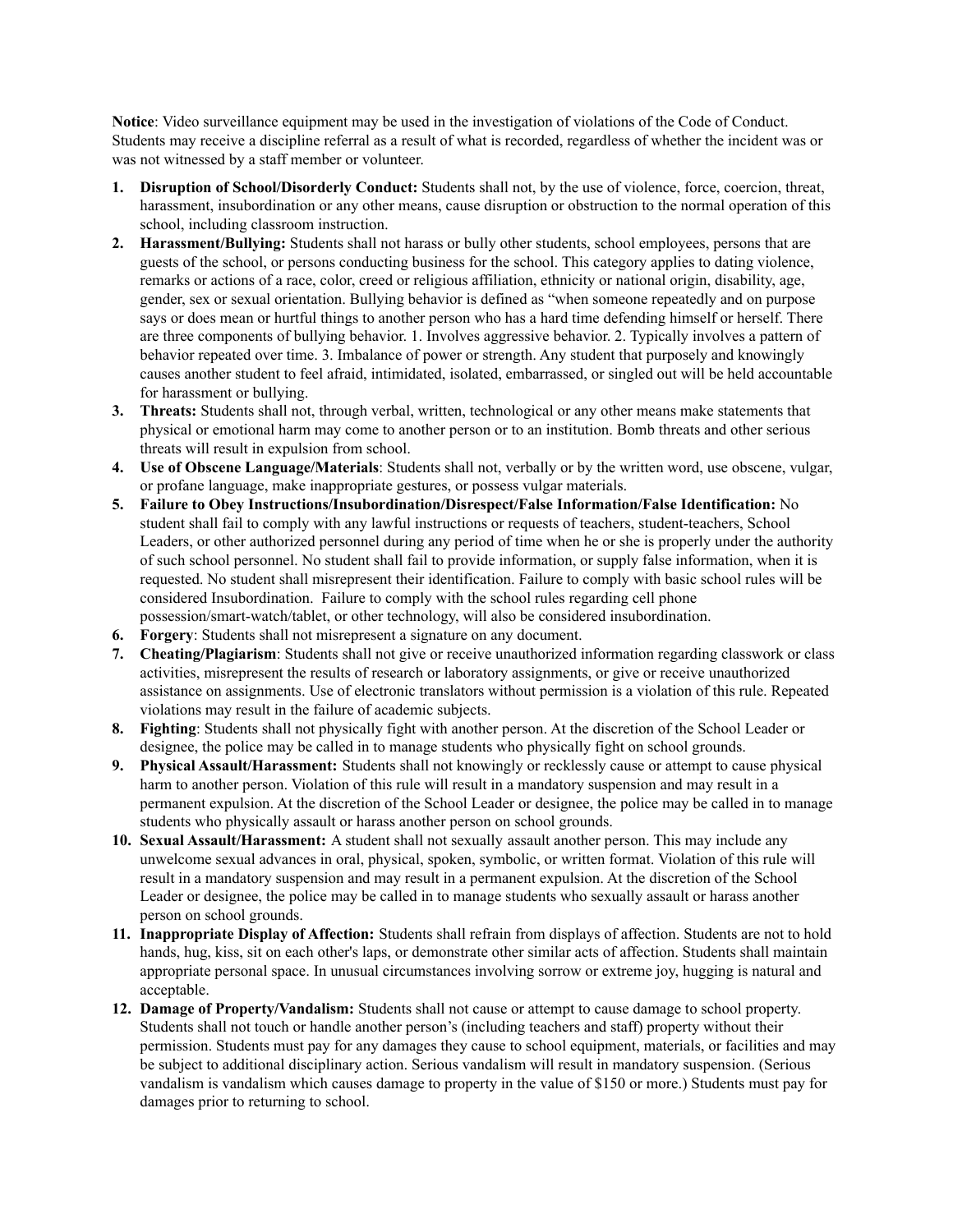- **13. Theft/Robbery:** Students shall respect the personal ownership rights of others and not take what does not belong to them. The School Leader may exercise the prerogative of reporting thefts to local authorities.
- **14. Breaking and Entering:** A student shall not forcibly enter the school building, the greenhouse, or any vehicle on school grounds.
- **15. Trespassing/Unauthorized or Unsupervised Areas**: Students may not be in areas for which they have not been authorized or areas that are unsupervised. A student shall not enter the premises while under suspension, expulsion, or other removal situation.
- **16. Narcotics, Alcoholic Beverages, and Drugs**: Students shall not possess, use, transmit, conceal, make arrangements to sell or purchase, or use the aforementioned items immediately prior to, during, or after school or at school functions. Look-alike drugs and drug paraphernalia are included and will be dealt with accordingly.
- **17. Tobacco**: Tobacco, in any form, shall not be carried or used by any student or adult on school property or at school events, home or away. Paraphernalia, used for the consumption of tobacco products is prohibited. Per Senate Bill 218, administrators will refer violators of the tobacco policy to Juvenile Court.
- **18. Hazing (Initiations)**: Initiations of any sort are prohibited. Initiations and/or hazing are those activities into which students are coerced in order to become part of a group or activity or to avoid harm.
- **19. Explosives/False Fire Alarm/Bomb Threat**: A student shall not possess, handle, transmit, conceal, or use any fireworks, explosive device, or substance which can be used as an explosive. Violation of this rule will result in a mandatory expulsion. A student shall not cause a false fire alarm to be sounded, nor shall a student falsely communicate or cause to be communicated that a bomb is located in the building or on the premises. A student shall not damage or otherwise tamper with a fire alarm system or equipment. Violation of this rule will result in a mandatory expulsion.
- **20. Arson:** A student shall not burn property nor cause property to be burned. Violation of this rule will result in a mandatory expulsion.
- **21. Dangerous Weapons and Instruments:** Students shall not possess, handle, transmit or conceal any dangerous weapon or instrument on school property, in a school vehicle, or at any school-sponsored activity. Board policy requires that building administrators recommend the expulsion of students in violation of said policy. Firearms (including starter pistols), objects that are indistinguishable from and/or represented as firearms, explosives, incendiary devices, and knives (any object with a blade and a handle) are considered dangerous weapons. Other instruments/devices may also be defined as dangerous weapons depending on their use or intended use. Should a student have knowledge of a weapon or dangerous instrument on school property, in a school vehicle, or at a school-sponsored activity and not report it to a school employee, the student may be held to the same disciplinary measures as that of the perpetrator. (O.R.C. 2923.122.)
- **22. Attendance**: No student shall fail to comply with state attendance laws including, but not limited to, "skipping", truancy, or tardiness from a specific class or school. No student shall leave school property or an assigned educational location once he or she has come under the supervision of a school employee, prior to specified dismissal times, without official permission.
- **23. Dress Code:** Refer to Dress Code Policy. Repeated dress code violations will result in disciplinary action which may include suspension.
- **24. Computers**: Computers/technological devices are provided for student use for teacher-assigned work in courses or programs. (See Computer Usage Policy)
- **25. Animal/Plant Harm or Mistreatment:** As part of the environmental program, any harm brought to animals or plants, on school grounds or in the field, through purposeful intent or through inappropriate behavior, will result in discipline being issued.
- **26. Violation of Bus Rules**: Students must follow all bus rules as outlined. Failure to do so could result in disciplinary action or loss of bus privileges.
- **27. General Misconduct**: Students shall refrain from throwing objects, being disruptive, abusive, or excessively noisy in their behavior. Students must respect the rights and feelings of others.
- **28. Gross Misconduct:** Repeated violations of the Code of Conduct.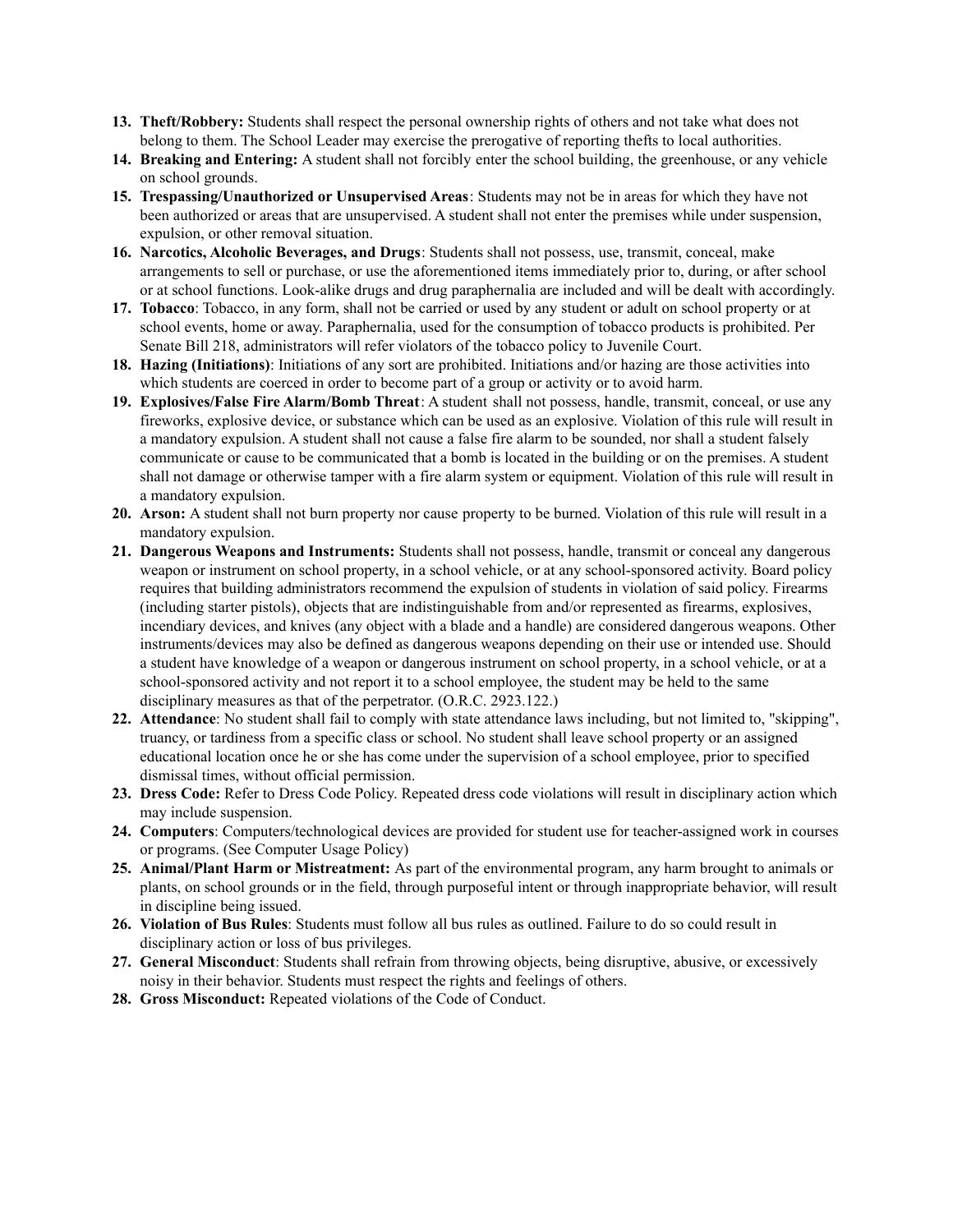# SECTION 3- ATTENDANCE

#### <span id="page-23-1"></span><span id="page-23-0"></span>**Attendance Policy**

Elementary School  $(K - 5)$  is in session from 8:30 a.m. until 3:15 p.m. Middle School  $(6 - 8)$  is in session from 8:15 a.m. until 3:00 p.m. High School  $(9 - 12)$  is in session from 8:15 a.m. until 3:00 p.m.

Students are not permitted on either campus before 7:50 a.m. or after 3:45 p.m. without permission from the School Leader. Students arriving prior to class start times are to wait in the cafeteria/designated area. Students will not be allowed in any other area of the building prior to their class start time.

The following policy is based on the Ohio Revised Code, chapter 3321 School Attendance and includes the requirements of House Bill 410.

If a student is absent from school, a parent or guardian must call the school office to notify the school of their child's absence by **10:00 a.m. and provide a written note upon return**. A parent note will excuse an absence unless it becomes excessive; then a medical note will be required. Without this notification, Ohio law requires that the school contact parent(s) by phone or letter to inform them of the student's absence.

The following conditions may excuse a student from school attendance:

- Personal illness or injury a doctor's medical verification note is required if absent for more than 3 consecutive school days.
- Family illness an emergency situation requiring the student to be absent from school.
- Quarantine of the home by local health officials.
- Death in the immediate family, limited to 2 days unless extenuating circumstances exist and are approved by the School Leader.
- Observance of a religious holiday consistent with a student's established creed or belief.
- Medical, dental, or legal appointments that cannot be made during out-of-school hours will be excused for the duration of the appointment. For example, leaving the doctor's office at 10:00 a.m. will not excuse a student for the entire day.
	- o Due to House Bill 410, all time missed from school counts towards truancy.
- Other legitimate reasons that receive prior approval from the School Leader these are generally college visits, job interviews, legal appointments, or reasons of emergency.

Ohio law requires that students returning to school after all absences bring a written note from their parent **or guardian stating:**

- **● The dates of absences**
- **● The reason for the absences**
- **● The parent or guardian signature and phone number**
- **● Failure to provide a written note will result in the absence remaining unexcused.**

The parent or medical verification notes must be submitted to the school office the day the student returns to school. Absences documented with medical verification notes will be considered excused when provided **the day** the student returns to school. Attendance reports will be sent home every quarter. The school will make every effort to engage the student and his or her family prior to filing a complaint with the juvenile court.

**It is the parent's responsibility** to ensure the attendance of their student(s). Excessive absences are damaging to the child's learning. Wildwood Environmental Academy has contracted the services of a Truancy Officer. The Truancy Officer will assist the school with the requirements of House Bill 410, (HB 410). If a student is excessively absent from school, a written notification will be sent to the student's parents within seven days of the triggering absence. The student will follow the school's plan for absence intervention and the student and family may be referred to community resources. If unexcused absences become habitual, an absence intervention team, including a parent or guardian will meet to develop a plan which may include supportive services for students and families. Counseling,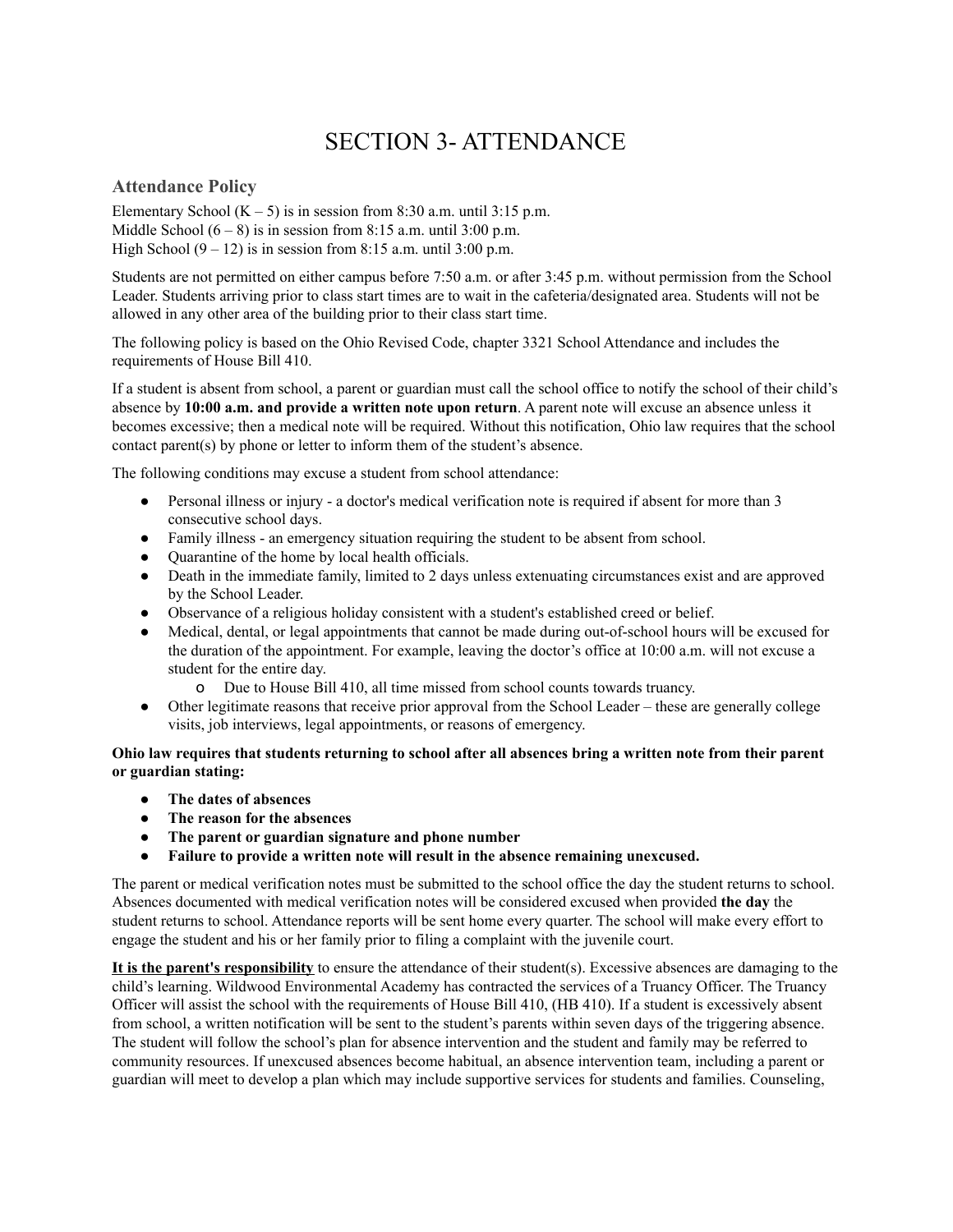parent education, parenting programs, and mediation may also be considered. If no progress is made then the juvenile court will be contacted. WEA will follow all of the requirements of HB 410.

Skipping classes/school will result in disciplinary action and the involvement of local law enforcement.

Classroom work missed during excused absences can be made up by asking the classroom teacher for the work. Students in grades higher than 3rd are responsible for requesting the missed assignments. The acceptance of work missed during unexcused absences is at the discretion of the teacher. Students who are habitually absent will be at risk of being retained.

In the instance that a student must be absent for extended periods due to health/mental health reasons, documentation from a doctor must be submitted on the healthcare professional's letterhead, with inked signatures, including a diagnosis and treatment plan. Absences documented with medical verification notes will be considered excused when provided **the day** the student returns to school.

Excessive absences are damaging to the child's learning. Wildwood Environmental Academy has contracted the services of a Truancy Officer. The Truancy Officer will assist the school with the requirements of House Bill 410, (HB 410).

The following policy is based on the Ohio Revised Code, chapter 3321 School Attendance and includes the requirements of House Bill 410.

If a student is excessively absent from school (as defined below), a written notification will be sent to the student's parents within seven days of the triggering absence. The student will follow the school's plan for absence intervention and the student and family may be referred to community resources. If unexcused absences become habitual, an absence intervention team, including a parent or guardian will meet to develop a plan which may include supportive services for students and families. Counseling, parent education, parenting programs and mediation may also be considered. If no progress is made then the juvenile court will be contacted. WEA will follow all of the requirements of HB 410.

H.B. 410 has established the following thresholds:

#### **Habitually truant** is when a student is:

- a. Absent 30 or more consecutive hours *without* a legitimate excuse;
- b. Absent 42 or more hours in one school month *without* a legitimate excuse; or
- c. Absent 72 or more hours in one school year *without* a legitimate excuse.

#### **Excessive Absences** are defined as:

- a. Absent 38 or more hours in one school month *with or without* a legitimate excuse; or
- b. Absent 65 or more hours in one school year *with or without* a legitimate excuse

Attendance will be sent home every quarter as part of the grade card. The school will make every effort to engage the student and his or her family prior to filing a complaint with the juvenile court.

#### <span id="page-24-0"></span>**Attendance to Participate in Extracurricular Activities**

A student must be in attendance at school by 10:00 a.m on the day of the event to participate that day, evening or weekend. The 10:00 a.m deadline also applies to any delays in the starting time. A student who leaves school early due to illness may not participate in any afterschool activities that day. If a student is absent from school all day, he/she may not attend any after-school activities that day.

#### <span id="page-24-1"></span>**College Visits**

Students will not be marked absent for a college visit if the visit is arranged in advance with the School Leader or designee. The number of approved visits may be limited. Upon return, documentation must be provided.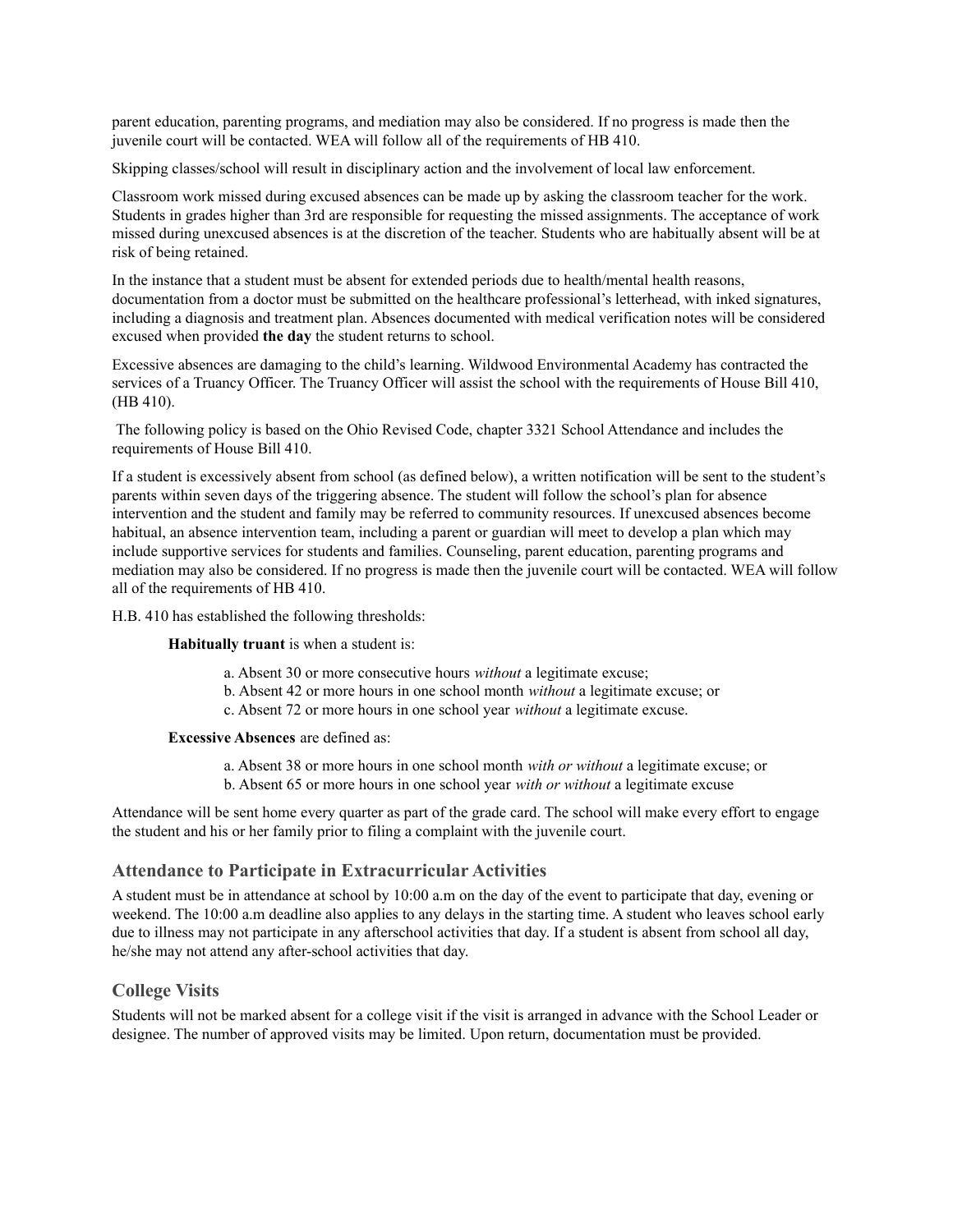## <span id="page-25-0"></span>**Denial of High School Credit (9th-12th grade)**

A large part of any student's learning takes place with the interaction which occurs in a classroom. It is imperative that students maximize this opportunity by actually being in class. Therefore, students may lose credit for any course in which they exceed 10 unexcused class absences per semester in a semester course or 18 unexcused class absences per year in a full-year course. School-sponsored activities and approved college visits are not included in these totals.

Three tardies in a class are equivalent to one additional absence. Additional absences accrued due to tardiness are counted toward the total for denial of credit.

The School office will check for documentation of long term medical leave before a credit denial letter is issued. Teachers will be informed of these special circumstances.

If a student does not earn the necessary credits, they will be retained.

## <span id="page-25-1"></span>**The appeal of Denial of Credit (non-attendance reasons)**

Parents, students, and teachers may appeal the denial of credit in writing to the School Leader. The Review Panel will review the case and will notify the parents and teachers of the results of the appeal. During the appeal, students are required to remain in class.

## <span id="page-25-2"></span>**Early Pick Up**

In order to minimize interruptions to the dismissal process, no student will be released 15 minutes prior to the end of the school day. **No transportation changes will be accepted beyond 2 pm on the day they are to occur.**

Arrangements should be made with the classroom teacher and the school office should be notified if an early pick up is going to be necessary. Picking up students prior to the end of the school day is disruptive to the class and limits your student's instructional time. When early pick up is necessary due to a family emergency or doctor appointments, missed work can be picked up the next day. Homework or missed work due to leaving school early without prior notice to the teacher is accepted only at the teacher's discretion.

Habitual early pick up will be treated as tardiness and will result in disciplinary action, parent meetings, and if necessary, truancy action will be taken. The minutes a child is not in school due to an early pick up are counted **toward the excessive absence and habitually truant thresholds.**

#### <span id="page-25-3"></span>**Illness/Injury While at School**

If a student should become ill or is injured during school, he/she should notify their teacher or the supervising adult(s). If the student becomes physically ill (vomit/diarrhea/fever), then they must be picked up and taken home. The school must obtain parental permission in order for a student to be released from school due to illness. Students will not be released to anyone that is not listed on the emergency medical forms on file in the school office. Prior to leaving school, students will be signed out in the office. A parent note must be presented upon return if the child is absent the following day.

Parents are required to report all communicable diseases to the office (i.e. pink eye, head lice, ringworm, flu, etc). If a child has a communicable disease or a temperature of 100.4 or higher, they must be **immediately** picked up from school and be symptom-free for 24 hours before returning. If a parent cannot be reached, emergency contacts will be called. This includes a fever of 100.4 or higher, a contagious illness, head lice, or any other medical concern.

#### **Illness/CoronaVirus**

If a student has a positive CoronaVirus test or someone living in the same home has a positive test, the school must be notified. The student may be asked to quarantine after the positive test. The guidelines provided by the LCHD and the CDC will be considered. The school may require a note from a doctor releasing the student to return to school. If a student is fully vaccinated for Covid-19, they do not have to quarantine after an exposure.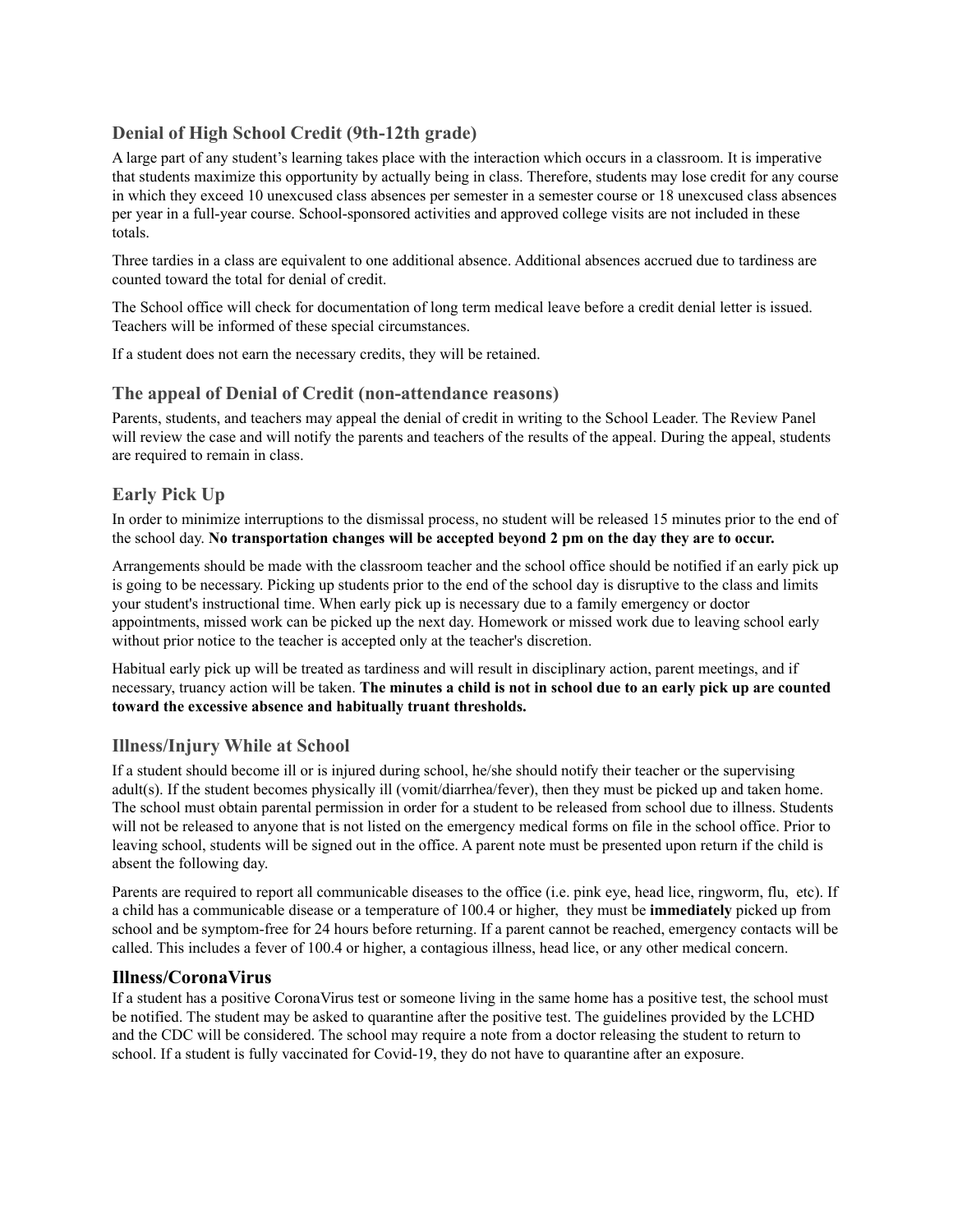#### **Attendance Intervention Team**

Parents or students may request in writing, within 5 days after the end of the grading period, for a review panel to examine their case if there is a discrepancy in the attendance records or if extenuating circumstances resulted in attendance issues. If the review panel finds that extenuating circumstances caused the student's excessive absences, then a determination will be made regarding make-up work or grading affected by the absences. A review panel will consist of a building administrator and four teachers chosen by the building administrator. This request must be submitted in writing to the School Leader.

## <span id="page-26-0"></span>**Tardiness**

Students should be at their desks and ready to learn at the scheduled start of class. Grades K-5 start at 8:30 a.m., grades 6-12 start at 8:15 a.m. When students arrive late they interrupt classes already in session and may have difficulty catching up with lessons already in progress. **It is the parent's responsibility** to have their child at school on time. Excessive tardiness is damaging to the child's learning and will be reported to the Juvenile Division of the Lucas County Prosecutor's Office. Time missed due to tardiness counts towards the excessive absence and habitually truant thresholds.

After the school day has begun, **students and parents must report to the office** immediately upon their arrival to obtain an Admit Slip. Parents may not drop their child off at the door. Students must be escorted by an adult to the office.

After 10 tardies have occurred, a parent meeting may be held and disciplinary actions may occur.

## <span id="page-26-1"></span>**Vacations**

Although the school does not encourage this, occasionally it may be necessary for students to accompany parents on vacation. In anticipation of an arranged absence, it is the responsibility of the student to request course work from the teacher(s), at least one week prior to the event. The absence is considered an unexcused absence under state law. Students may be permitted to make-up missed work if the above requirements are met. The time absent counts toward the habitually truant and excessive absence thresholds.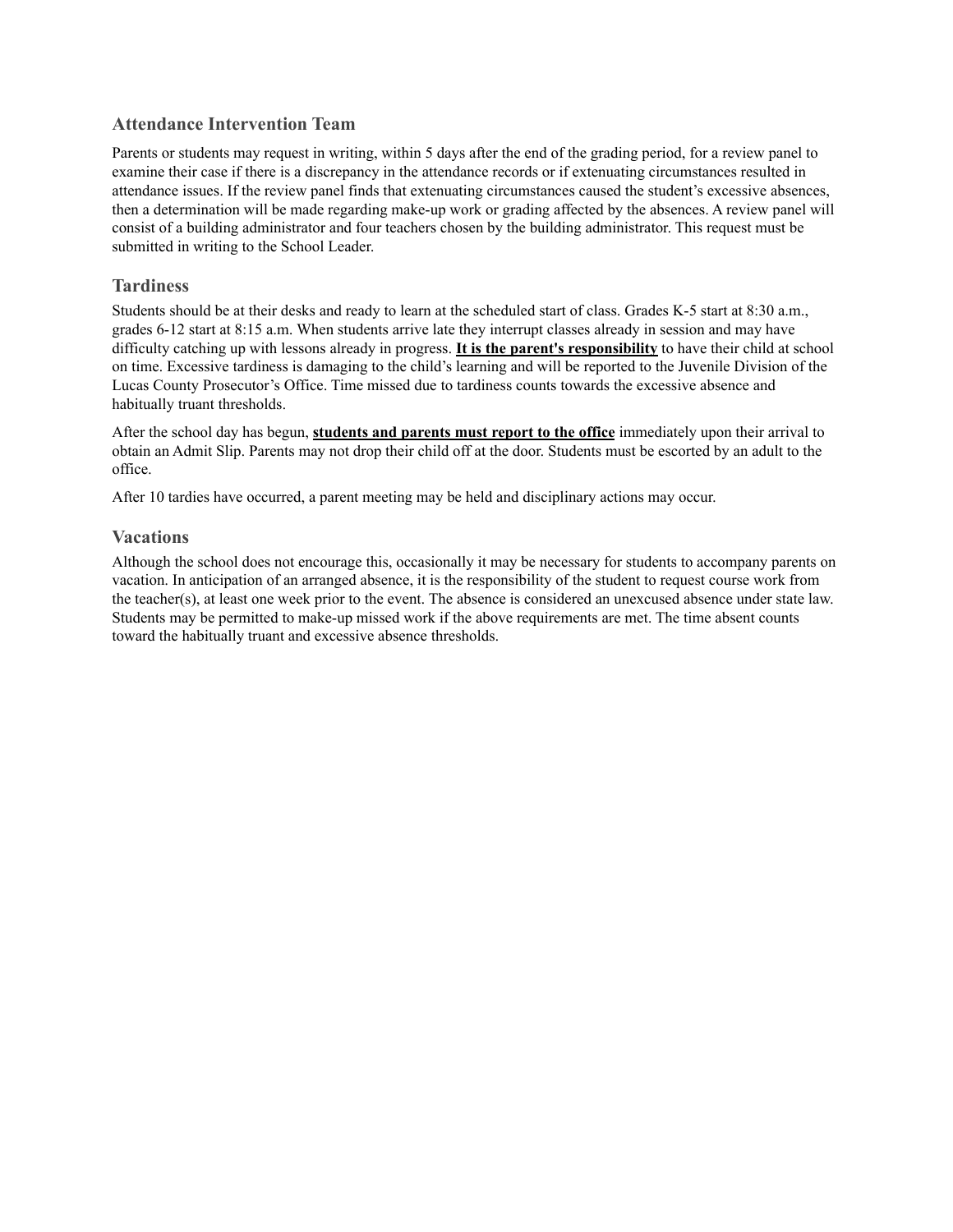# SECTION 4- ACADEMICS

## <span id="page-27-1"></span><span id="page-27-0"></span>**Academic Integrity**

All students shall maintain academic integrity. It is the responsibility of all students to do their own classwork and homework to the best of their ability. Students are required to try all work given by instructors. Student's grades will reflect the completion of all work. Not doing assigned work is unacceptable. Learning is the primary purpose of school and doing the assigned work is the process for learning. Using others' work as one's own is prohibited. This includes all forms of copying and /or plagiarism. Parents must refrain from completing their child's work for them. Failure to maintain academic integrity will result in disciplinary action and may result in no credit being given for the work.

## <span id="page-27-2"></span>**Achievement Testing**

The Ohio Department of Education requires that all students in grade 3 and above be given state achievement tests. Students in grade  $K - 2$  are given screening tests that may lead to further diagnostic measures so teachers can plan the best academic interventions for each student's success.

## <span id="page-27-3"></span>**Agenda Books (Planners)**

Agenda books will be given to all new students in grades K-12 grade. If your planner is lost, it must be replaced (for \$7.00) within 5 days. Students are expected to keep a written record of all class assignments and important information, including communications from the teacher/office. Parents are expected to review the planner nightly for academic, clerical, or behavioral notes from school personnel. Parents are encouraged to use the planner to communicate with the teachers.

## <span id="page-27-4"></span>**College Credit Plus Program (CCP) Policy**

Students in grades 6-12 will be provided with information and notification of informational meetings explaining CCP. The policy can be requested in the school office and found on the school's website under the Quality School tab. For additional questions, please call the school office.

## <span id="page-27-5"></span>**Cheating/Plagiarism Policy**

Plagiarism and/or cheating is defined as any act wherein a student seeks to receive any level of academic credit for work which is not the student's own unless that work is properly attributed to the actual source. Plagiarism/Cheating includes, but is not limited to:

- Submitting academic work that is copied whole or in part from another source without proper attribution
- Submitting academic work that includes major themes, ideas, or quotations that are not the student's own without proper attribution.
- Seeking, taking, supplying, or receiving copies or lists of questions or answers prior to the time of any exam or quiz.
- Sending or receiving questions or answers through the use of telecommunication or electronic devices during any exam or quiz.
- Copying from another student or source during any exam or quiz
- Copying homework or any other class assignment from another student except in the case of a group project assigned by the teacher.
- Submitting academic work as your own when it was completed by someone else.

Penalties that can be applied for violations of this policy are:

- Level One The student will receive no credit for the work.
- Level Two The student will receive a failing grade for the nine-week grading period.
- Level Three The student will receive a failing grade for the semester.

The relative grade weight of the assignment, the number of past incidents, and the nature and extent of the violation will determine the level of penalty.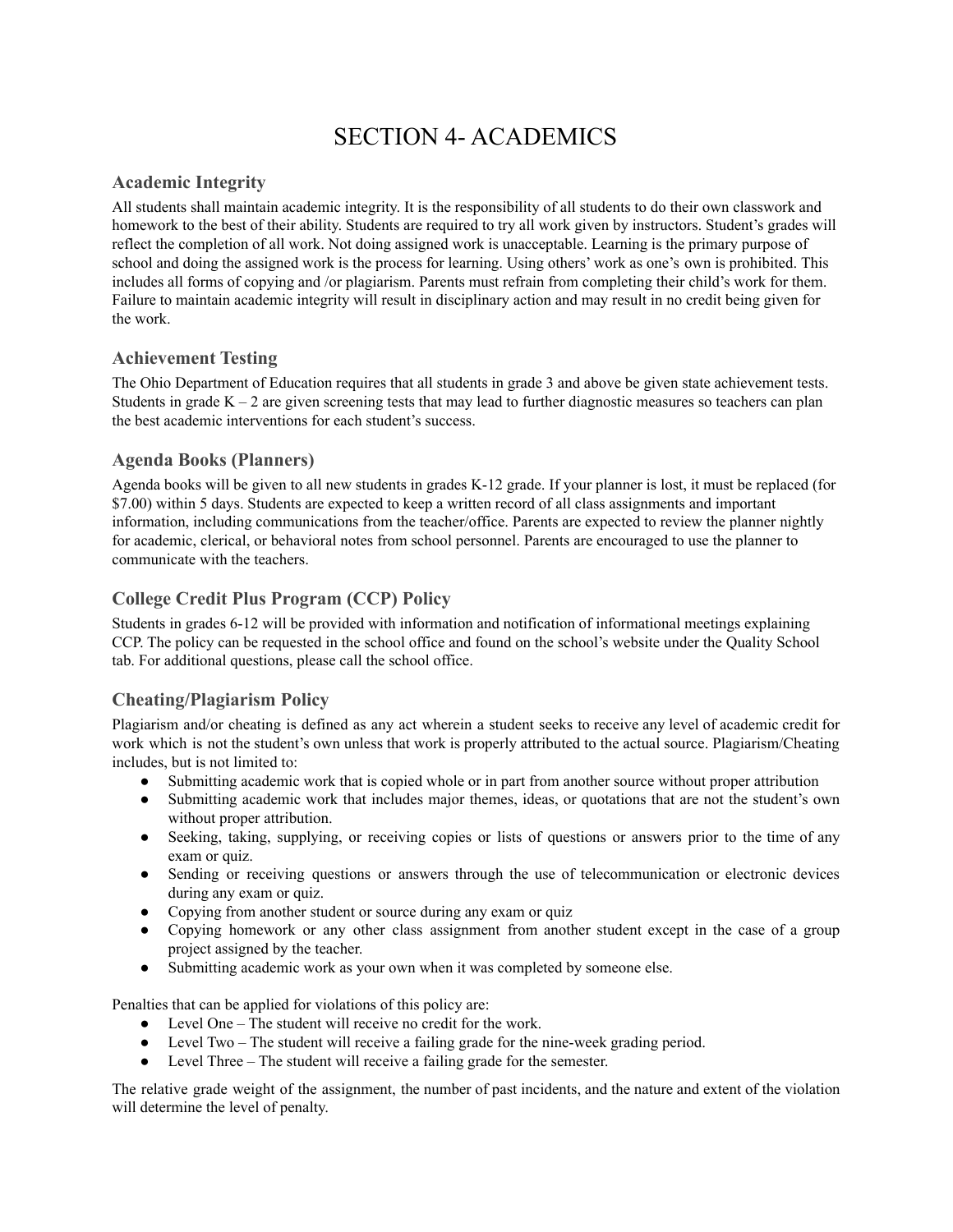- Level One penalties apply to tests, quizzes, homework and other class assignments that carry similar grade weight.
- Level Two penalties apply to second offenses of Level One and to major term assessments such as research papers and lab projects.
- Level Three penalties apply to third offenses of Level One, second offenses of Level Two, and major semester assessments such as semester exams and certain research papers or projects. Level Three penalties will also apply to especially grievous violations that involve theft and /or distribution of secure material.

<span id="page-28-0"></span>Teachers will apply the basic tenets of this policy to the nature of their course assignments and assessments.

## **Classification by Grade (9-12)**

The following lists the minimum credit requirements for grade classification for high school. SIX (6) credits to be classified as a Sophomore TWELVE (12) credits to be classified as a Junior EIGHTEEN(18) credits to be classified as a Senior

## <span id="page-28-1"></span>**Credit Recovery (9-12)**

Credit recovery is offered at times during summer school and the regular school year. Credits will not be given to replace the previously failed grade on the transcript. It is used simply to obtain required credit for graduation and will be totaled within the cumulative GPA. Fees may be incurred for credit recovery.

## <span id="page-28-2"></span>**Flex Credit**

The high school offers flexible plans to earn credits for graduation. The policy can be requested in the school office.

## <span id="page-28-3"></span>**Grading Policy**

The grading policy at WEA outlines the minimum number of assignments and types of assessments necessary per grading period. Teachers may offer more opportunities for grades and assessments at their discretion. For detailed information on the grading policy, please see the classroom teacher or the administrative staff.

An "incomplete" is sometimes necessary in order to give students a chance to make up for missed work due to illness. Work missed during excused absences may be made up and turned in before the last week of the quarter.. Students must take responsibility in contacting the teachers for make-up work.

Students will be able to turn in any missing work or redo/retake assignments and assessments until the last week of each quarter. The procedure for redoing an assignment or assessment includes completing a form available from the teacher and scheduling a conference with the teacher. The student's most recent grade will be the one entered in the grade book. Points will not be taken off for late work, but consistent late work will be reflected in the student's personal behavior/work habits grade. Other items reflected in this grade include but are not limited to: a student's preparedness for class, quality of work, and classroom behavior.

#### **Grade Cards**

Parents of students in grades 4-12 can access their students' grades via the Parent Portal of Powerschool. Paper copies of midterms and grade cards will no longer be sent home with students unless requested. Parents will be expected to access the Parent Portal to see their child's grades. Teachers are required to have their grades entered by Wednesday of every week. Please see the office with questions regarding accessing the Parent Portal.

#### **Grades K-2**

The grading policy incorporates letters O for Outstanding; S for Satisfactory; N for Needs Improvement; U for Unsatisfactory. "I" indicates that the student has incomplete work and is unable to be given a grade.

|  | $\vert$ O: 93-100% $\vert$ S+: 85-92% $\vert$ S: 80-84% $\vert$ S-: 75-79% $\vert$ N: 70-74% $\vert$ U: 69 or below |  |  |  |
|--|---------------------------------------------------------------------------------------------------------------------|--|--|--|
|--|---------------------------------------------------------------------------------------------------------------------|--|--|--|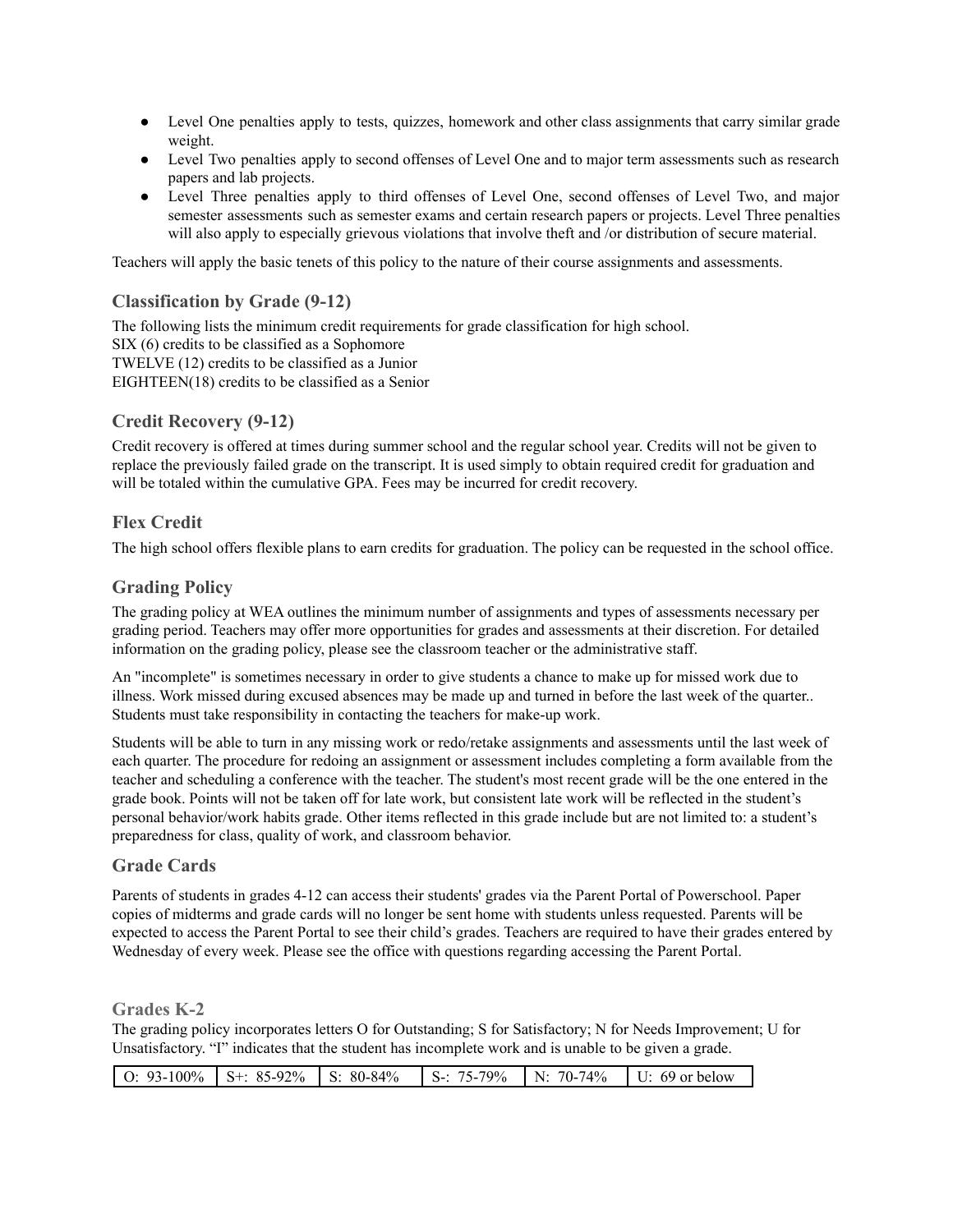Grades 3-12

| $A^+$ | 99-100 | $B+$ | 91-92 | $C_{+}$    | 83-84     | $D+$ | 75-76 | ΙF | 69 or below |
|-------|--------|------|-------|------------|-----------|------|-------|----|-------------|
|       | 95-98  | В    | 87-90 |            | $C$ 79-82 |      | 72-74 |    |             |
|       | 93-94  | $B-$ | 85-86 | $C_{\tau}$ | 77-78     |      | 70-71 |    |             |

#### <span id="page-29-0"></span>**Grade Completion Determination**

At the end of the school year, the last grade card will indicate grade completion determination. This will be indicated by marking one of three categories; retained, placed, or promoted. The following explains each of these terms.

- Retained the student has not met all of the requirements for completion of the current grade level and will repeat the current grade level.
- Placed the student has not met all of the requirements for completion of the current grade level however, due to additional circumstances the student is not retained. Placing a student alerts the teacher and staff that additional support may be required for the student to be successful.
- Promoted the student has met all of the requirements for completion of the current grade level and is promoted to the next grade level.

#### <span id="page-29-1"></span>**Graduation Requirements**

To earn a high school diploma in Ohio, you must complete the courses and [requirements](http://education.ohio.gov/Topics/Ohio-s-Graduation-Requirements/Complete-Courses-Classes-of-2020-and-beyond) and then choose a pathway to show that you are ready for college or a job. Please note that even though graduation requirements have changed, and may continue to change, each graduating class will be accountable for satisfying the requirements based on the year they will graduate. The graduation requirements for the classes of 2021 and beyond include curriculum and pathways to showing readiness for next steps in college and careers. Every HS student will meet with an advisor to ensure they are on-up-to date with requirements and understand the pathways.

#### Curriculum Requirements to Graduate

| English Language Arts | 4 units            |
|-----------------------|--------------------|
| Health                | $\frac{1}{2}$ unit |
| Mathematics           | 4 units            |
| Physical Education    | $\frac{1}{2}$ unit |
| Science               | 3 units            |
| Social Studies        | 3 units            |
| Electives             | 5 units            |
| Other Requirements    |                    |

Additional requirements from the State of Ohio include instruction in economics and financial literacy and complete at least two semesters of fine arts. CPR and AED training is also required.

#### <span id="page-29-2"></span>**Graduation Requirements Notification**

The Ohio Department of Education requires the school to notify parents of high school graduation requirements and that one consequence of not completing the required curriculum is ineligibility to enroll in most state universities in Ohio without further coursework. Please feel free to contact the office for additional information.

#### <span id="page-29-3"></span>**Graduation Seal Requirements**

Wildwood Environmental Academy authorizes students to earn the following seal(s) to fulfill State requirements to earn a diploma.

A. Community Service Seal

<span id="page-29-4"></span>Wildwood Environmental Academy believes that high-quality community service experiences help prepare students for success in the workplace by allowing them to apply academic and technical skills in a real-life setting. Community service also connects students with the community in a positive way and teaches them to become good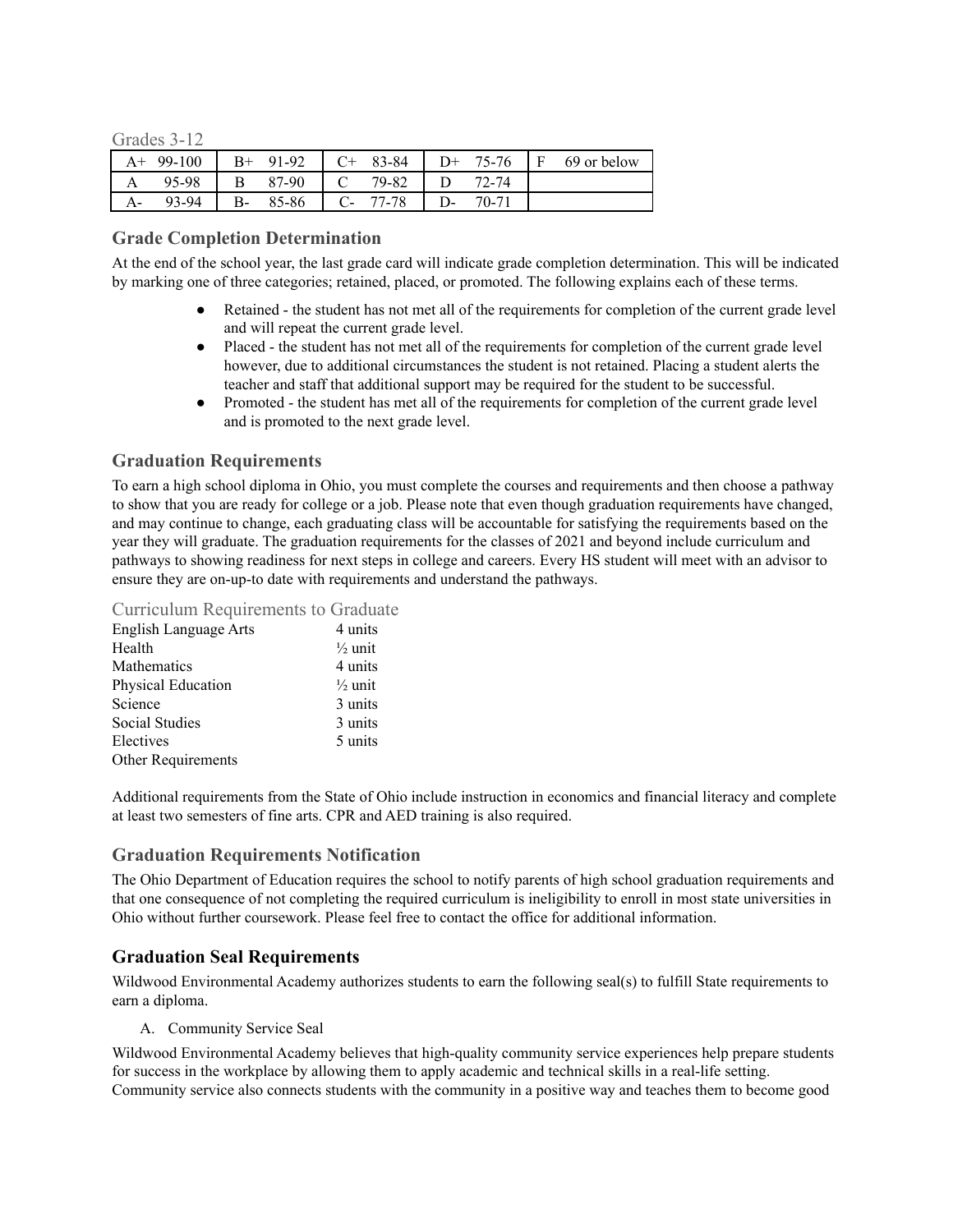citizens.

A student may earn a Community Service Seal by completing a minimum of 73 hours of community service during high school in a high-quality community service experience.

A high-quality community service experience achieves the following:

- 1. helps students make invaluable connections in their community
- 2. gives students an opportunity to explore possible career options in the public, nonprofit and philanthropic sectors and gain valuable work skills
- 3. exposes students to the needs of their community and promotes an understanding of and the value in civic engagement as well as volunteerism
- 4. provides students with an opportunity to demonstrate social and emotional skills, academic knowledge, leadership, professionalism, and critical reasoning

Community service should be completed with an approved charitable organization which is preferably located and registered as a nonprofit organization in Ohio. Students may verify whether a nonprofit organization is registered in Ohio on the Ohio Attorney General's website at

[https://charitableregistration.ohioattorneygeneral.gov/charities/Research-Charities.aspx.](https://charitableregistration.ohioattorneygeneral.gov/charities/Research-Charities.aspx)

Community service experiences must be approved by the District's designated community service advisor in advance. To obtain approval, students must submit the following information:

- 1. name and description of the organization
- 2. a description of the proposed community service activities
- 3. a timeline for completing community service hours

Students will be required to submit a completed community service agreement that is signed by the advisor, student, parent and an individual at the organization who will oversee the student's work.

Community service hours must be documented and verified by an individual at the community service organization before they are submitted to the school advisor for final approval.

Students will be required to reflect on the community service work during the experience. Reflections must be submitted to the advisor in writing and include a summary of the tasks completed as well as an assessment of how the service has benefited both the student and community at large before hours will be approved.

#### B. Ohio Means Jobs Readiness Seal

<span id="page-30-0"></span>Wildwood Environmental Academy is requiring all senior students to complete the requirements for obtaining the "Ohio Means Jobs Readiness Seal" on their diploma. For more information regarding this Seal, please see the office or go to [http://education.ohio.gov/Topics/New-Skills-for-Youth/SuccessBound/OhioMeansJobs-Readiness-Seal.](http://education.ohio.gov/Topics/New-Skills-for-Youth/SuccessBound/OhioMeansJobs-Readiness-Seal)

#### <span id="page-30-1"></span>**Homework Policy**

Recognizing that home study is a necessary part of each student's educational program, teachers do assign work to be completed outside of class. Although only the individual student can determine the amount of time necessary to successfully complete assignments, each student must expect to spend some time in addition to scheduled class times to successfully complete homework. Homework not only directly affects grades but indirectly as well, by better preparing students to participate in class and to pass quizzes and tests. Adequate preparation eliminates "surprises" and excuses.

Some assignments, especially in more advanced classes, are long-range in nature and require home study over a period of time for adequate completion. Planned study eliminates the need to spend too much time completing assignments the day before they are due.

## <span id="page-30-2"></span>**Juvenile Justice Transitions**

The Academy works with the student, transition team, probation, family members, and other outside agencies as necessary to transition students back into the school from the juvenile justice center. Once the student has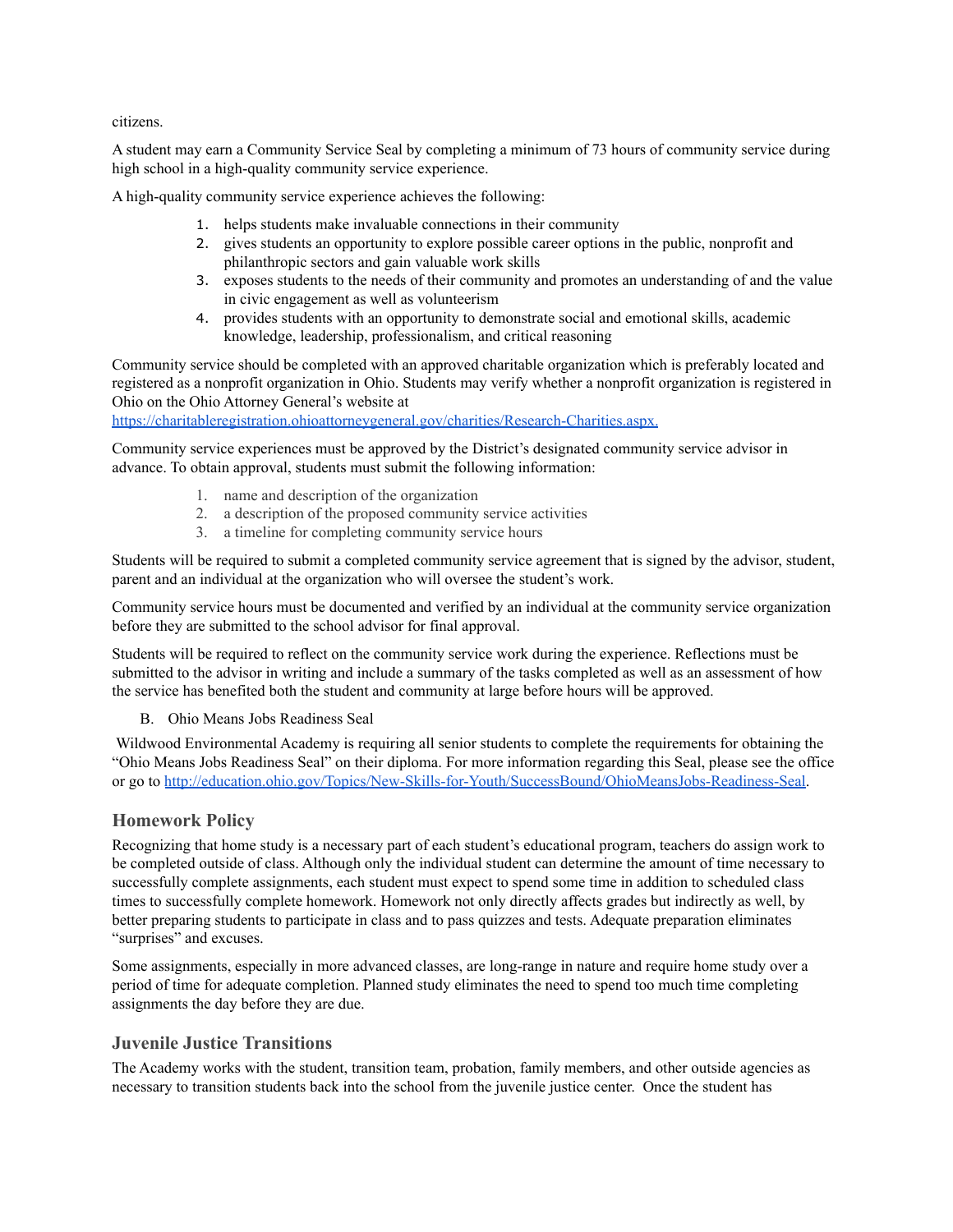transitioned to school, The Academy continues working with the transition team to ensure the success of the student. The "You Got This" document provided by the U.S. Department of Education is used as a resource.

The Academy accepts full and partial credit(s) for academic work and graduation requirements that a student may earn while in a juvenile justice center

#### <span id="page-31-0"></span>**Ohio Means Jobs**

Ohio Means Jobs K-12 is a new, no-cost online career planning tool that helps students discover career interests, explore future job options, build a future budget, create a resume, and more.

Visit <http://ohiomeansjobs.com/> to learn more about this resource.

#### <span id="page-31-1"></span>**Parent Responsibility Policy**

It is a necessity for parents and guardians to be active participants in their child(ren)'s education. This includes, but is not limited to, reading and signing the planner/agenda book, reaching out to teachers for questions and/or concerns, in grades 6-12 utilizing Power School for grading updates, following communication apps used by teachers (class Dojo/Remind/LiveSchool), paying fees in a timely manner, attending PTO and academic meetings, listening to One Call Now messages, reading SMORES Newsletter(s) or other email messages sent from the office, referencing the school website, following Facebook for additional WEA info, and returning school messages to set up appointments as needed when concerns arise.

#### <span id="page-31-2"></span>**Physical Education Requirements K-12**

Students will be given a grade for PE. Students are expected to participate in PE and when appropriate, change/dress for PE. The PE grade is included in the overall GPA.

#### <span id="page-31-3"></span>**Retention**

Students who fail two or more academic subjects for 2 or more quarters or 2 semesters **OR** become habitually truant will be flagged for retention meetings and may be retained unless the Student Based Intervention Team or Administration determines it is in the best interest of the student to be "placed" in the next grade level.

#### <span id="page-31-4"></span>**Student-Based Intervention Team (SBIT)**

Concerns about academic performance or emotional, social, or behavioral problems will be discussed by the Student Based Intervention Team (SBIT). SBIT members may include regular educators, parents, school administrators, a psychologist, special educator, speech/language therapist, or other appropriate school personnel. Parents or school personnel may make referrals to the SBIT. All referrals for special education services must be made through the SBIT process. The focus of the team is to assist students who are struggling in any area through a collaborative effort including parents and educators. This team is designed to welcome the involvement of parents and encourage the student through accommodations and supports in the classroom.

#### <span id="page-31-5"></span>**Test Security for Standardized Testing**

Each year, WEA students are required to take a number of "standardized" tests. These include state achievement tests and "norm-referenced" tests. All practice tests are included in the security requirements. All of these tests are considered "secure." The tests must be kept locked up when not in use and students should refrain from discussing test items or otherwise divulging information regarding the content of these tests – even after the test is given. Any student sharing information with others regarding secure tests or cheating in any other way will be referred to the building administrator for disciplinary action.

#### <span id="page-31-6"></span>**Textbooks**

WEA furnishes all necessary textbooks. For identification, each book is labeled. Each student is responsible for all textbooks loaned to him or her and is expected to return each book at the end of participation in the course. Students will be responsible to pay for any book that is lost, damaged, destroyed, stolen or mutilated. Report cards, records,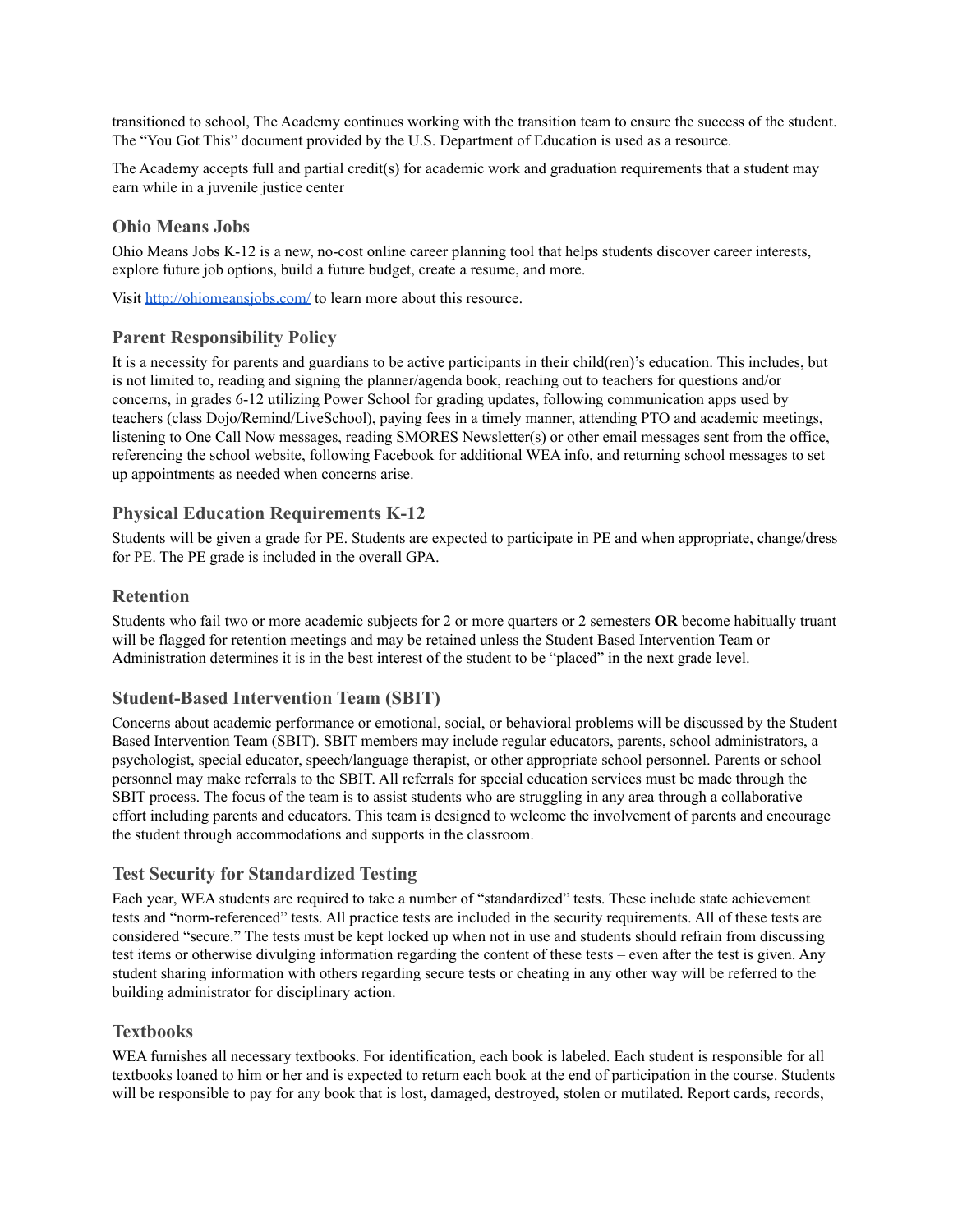transcripts, or diplomas may be held until all textbooks, library books, or borrowed materials are turned in and/or fees paid.

## <span id="page-32-0"></span>**Third Grade Reading Guarantee**

The Third Grade Reading Guarantee requires that third-graders must show a level of proficiency on a state-mandated assessment in order to be promoted. Law requires the State Board of Education to raise the cut score for promotion each year the third grade English Language Arts assessment is given until it reaches the proficient level. To learn more about the Third Grade Reading Guarantee go to [http://education.ohio.gov/Topics/Early-Learning/Third-Grade-Reading-Guarantee/Third-Grade-Reading-Guarantee-](http://education.ohio.gov/Topics/Early-Learning/Third-Grade-Reading-Guarantee/Third-Grade-Reading-Guarantee-Family-Resources)

[Family-Resources.](http://education.ohio.gov/Topics/Early-Learning/Third-Grade-Reading-Guarantee/Third-Grade-Reading-Guarantee-Family-Resources)

The following information was taken from the Ohio Department of Education and allows for a student to be promoted to 4th grade under specific conditions regardless of not meeting the established promotion score. <http://education.ohio.gov/Topics/Reset-and-Restart/Third-Grade-Reading-Guarantee-Reading-Achievement>

Under newly enacted legislation for the 2021-2022 school year (Section 18 of House Bill 164 of the 133rd General Assembly), no district, community school, STEM school, or chartered nonpublic school shall retain a student in the third grade who does not meet the promotion score of 683 on Ohio's State Test for grade 3 English language arts if the student's principal and reading teacher agree that other evaluations of the student's skills in reading demonstrate the student is academically prepared to be promoted to the fourth grade. This provision applies to students who are in third grade for the 2021-2022 school year and would be enrolling in the fourth grade for the 2021-2022 school year unless retained.

The promotion score of 683 established as the basis for promotion for third-grade students completing the 2019-2020 school year and who will be in fourth grade (unless retained) at the beginning of the 2021-2022 school year will remain the same for third-grade students completing the 2021-2022 school year and who will be in fourth grade (unless retained) at the beginning the 2021-2022 school year.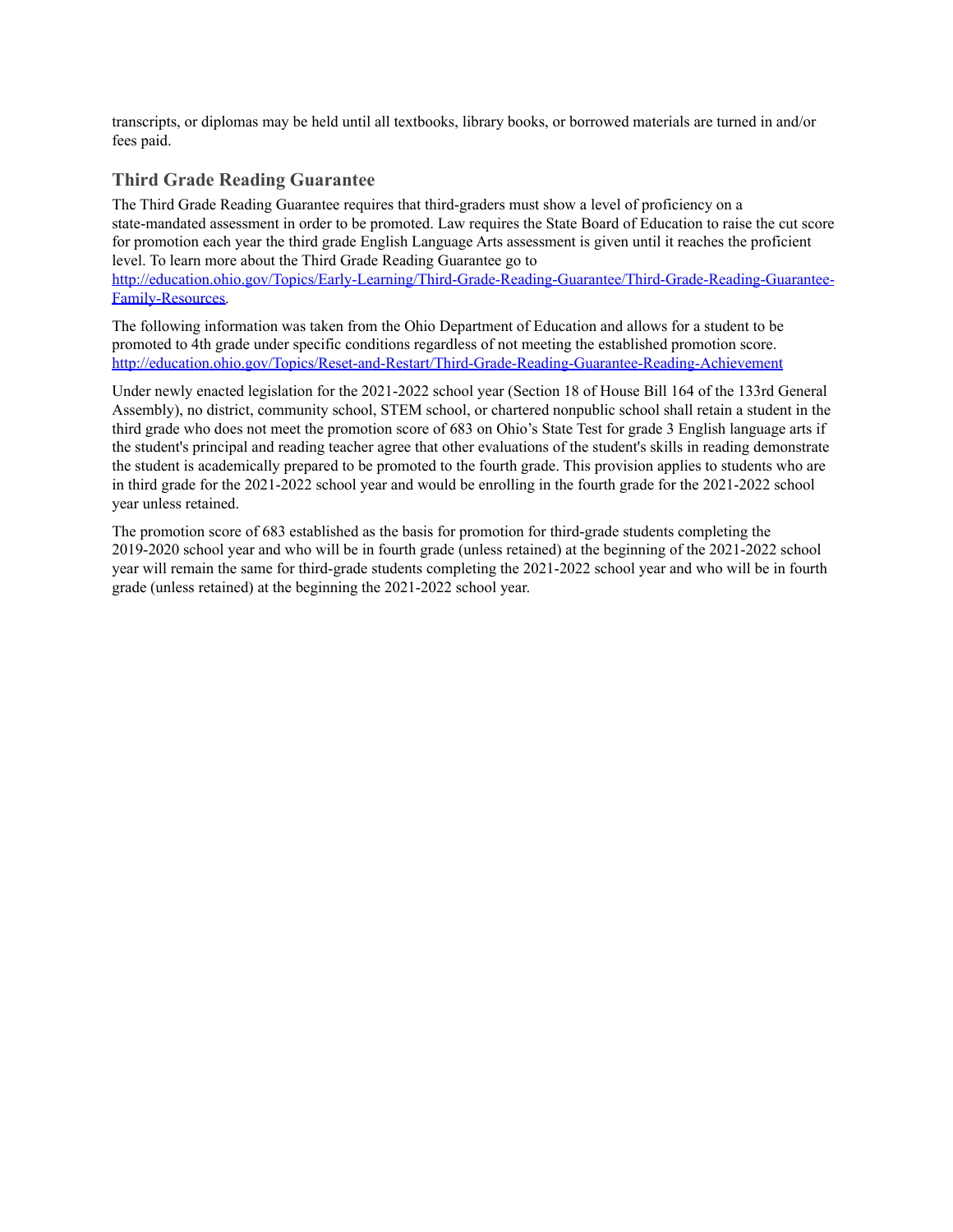# SECTION 5- RIGHTS AND RESPONSIBILITIES

*See the entire board-approved policy in appendix A*

## <span id="page-33-1"></span><span id="page-33-0"></span>**Anti-Harassment, Intimidation, and Bullying Policy**

The following is taken from and in compliance with the WEA School Board policy titled **Anti-Harassment, Intimidation, and Bullying Policy.** WEA prohibits acts of harassment, intimidation, or bullying (including cyber-bullying) of any student on school property or at a school-sponsored event. A safe and civil environment in the school is necessary for students to learn and achieve high academic standards. Harassment, intimidation, and bullying, like other disruptive or violent behaviors, are conduct that disrupts both a student's ability to learn and the school's ability to educate its students in a safe environment. The staff at WEA will refuse to tolerate any act of harassment and/or bullying.

"Harassment, intimidation, or bullying" means either of the following: 1) any intentional written, verbal, electronic, graphic, or physical act that a student or group of students has exhibited toward another particular student more than once and the behavior both causes mental or physical harm to the other student; and is sufficiently severe, persistent, or pervasive that it creates an intimidating, threatening, or abusive educational environment for the other student; or 2) violence within a dating relationship. The definition of "harassment, intimidation, or bullying" also includes the above-described acts which are electronically generated, stored, or transmitted, sometimes called "cyberbullying".

The School reserves the right to discipline students' off-campus behavior which substantially disrupts the school's educational process or mission, or threatens the safety or well-being of a student or staff member.

Some acts of harassment, intimidation, bullying and cyber-bullying may be isolated incidents requiring that the school respond appropriately to the individuals committing the acts. Other acts may be so serious or part of a larger pattern of harassment, intimidation, bullying, or cyberbullying that they require a response either in the classroom, school office, or by law enforcement officials. Consequences and appropriate remedial actions for students who commit an act of harassment, intimidation, bullying, or cyberbullying range from positive behavioral interventions up to and including suspension or expulsion.

All school personnel, volunteers, and students are required to report prohibited incidents of which they are aware of to the School Leader or his/her designee. Anonymous communications, if necessary, may be made by telephone, electronic mail, or in writing. The School Leader or his/her designee is then responsible for determining whether an alleged incident constitutes a violation of this policy. In so doing, the School Leader or his/her designee shall conduct a prompt and thorough investigation of the reported incident, and prepare a report documenting the prohibited incident. Once an investigation is completed, if the reported incident has been substantiated, the parent of any student involved in the prohibited incident shall be notified. All school personnel, volunteers, and students shall be individually immune from liability in a civil action for damages arising from reporting an incident in accordance with this policy.

WEA prohibits reprisal or retaliation against any victim or person who reports an act of harassment, intimidation, or bullying. The consequence and appropriate remedial action for a person who engages in reprisal or retaliation shall be determined by the School Leader or his/her designee after consideration of the nature and circumstances of the act, in accordance with school policies and procedures. However, students who deliberately make false reports of harassment, intimidation, or bullying will be disciplined up to and including suspension or expulsion.

Harassment, intimidation, and bullying behavior can take many forms and can vary dramatically in seriousness and impact on the targeted individual and other students. Accordingly, there is no one prescribed response to verified acts of harassment, intimidation, and bullying. While conduct that rises to the level of "harassment, intimidation, or bullying" will warrant disciplinary action, whether and to what extent to impose disciplinary action (i.e., detention, in-, and out-of-school suspension, or expulsion) is a matter left in the professional discretion of the School Leader or designee. Anonymous complaints that are not otherwise verified may not be the basis for disciplinary action.

## <span id="page-33-2"></span>**Alcohol, Tobacco, & Other Drug Use/Abuse Policy (ATOD)**

WEA acknowledges the fact that the use and abuse of alcohol and other mood-altering chemicals are wrong and harmful for any student. The use and abuse of mood-altering chemicals have become an insidious problem for our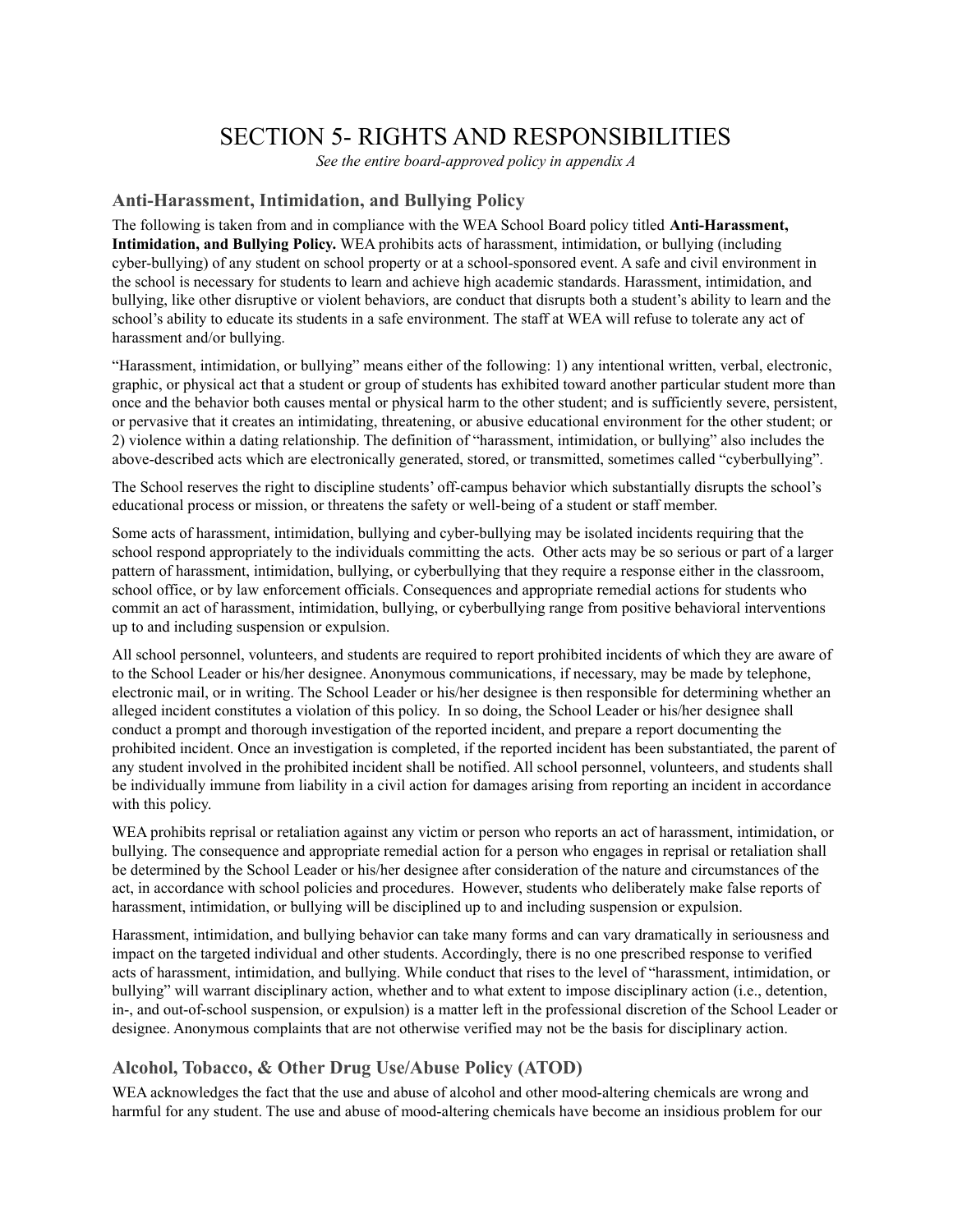country. Communities are becoming increasingly aware of its harmful effects and realize that experimentation can lead to a lifestyle that is out of control. Consequently, this disrupts the maturation process, alters physical and emotional well-being, and interferes with the performance capabilities of the user.

WEA believes that every child should have the opportunity to live, grow, and develop free of mood-altering chemicals. We believe that the most desirable goal for our students is to abstain from such use of chemicals.

A copy of the Student Handbook containing the Alcohol, Tobacco, and Other Drug Use/Abuse Policy (ATOD) will be given to each student. Compliance with the ATOD policy is mandatory.

WEA (including e-cigarettes/vaping products) expects that all staff and parents refrain from smoking while on school grounds, including the parking lot and while chaperoning field trips. It is the primary objective of WEA to ensure that the education of all students proceeds in an efficient, orderly, and non-disruptive manner. Possessing, using, actual, or attempted transmitting, buying, selling, or supplying of mood-altering chemicals, drugs, or look-alike substances or paraphernalia on school premises is an obstacle to that objective and interference with the rights of other students to receive quality academic instruction.

Students of WEA, while on school property or at a school-sponsored activity, shall not possess, use, transmit, buy, sell, supply, or attempt to do so with mood-altering chemicals of any kind prior to or during the school day, at any school-sponsored activity or event, or at any time while on school premises.

#### Definitions

"Possession" includes, without limitation: Holding in the student's hand, retention on the student's person or in purses, wallets, lockers, desks, or any other personal possessions or vehicles parked on school property or at school functions.

"Use of mood-altering chemical": Is defined as manifesting signs of chemical misuse such as staggering, reddened eyes, the odor of chemicals, nervousness, restlessness, memory loss, abusive language, falling asleep in class, or any other behavior not normal for that particular student, or a preponderance of the evidence that a student has used a mood-altering chemical.

"Tobacco": Includes any product containing tobacco that is smoked, chewed, inhaled, or placed against the gums.

"Mood-altering chemical": Includes, without limitation, alcohol, marijuana, inhalants, ecstasy or other club drugs, depressants, stimulants, hallucinogens, narcotics, over-the-counter medications (including any over-the-counter pain medications containing aspirin, acetaminophen, ibuprofen, or any other pain relievers, any cough or cold medications, etc), substances such as *White Out*, glue, toxic markers, and caffeine pills. Prescription drugs are included in this unless authorized by a medical prescription from a licensed physician and kept in the original container that states the student's name and directions for proper use according to school policy. See the Medication section of this policy. This list is intended for example only and not as an exclusive list.

"Counterfeit" or look-alike drug: is (O.R.C., Section 2925.01(P)) any drug that bears, or whose container or label bears, a trademark, trade name or other identifying mark used without authorization of the owner of rights to such trademark, trade name or identifying mark.

Any unmarked or unlabeled substance that is represented to be a controlled substance/mood-altering chemical, manufactured, processed, packed, or distributed by a person other than the person that manufactured, processed, packed, or distributed it.

Any substance that is represented to be a controlled substance/mood-altering chemical but is not a controlled substance/mood-altering chemical or is a different controlled substance/mood-altering chemical.

Any substance, other than a controlled substance/mood-altering chemical that a reasonable person would believe to be a controlled substance/mood-altering chemical because of its similarity in shape, size, and color or its markings, labeling, packaging, distribution, or the price for which it is sold or offered for sale.

Jurisdiction - This policy extends to the use of the above:

i) On or in close proximity to any property owned, leased by, or under the control of The Leona Group including vehicles used for the transportation of students.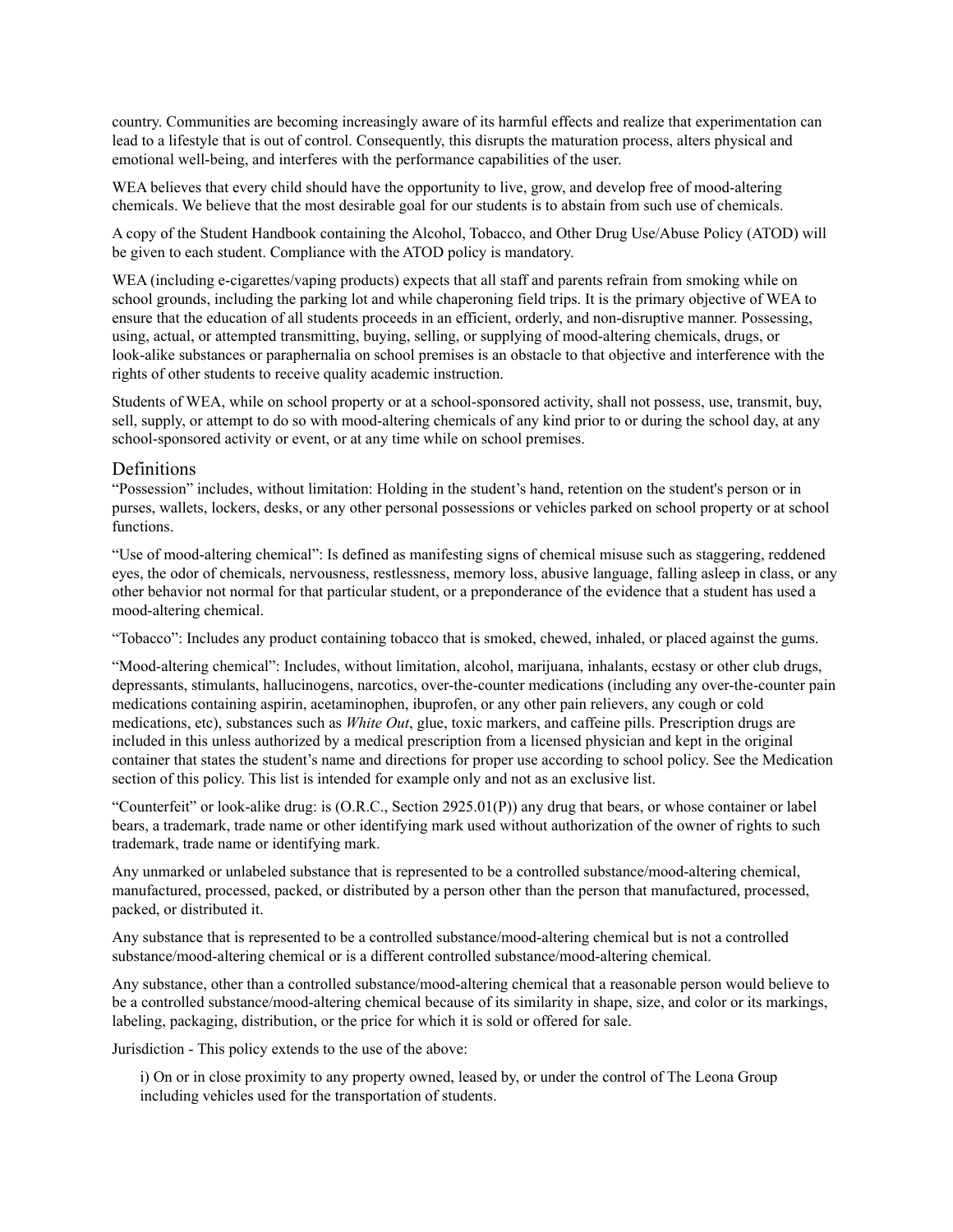- ii) During normal school hours, including recess, lunch and class changes, and Saturday school.
- iii) At any school-sponsored or sanctioned activity or event away from or within the school district.

Drug paraphernalia or instruments such as pipes, roach clips, syringes, pacifiers, hypodermic needles, cocaine spoons or kits, nitrous oxide paraphernalia, rolling papers, water pipes, electronic cigarettes, and other vape products, and any other items normally or actually used for the packaging, conveyance, dispensation or use of mood-altering substances will not be permitted on any school property or vehicle and will be subject to confiscation. Possession of drug paraphernalia will be treated the same as possession of a mood-altering substance. Addiction to an illegal substance may not be used as an excuse for a violation.

Except for the persons directly involved in the student's education and except as otherwise provided herein, all matters concerning reports of drug or alcohol abuse shall be and remain confidential.

When a school official has reason to believe that a student is in violation of the drug/alcohol policy, the following actions will be taken:

- The student and the School Leader will be informed of the alleged offense, the evidence to support the allegations, and the disciplinary action that may apply.
- If the student is in need of medical attention, the local emergency squad will be notified to give medical attention.
- The parent or guardian of the student will be notified and asked to meet with the school officials. Only in the case of a medical emergency or if the parent(s) cannot be reached will the person on the student's emergency call list be notified.
- School officials will cooperate fully with law enforcement agencies and report to them any information that would be considered beneficial in their efforts to stem the use of drugs and alcohol.
- Notification to the local law enforcement agency shall be in accordance with the provisions under each offense. When reported, a written record shall be made of the incident to the law enforcement official who, at their discretion, may conduct an investigation.

Searches are permitted if the school official has reason to believe that mood-altering or controlled substances, drug paraphernalia, instruments, or any other contraband item are concealed in a school cubby/locker, on a student, in a purse, wallet, or book bag.

WEA recognizes that parents are primarily responsible for their children. The link between school and parents is the child. The effectiveness of this ATOD policy will be assisted by the cooperative effort of the family, the school officials, and the board.

#### <span id="page-35-0"></span>**Bathroom Accidents**

All students must be able to toilet themselves while at WEA. If an accident occurs, the student will be required to clean up/change themselves, and/or a parent will be called to assist. WEA staff are unable to provide personal sanitary assistance. Elementary students may be given donated clothing items and/or a pull-up type undergarment (if available) to change into if no one can be reached to bring the student a change of clothes. Students in grades K-1 are highly encouraged to keep a change of clothes in their backpacks.

#### <span id="page-35-1"></span>**Cafeteria**

#### *Due to COVID-19, students may or may not be using the cafeteria as a gathering or dining area.*

All money for lunch items must be paid to the classroom teacher or the school office. No money will be collected in the cafeteria. Students who fail to pay after the  $5<sup>th</sup>$  violation will not be permitted to charge a lunch until the remaining balance has been paid in full. Please see the Office Manager set up an online payment system. The following guidelines must be followed in order to avoid disciplinary action. Violation of the cafeteria expectations may result in detention, loss of the privilege to mingle with classmates during lunch, or suspension.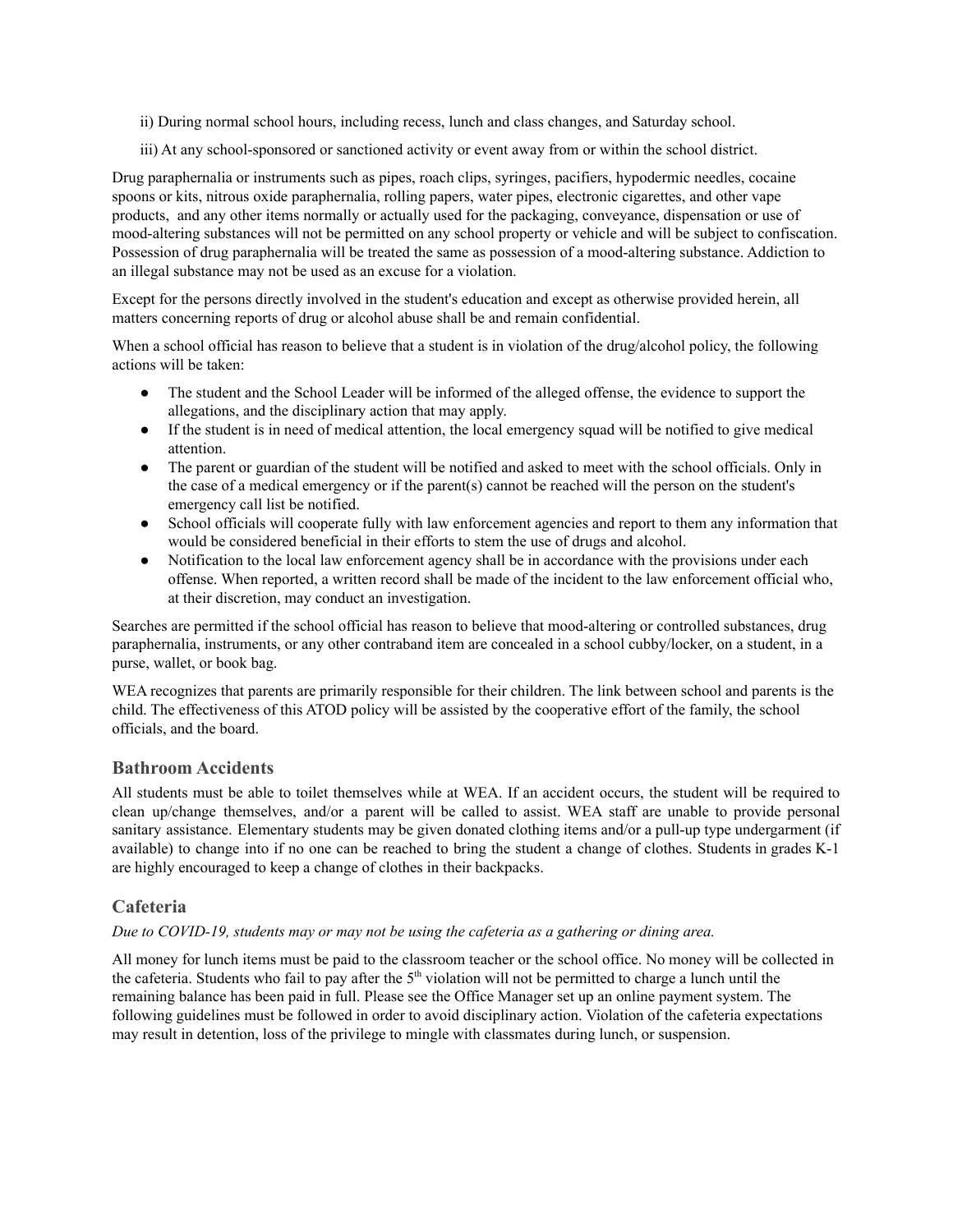#### **Cafeteria Expectations:**

- Be Safe:
	- Enter the cafeteria quietly and in a single file line.
	- No horseplay in the cafeteria.
	- Do not throw anything.
- Be Respectful:
	- Use a conversational tone at all times.
	- Do not take another student's food.
	- Do not enter another student's space.
	- Ask permission to leave your seat or to leave the cafeteria.
- Be Responsible:
	- Be sure to bring your lunch items to the cafeteria.
	- Pick up all trash and leave the table and floor free from debris.
	- Listen to and follow the directions of the cafeteria staff.
	- Pay for all food and eat it in the cafeteria.
- Be Honest:
	- Be honest with yourself and others at all times.
	- Answer truthfully at all times.

# <span id="page-36-0"></span>**Cell Phones/Electronic Equipment**

Cell phone usage is strictly prohibited on school grounds except at the specific request and under the direct supervision of a staff member. Electronic games, iPods, MP3 players, SMART Watches, athletic watches that receive text messages and/or notifications, cameras, etc. are not to be brought to school except with specific permission from the office staff. Electronic equipment that is brought to school must be turned off and submitted to the office for safekeeping until the end of the day. These items will be confiscated if they are not turned in. If confiscated, a parent or guardian must pick the item up at the end of the day. Repeat violations of this policy will result in disciplinary action including, but not limited to, suspension.

#### Cell phones and electronic devices turned in to the school office will be kept safely and separately from other *students' devices.*

# <span id="page-36-1"></span>**Conceal and Carry; Open Carry**

UNLESS OTHERWISE AUTHORIZED BY LAW, PURSUANT TO OHIO REVISED CODE SECTION 2923.122, NO PERSON SHALL KNOWINGLY POSSESS, HAVE UNDER THE PERSON'S CONTROL, CONVEY, OR ATTEMPT TO CONVEY A DEADLY WEAPON OR DANGEROUS ORDNANCE INTO A SCHOOL SAFETY ZONE. All school buildings, grounds, vehicles and areas immediately adjacent to such places are considered school safety zones. Students/parents who violate this state law will be subject to expulsion in addition to criminal penalties.

## <span id="page-36-2"></span>**Dismissal**

Students will not be dismissed to ANY adult other than the specified person(s) noted on the emergency contact form without parents' written permission or a phone call noting the change. **All phone calls noting dismissal changes should be made BEFORE 2:00 p.m.** Dismissal will not begin until all classes are ready and an administrator or designee releases the staff to begin. Please remain in your vehicle following the appropriate traffic patterns. If you are exiting your vehicle, you must park in an established parking place and wait outside as the teachers will release the students to you. Students may not be picked up in the last 30 minutes of the school day. If an early pick-up is necessary, please contact the school office and establish a time prior to the last 30 minutes of the school day.

Students are not to remain at school after dismissal without prior approval of the administration or participation in an approved after-school activity. Any Student remaining at school after dismissal must stay out of hallways and classrooms and must stay with their adult supervisor. Students who must remain on school grounds for a late pick up (due to after-school club/activity or parent need) are to remain in compliance with all school rules while waiting.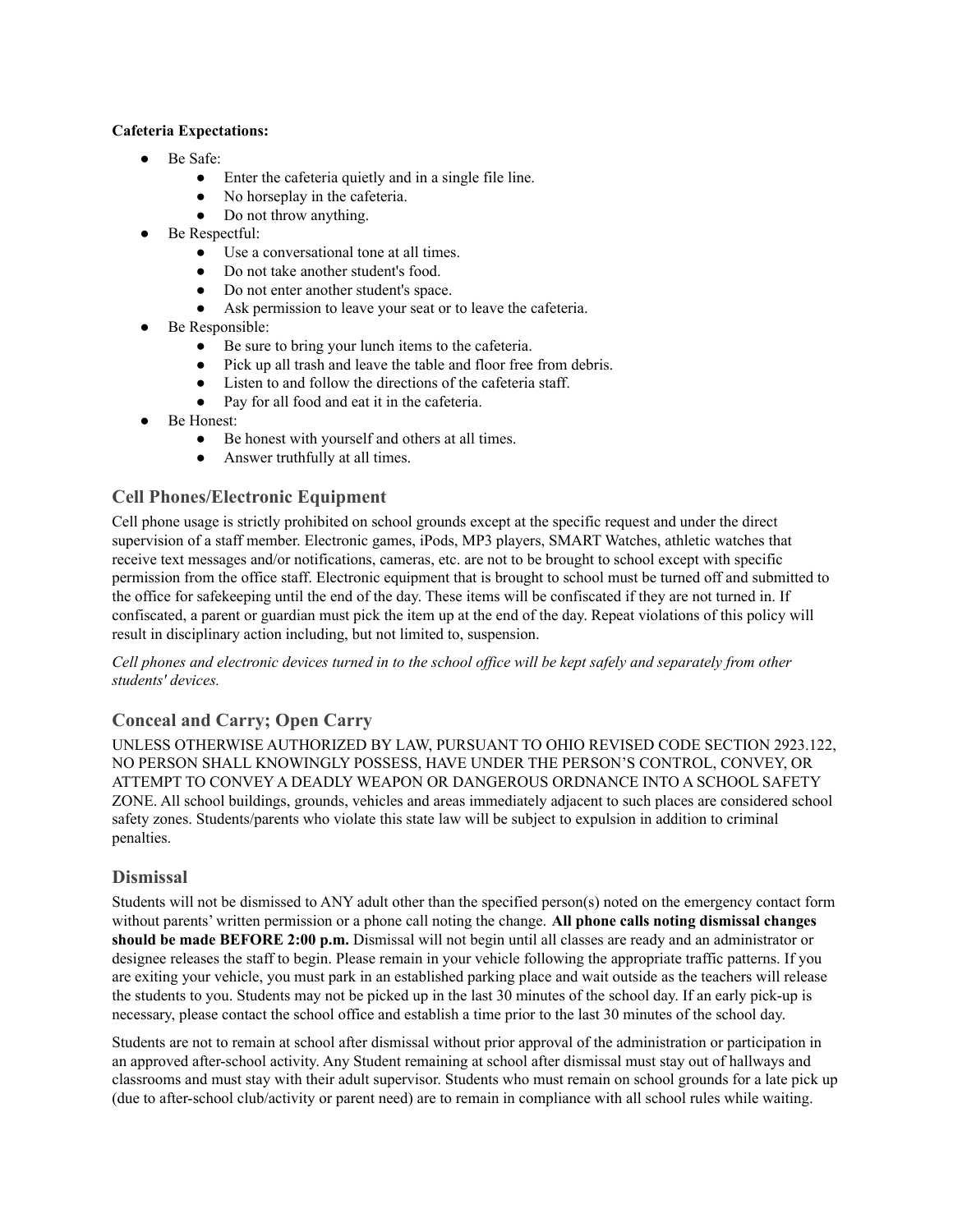Students will be instructed where to wait. Students may not be anywhere else in the building unless they are with a teacher or parent. Students remaining on school grounds after 3:45 p.m. will be charged \$1.00 per minute, per student, due that day.

Elementary students riding the YMCA or other after-school buses and students riding the yellow buses will be assembled together and supervised until they are picked up. It is the parents' responsibility to secure timely drop-off and pick-up arrangements for their students.

#### <span id="page-37-0"></span>**Dress Code**

| Items                                                                                                                                                                                  | <b>Females</b>                                                                                                               | <b>Males</b>                                                                                                             | Color                                                                                                                                                 |
|----------------------------------------------------------------------------------------------------------------------------------------------------------------------------------------|------------------------------------------------------------------------------------------------------------------------------|--------------------------------------------------------------------------------------------------------------------------|-------------------------------------------------------------------------------------------------------------------------------------------------------|
| <b>TOPS: Uniform Polos</b><br>must be long enough to tuck into with collars. No more<br>pants.                                                                                         | Traditional polo shirts<br>than three buttons with<br>short or long sleeves.                                                 | Traditional polo shirts<br>three buttons with short or<br>long sleeves.                                                  | Solid Colors: Hunter Green,<br>with collars. No more than Navy Blue, White, Heather<br>Gray or WEA Polo.                                              |
| <b>UNDERSHIRTS: Undershirts</b><br>can be worn under a uniform<br>shirt for warmth or comfort.                                                                                         | Plain t-shirt, turtleneck,<br>or camisole. No lace,<br>patterning, or decoration.<br>Must be tucked in with<br>uniform shirt | Plain t-shirt or turtleneck.<br>Must be free from design<br>or patterning. Must be<br>tucked in with a uniform<br>shirt. | Solid Colors: Hunter Green,<br>Navy Blue, White, or<br><b>Heather Gray</b>                                                                            |
|                                                                                                                                                                                        |                                                                                                                              | ** All students in grades 2-12 must be tucked in at ALL TIMES **                                                         |                                                                                                                                                       |
| <b>BOTTOMS:</b> No jeans,<br>sweat/athletic, yoga or cargo<br>pants. All pants must be worn at slacks - all items at knee<br>the waist level, with proper<br>fasteners and belt loops. | Skirts, jumpers, shorts,<br>skorts, dress pants or<br>length or longer of<br>uniform material with<br>belt loops.            | shorts of uniform material Khaki/Tan. Must be of<br>with belt loops.                                                     | Dress pants or knee-length Solid Colors: Navy Blue or<br>uniform fit/dress pants.                                                                     |
| <b>SWEATERS:</b> No hoods of any<br>kind, must fit and be worn<br>properly. Uniform shirts must be No patterning or<br>worn under sweaters.                                            | Cardigans, pullovers, or<br>vest of sweater fabric.<br>decoration.                                                           | Cardigans, pullovers, or<br>vest of sweater fabric. No<br>patterning or decoration.                                      | Solid Colors: Hunter Green,<br>Navy Blue, White or<br>Heather Gray.                                                                                   |
| <b>WEA CREW NECK</b><br><b>SWEATSHIRTS: Must fit and</b><br>be worn properly. A school-<br>appropriate polo or WEA wear<br>shirt must be worn under<br>sweatshirts.                    | Only those purchased at<br>WEA with our LOGO.                                                                                | Only those purchased at<br>WEA with our LOGO.                                                                            | Solid Color with WEA logo.                                                                                                                            |
| <b>HOODIES / HOODED</b><br><b>SWEATSHIRTS/</b><br><b>SWEATERS: No hooded</b><br>apparel other than WEA Wear.                                                                           | Only WEA Wear hoodies<br>are acceptable and only<br>on dress-down days.                                                      | Only WEA Wear hoodies<br>are acceptable and only on<br>dress down days.                                                  | Solid Color with WEA logo.                                                                                                                            |
| FLEECE: Must fit and be worn Full-zip, no hood, long<br>properly. Uniform shirts must be sleeve.<br>worn under fleece.                                                                 |                                                                                                                              | Full-zip, no hood, long<br>sleeve.                                                                                       | Solid Color: Hunter Green,<br>Navy Blue, White, Heather<br>Gray.                                                                                      |
| <b>SOCKS:</b>                                                                                                                                                                          | Matching socks or tights<br>worn with a skirt or<br>shorts must be a solid<br>color. No patterns or<br>decoration.           | Matching socks. No<br>patterns.                                                                                          | Socks worn with pants may<br>be in any color. Bright<br>colors/neon are discouraged.<br>Socks and tights/leggings<br>must not be overly<br>decorated. |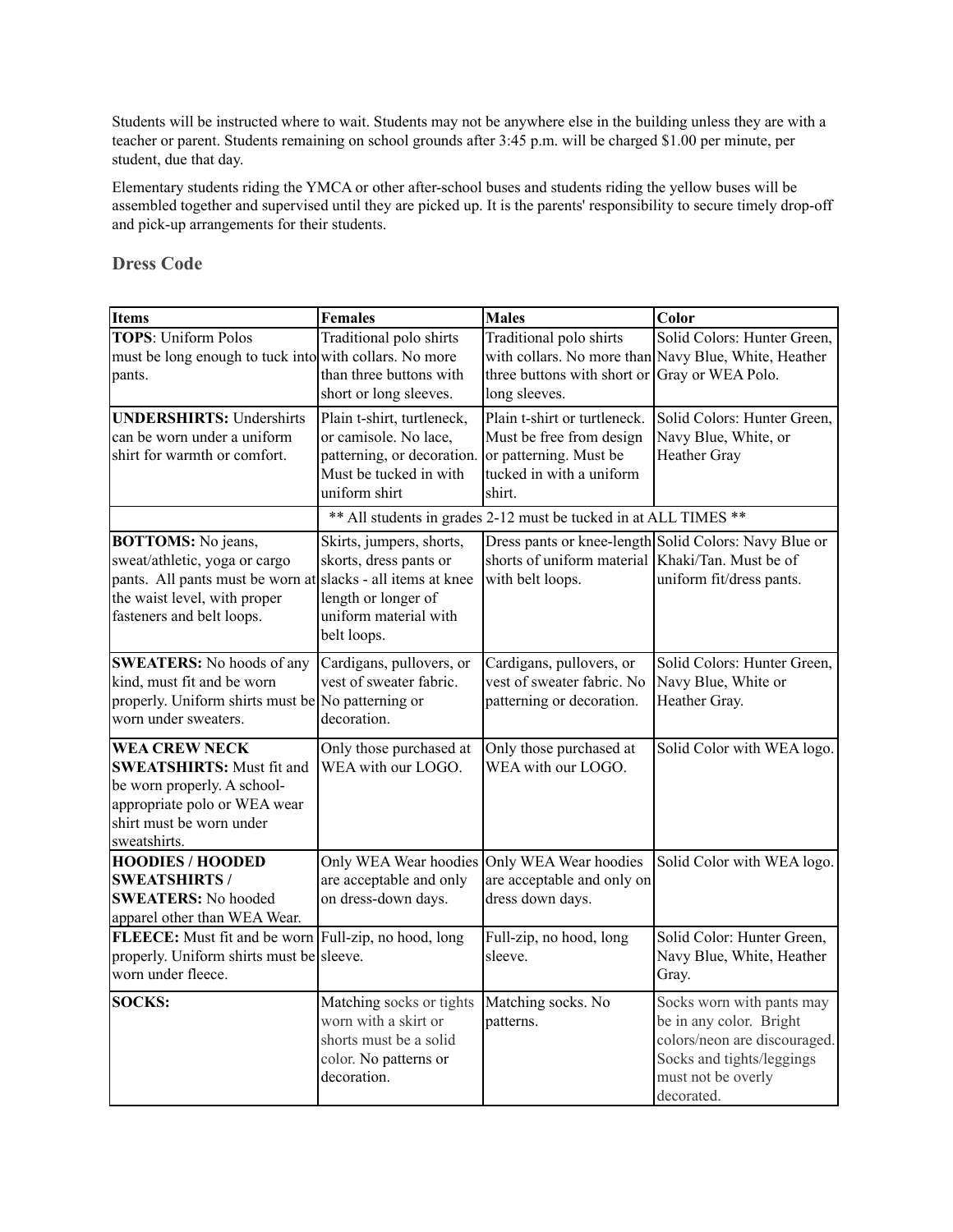| <b>BELTS:</b>                                                                                                                                                                                                                                    | Belts are required for all<br>bottoms. No decorative,<br>patterned, or symbolic<br>belts or belt buckles. | Belts are required for all<br>bottoms. No decorative,<br>patterned, or symbolic<br>belts or belt buckles. | Solid Color: Brown, tan or<br>black, or navy only. Buckles<br>must be gold or silver.                                                                                                                                                                                     |  |  |
|--------------------------------------------------------------------------------------------------------------------------------------------------------------------------------------------------------------------------------------------------|-----------------------------------------------------------------------------------------------------------|-----------------------------------------------------------------------------------------------------------|---------------------------------------------------------------------------------------------------------------------------------------------------------------------------------------------------------------------------------------------------------------------------|--|--|
|                                                                                                                                                                                                                                                  | ** All students in grades 2-12 must wear a belt at ALL TIMES **                                           |                                                                                                           |                                                                                                                                                                                                                                                                           |  |  |
| <b>FOOTWEAR:</b> No slippers,<br>sandals, athletic sandals,<br>flip-flops, fashion boots,<br>platforms/high heels, roller<br>shoes, light/up, or noise-making<br>shoes. Winter boots are allowed<br>for travel into/out of the<br>building ONLY. | Shoes must have an<br>enclosed toe and heel.<br>Must fit, fasten, and be<br>worn properly.                | Shoes must have an<br>enclosed toe and heel.<br>Must fit, fasten, and be<br>worn properly.                | Shoes must be<br>predominantly one solid<br>color with white or black<br>laces. (suggested colors:<br>white, brown, black, gray,<br>or navy blue). Shoes must<br>be kept clean and in good<br>condition. Shoes may not be<br>sequined, glittered, or<br>overly decorated. |  |  |
|                                                                                                                                                                                                                                                  | ** All students must be able to securely fasten their shoes **                                            |                                                                                                           |                                                                                                                                                                                                                                                                           |  |  |
| <b>FACIAL COVERING:</b><br><b>Optional.</b> Must cover nose,<br>mouth, and chin. Must fit with<br>little to no gap.                                                                                                                              | If worn, it must be worn<br>properly.                                                                     | If worn, it must be worn<br>properly.                                                                     | Solid Color. Must be one<br>solid color or the<br>WEA-provided mask.                                                                                                                                                                                                      |  |  |

## <span id="page-38-0"></span>**Additional Dress Code Requirements**

All WEA students in grades 4-12 will be required to wear the school-provided lanyard and student identification at all times. If lanyards and/or identification are lost, they must be replaced (for \$10.00) within 5 days and are available in the school office.

Lanyards correspond to grade levels according to the following table.

| Grade 4 | Grade 5 | Grade 6 | Grade7 | Grade 8 | Grade 9 | Grade 10 | Grade | Grade 1 |
|---------|---------|---------|--------|---------|---------|----------|-------|---------|
| 'Yellow | Pink    | Gray    | Lime   | Maroon  | Purple  | Blue     | Red   | Orange  |

- All jewelry must be appropriate and must stay in the possession of the owner. The school will not be responsible for any lost or missing items.
- No hats at any time (including dress down).
- Facial piercings and visible tattoos (temporary or other) are not permitted at school. Students who come to school with tattoos or piercings will be asked to cover (permanent) or remove (temporary) what is visible. If this is not possible the student may be sent home. No facial piercings are acceptable at WEA. Pierced ears are allowed as long as the jewelry is modest and not distracting. No ear gauges, plugs, or other similar jewelry will be permitted. No large chains, dog/cat collars, locks, safety pins, etc. will be acceptable as jewelry
- No rubber or plastic bands or similar bracelets may be worn.
- No glasses that are not prescription from a licensed doctor.
- No hairstyle (cut or color), makeup, body perfume, or spray will be allowed if it causes a distraction per the administration's discretion.
- No mohawks. No hair dye or unnatural color (temporary or otherwise) will be permitted. No sweatbands or elaborate headbands, barrettes, feathers, or other adornments. No bandanas. Students may be sent home when in violation.
- Any questions regarding "appropriateness" will be determined by the School Leader or designee.
- Failure to comply with Dress Code guidelines is considered to be an insubordinate act and will be treated as such. Building administrators have the final decision as to the appropriateness of all clothing and related issues.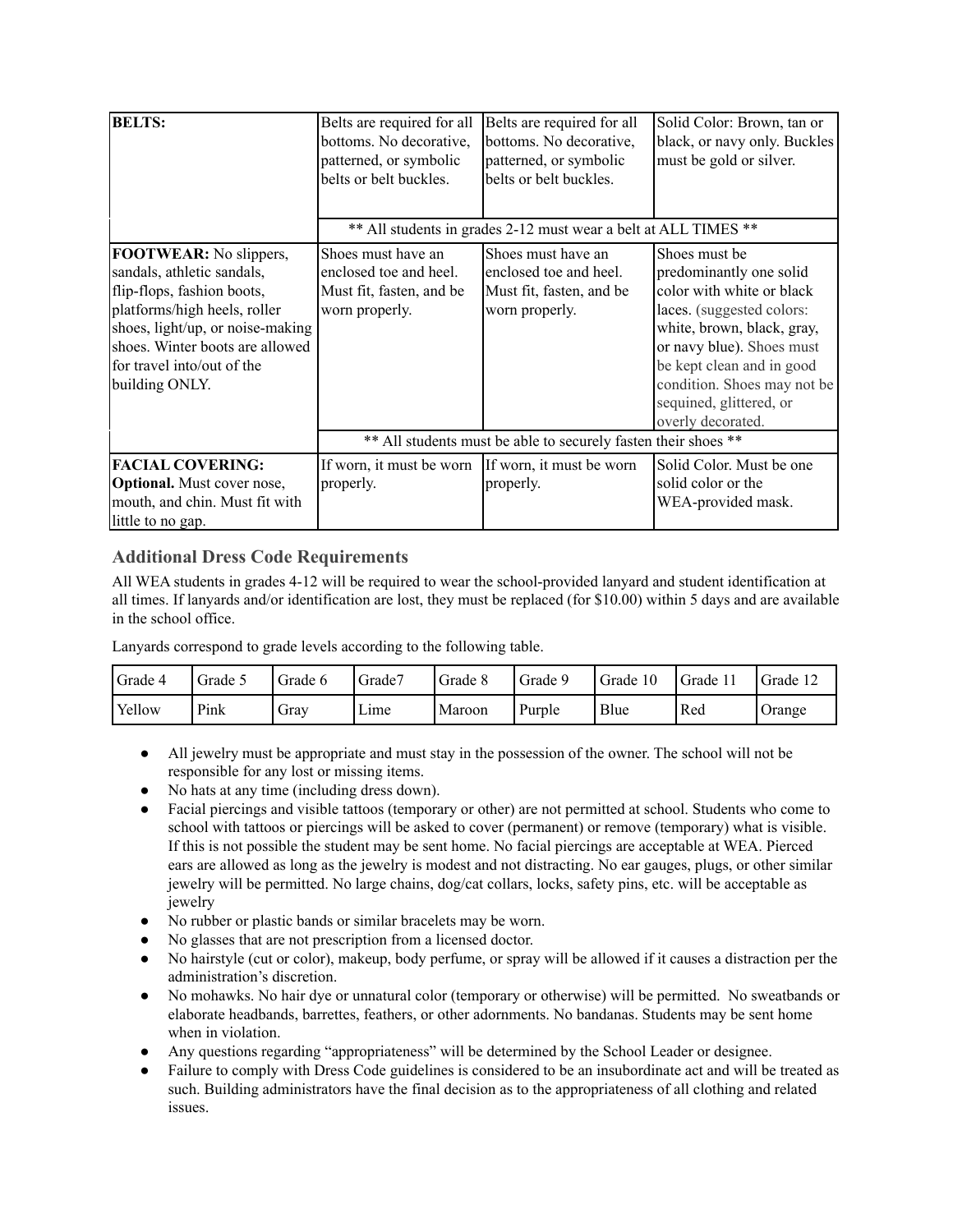- Refusing to comply with or failure to follow the dress code will result in disciplinary actions.
- During field trips, students MUST wear the school logo WEA shirt and khaki pants.
- IF A STUDENT IS NOT IN PROPER TRAVELING UNIFORM HE/SHE WILL NOT BE PERMITTED TO TRAVEL.

#### <span id="page-39-0"></span>**Dress Down Day**

Occasionally WEA will offer a dress-down day to its students. With proper notification from the teachers, newsletters, or notes from the office, students will be allowed to come to school dressed in comfortable and respectable clothing of their choice. No pajamas will be allowed unless it is a designated pajama day.

#### <span id="page-39-1"></span>**Blue Jeans Day**

When a notification comes from the school that students are allowed a jeans day, students are allowed to wear blue denim jeans, however, they must remain in a uniform shirt, belt, and shoes. Blue jeans may not be cut/ripped or overly decorated and should not be colored or patterned or have a printed design.

## <span id="page-39-2"></span>**WEA Wear Day**

When a notification comes from the school that students are allowed a WEA Wear Day, students will be able to wear any WEA top (shirt, sweatshirt-with or without a hood, jersey, etc.) with a uniform on the bottom. WEA wear shirts do NOT need to be tucked in.

## <span id="page-39-3"></span>**Fees, Fee Waivers/Free, and Reduced Lunch**

Parents will be notified of all fees when applicable. The parents are to send the total amount to the school office or pay online. To establish online payment please contact the school office.

If financially unable to pay student breakfast and lunch fees, please obtain a fee waiver application in the school office. An electronic application can be completed at **[www.lunchapplication.com](http://www.lunchapplication.com/)**. Eligibility for the fee waiver is determined by the number of adult wage earners in the family and their combined income. This information, along with adult family members' social security numbers, must be given in writing to the School office or entered onto the electronic form in order to be considered for a fee waiver.

In accordance with Ohio law, the school can withhold grades and credits for non-payment of fees. In the event of unpaid fees, participation in field experiences/extracurricular activities may be revoked. If special circumstances exist and you are unable to pay the fees, contact the School Leader in writing to put a payment plan in place.

Fees and charges for non-classroom purposes, such as extracurricular activities, school pictures, lunch charges, and fines cannot be waived. Students who fail to pay after the  $5$ \*violation will not be permitted to charge a lunch until the remaining balance has been paid.

Milk/juice is not available at a free/reduced rate. This is Ohio Law.

## <span id="page-39-4"></span>**Gum/Candy/Cough Drops/Drinks**

NO GUM is allowed. Students are not permitted to chew gum at school or on school grounds at any time. Candy will only be permitted in the cafeteria. Cough drops will be considered medication and the proper procedures must be followed. Water is the only beverage allowed in the classrooms. Repeat offenses will be treated as insubordination.

## <span id="page-39-5"></span>**Library/Media Center**

All students are encouraged and entitled to use the Library and to borrow books.

Reference books with yellow "LIBRARY USE ONLY" or "REFERENCE" tags are not to be removed from the library. Books may be borrowed for a period of one week. Damage to books beyond reasonable wear and all lost books must be paid for. No materials may be taken from the Library unless they have been checked out. Food and drinks are not permitted in the Library.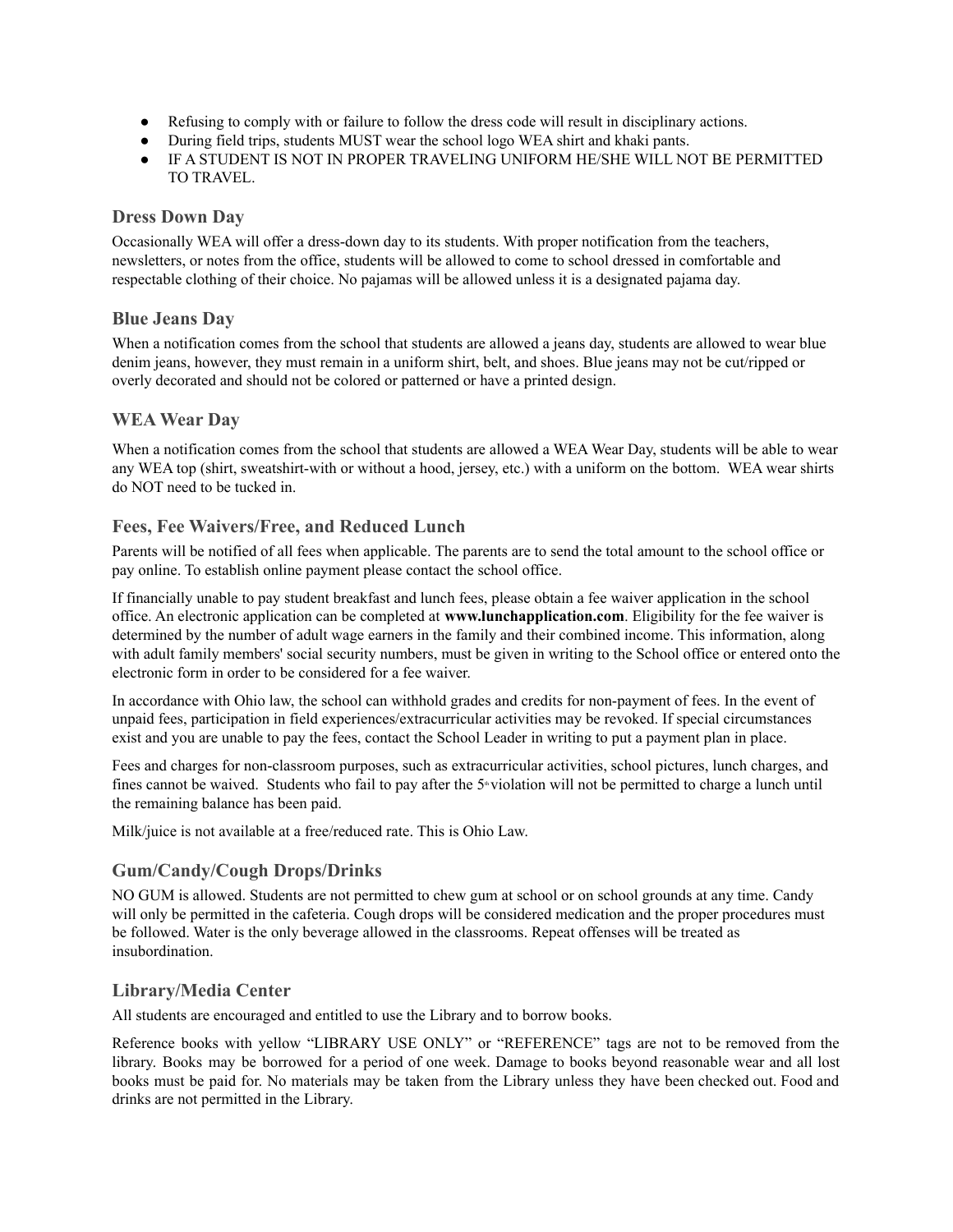Students in grades K-2 may check out one book at a time. Students in grades 3 may check out two books at a time unless his/her teacher gives permission to check out more. Any overdue/late materials must be returned before another book may be checked out. The Library is open for student use only on school days.

*Due to Covid-19, there may be times that library books may not be checked out.*

#### <span id="page-40-0"></span>**Medication**

WEA wishes to cooperate fully with students, parents, and the medical profession to ensure that any student receives required medication during the normal school day at the time the student needs it. It is preferred that medications be taken by students at home. However, it is recognized that in certain circumstances it may be necessary to take medication during school hours. Guidelines have been established to maintain control of authorized prescription drugs within the schools and to ensure the health and welfare of the students. Over-the-counter medication may not be carried by students stored in lockers and bags.

In accordance with O.R.C. 3313.713, prescription medications must be kept locked in the school office and administered by school personnel. A Physician's Medication Procedure Request Form and Parent's Medication Procedure Request Form must be completed, including the parent's signature on the reverse side, signed and on file in the school office before any prescription medication will be given by staff. This includes asthma inhalers and epinephrine injectors.

In rare instances, a student may be allowed to carry certain prescription medications (e.g. asthma inhalers/epinephrine injector). If the physician deems it medically necessary for the student to carry medication with him or her, the physician will note this on the required form.

## <span id="page-40-1"></span>**Parental Contact with Students (Non-Emergency)**

In an effort to minimize disruption of instruction time, all parent messages and/or drop-offs for students will be left in the school office. Please make every effort to minimize disruption to the school day. Students should not be directly contacted during the school day. The school office staff will deliver messages during transition times.

#### <span id="page-40-2"></span>**Parking Permits**

Students are not to be parked in the parking lot at any time during the school day without a special permit or authorization by school officials. Parking is on a first-come, first-served basis for the number of allotted parking spaces, (to be determined by the School Leader). Students will be required to park in the designated student area. Students will not be permitted to park in staff/visitor parking areas. All student cars parked on school property must have a valid Wildwood Parking Pass **visibly displayed** in the designated location or it will be towed at the owner's expense. Wildwood reserves the right to revoke or rescind the students' parking privileges. A parking fine of \$20.00 will be charged for violating parking policies.

#### **There will be a \$20.00 fine for the following violations:**

- NO parking permit displayed
- Expired permit
- Parking in visitor/staff areas
- Parking in unauthorized areas of any kind (i.e. along the street, Dartford Campus, or any other neighboring buildings)

All other violations could be subject to other disciplinary actions as well as fines.

#### **Parking fees are as follows:**

\$65.00- Full-year

\$40.00- Per Semester

All students parking on campus do so at their own risk. A parking permit will be issued to **eligible** juniors and seniors after review of application and presentation by the student of a valid driver's license, proof of insurance, and proof of the registration for the vehicle to which the permit will be used. All automobiles must be owned by you or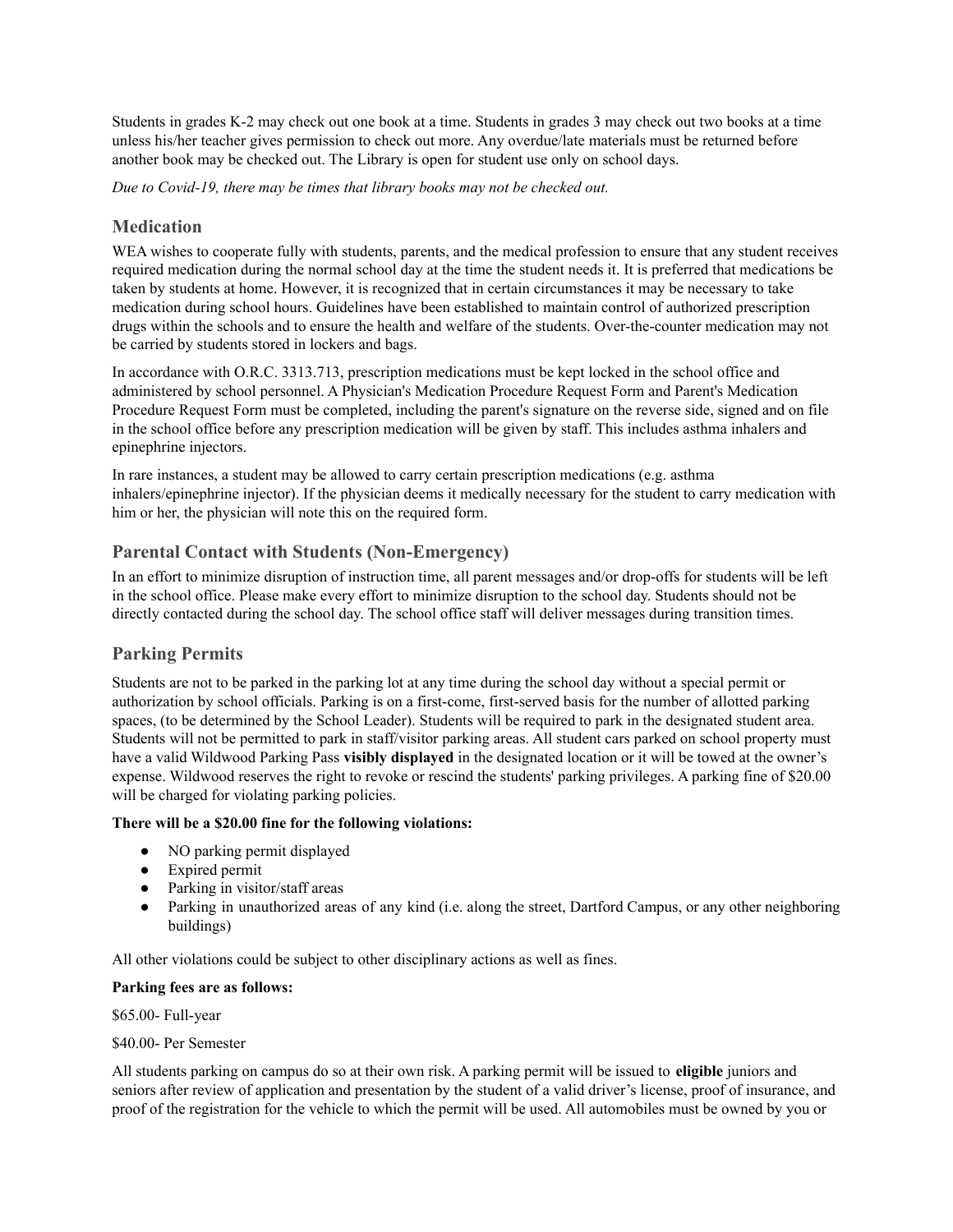your family. Students will be deemed eligible based on academic credentials and disciplinary records. The application must be completed and signed before a permit will be issued. See office for Parking Permit Application.

Any student with outstanding school fees or fines will be subject to a permit being revoked. Therefore, alternate forms of transportation will be the responsibility of the parent/guardian.

At the discretion of the School Leader, parking permits can be revoked at any time for any unsafe driving or failure to comply with appropriate driving directions.

#### <span id="page-41-0"></span>**School's Right to Search**

Desks, lockers, or storage places provided for student use are, and remain at all times, the property of WEA. These areas and the contents, therefore, are subject to a random search at any time. When there is reasonable cause to believe that a student may be in possession of evidence that a law or a school rule has been violated, school administrators are authorized to conduct a reasonable inspection of school property or of students and items brought on school grounds. This includes backpacks and bags of any kind. WEA reserves the right to search all areas, as necessary, for the maintenance of the educational process or to protect the health, safety, and welfare of other students.

#### <span id="page-41-1"></span>**Separated/Divorced Parent Involvement Policy**

WEA recognizes that both parents of our students have a right to be informed of and involved in their child's educational process regardless of divorce or estrangement. The following guidelines will be followed in order to maintain positive relationships with all parties.

In the absence of a court order denying or limiting custody for either parent, WEA will presume that the parents share joint custody of the student. The parent who enrolled the student will be presumed to be the custodial parent until a court document is provided to the school.

A court order (e.g., divorce decree, custody order, or restraining order) denying visitation rights is the only condition under which a parent will be prevented from participating in his/her child's education. The custodial parent has the obligation to present a copy of the signed order to the office manager at the school. Additionally, the school may prohibit either parent (regardless of custodial status and the language of the court order) from entering the school, or otherwise participating in school-sponsored activities or field trips, if he or she disrupts the educational process or his/her presence is detrimental to the morals, health, safety, academic learning, or discipline of the student(s).

School documentation including progress reports will be sent to the custodial parent with the expectation that he/she will share the documentation with the non-custodial parent. WEA will send copies of the progress report to the non-custodial parent only if that parent submits a written request to do so. WEA will not provide non-custodial parents with weekly mailings unless the parent is able to pick up the weekly packet on Friday between the hours of 10:00 a.m. and 2:00 p.m. or the parent is able to provide the school with postage.

Any request to review the student's records must comply with the Family Educational Rights and Privacy Act.

Parents are welcome, and encouraged, to participate in parent and teacher conferences and any other conference/meeting called by WEA regarding the student's education. The custodial parent is expected to share scheduling information with the non-custodial parent. The school will provide scheduling information to the non-custodial parent only if a written request to do so is received.

If the parents are not successful in reaching an agreement regarding their student's educational program, the custodial parent's decision will be binding on both parents unless a court order requires otherwise.

In the absence of a court order, both parents have the right to attend school programs, volunteer in the child's classroom, or visit the child at the school. The parent's right is not negated solely by the fact that he/she is the non-custodial parent. Visitation will be limited only if WEA has received a copy of a court order specifically restricting the parent's access to the child by denying the parent's visitation rights; or by requiring supervision of the parent's visitation with the child. The school does not have the responsibility to supervise visitation between a parent and his/her child and, thus, will not allow parent access in the school setting.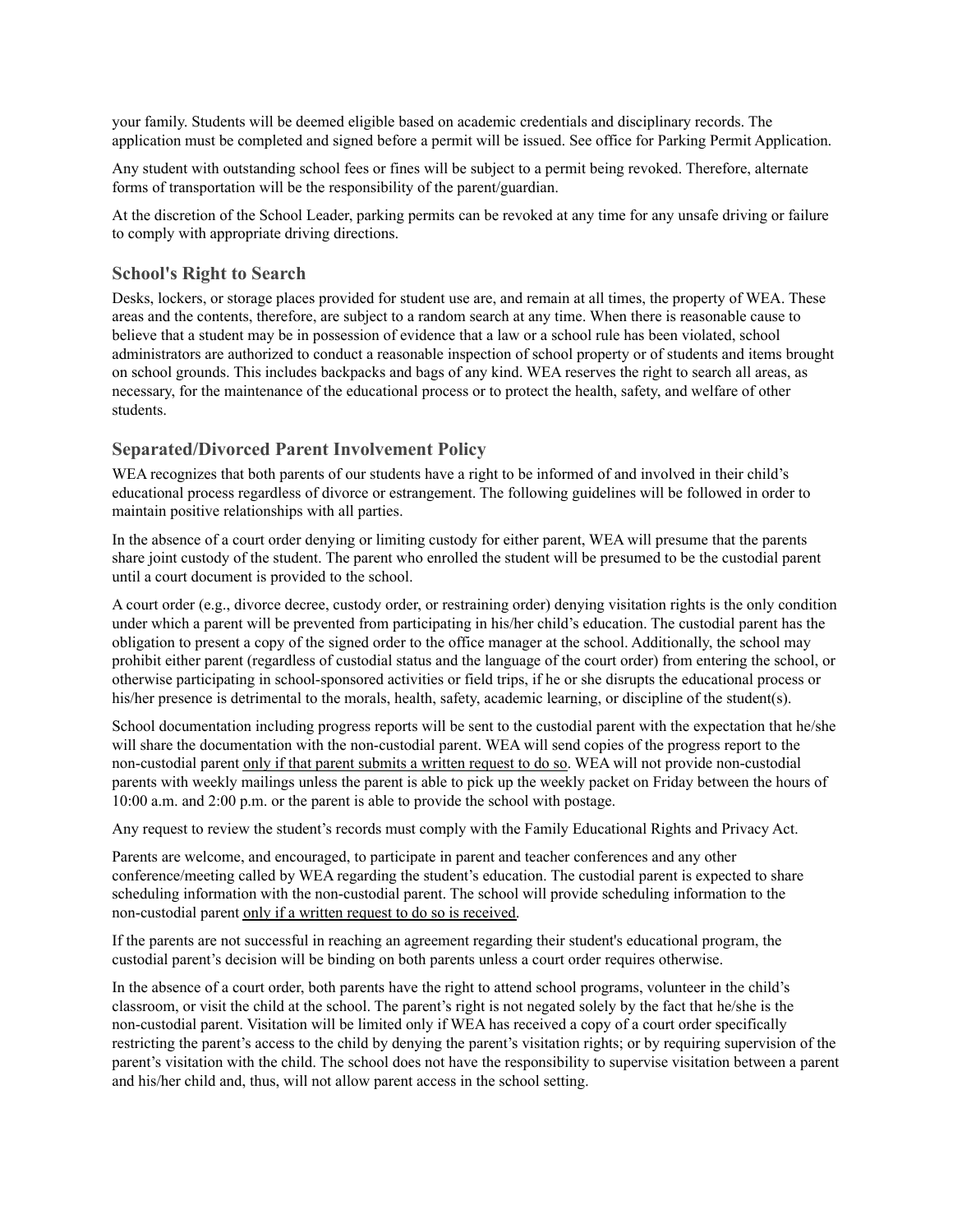When visiting the school, all parents are required to comply with all of WEA's policies and not take any action which disrupts the educational process. If a parent wants to visit with his/her child privately, the administrator shall have the authority to grant or deny the request, and, if granted, to determine the place and time of such visit to ensure minimal disruption to the student's participation in class.

The student will only be released to the custodial parent or those listed on the emergency medical form as authorized to pick up the student. In the case that the custodial parent wants someone other than those listed on the emergency medical form to pick up the student, he/she must inform the school in writing including what day/dates the person is authorized to pick up the student. The student(s) will not be released to the non-custodial parent without authorization from the custodial parent.

## <span id="page-42-0"></span>**Unauthorized use of the Building**

Students or parents are not permitted to use the school building, playground, or school property when school is not in session unless they have obtained prior authorization and are supervised. Any person using the building without authorization and supervision will be referred to local police authorities and will be subject to school disciplinary action. The school is equipped with a security system/surveillance. Unauthorized use of the building will result in an alarm and electronic notification of the local law enforcement agency.

Clubs and/or groups using the building must do so only with the permission of the School Leader/designee and sign an agreement to do so.

## <span id="page-42-1"></span>**Valuable Personal Property**

Students may not bring personal property into the school such as laser pointers, radios, recorders, expensive jewelry, games, toys, electronic devices, etc. These items will be confiscated and returned only to parents. The school will not accept responsibility for the loss of personal property. Cell phones and electronics that are brought to school will have a collection location and must be turned in. WEA is not responsible for any damaged, stolen, or lost items.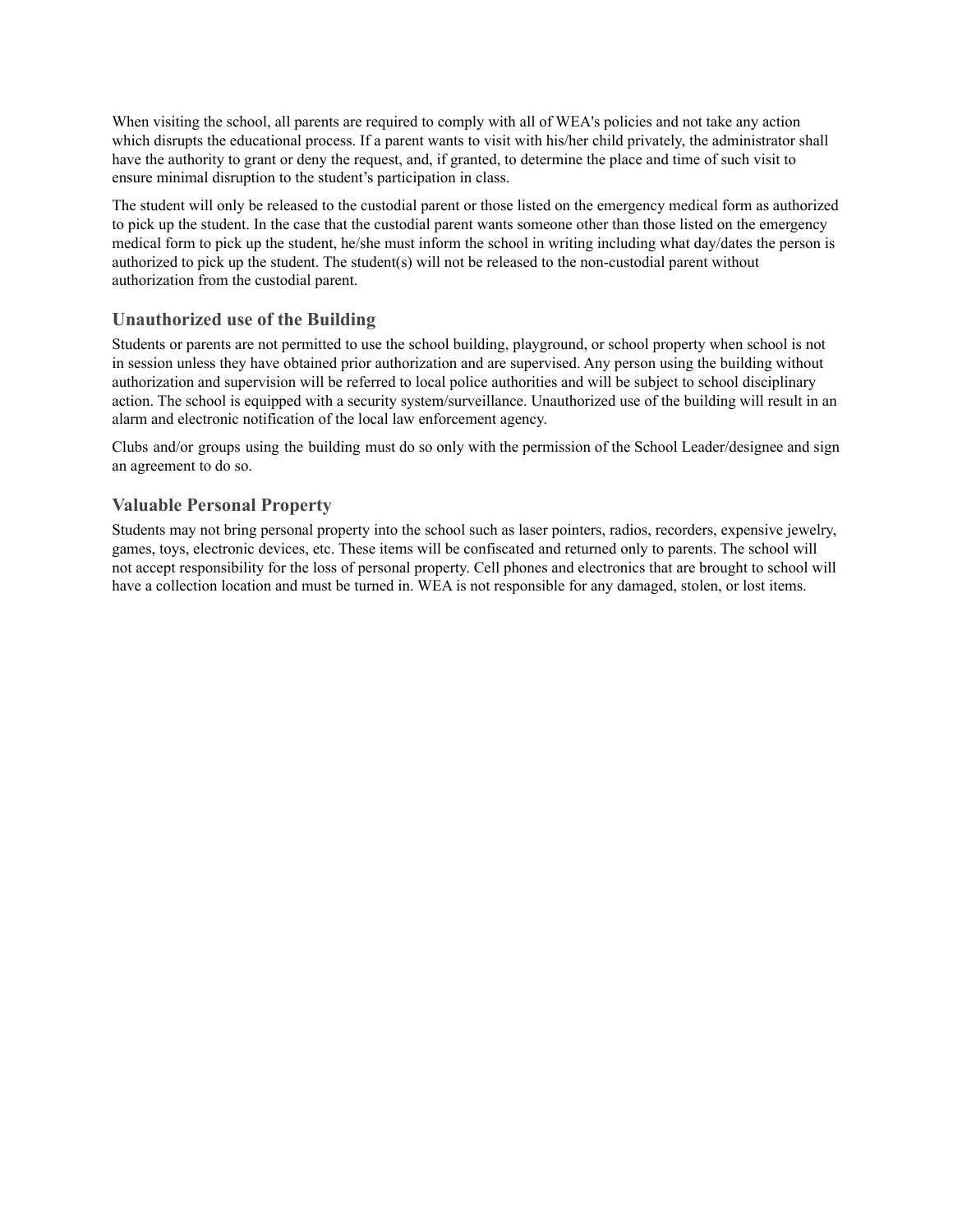# SECTION 6- STUDENT SERVICES

## <span id="page-43-1"></span><span id="page-43-0"></span>**Field Trip/Field Experiences**

#### *Due to COVID-19, there may be times that field trips are suspended.*

Field trips are an important extension of our school curriculum. In order for students to participate in these activities, they must display appropriate behavior and acceptable academic performance. Poor behavior and/or excessive tardiness/absences may result in the loss of field trip privileges. Enrollment in WEA serves as parental permission for all field trips. Students will travel by school vehicle to and from events. Any other arrangements must be made in advance with the School Leader prior to the day of the trip. Participation in field experiences is required unless privileges have been removed by the School Leader. Habitual absence on field trip days may result in additional assignments and/or grade reduction.

Please note that field trips will be taken in all weather conditions and will include outside activities. Be sure your student has dressed appropriately. Please note that the school will not apply/provide bug spray or sunscreen to any student. When necessary, please apply these items at home.

**Field trip uniform consists of the school logo shirt and khaki pants. STUDENTS WILL NOT BE ALLOWED TO GO ON FIELD TRIPS OUT OF UNIFORM!** The office will not provide additional uniform shirts or other items on the morning of the trip. Students are expected to come prepared and may not be allowed to call home for forgotten items.

The School Leader reserves the right to deny participation if a student's behavior is not aligned with school policy. If a student's behavior causes concern with our staff or community representative during a field experience, the School Leader or the School Leader's designee will schedule a meeting with the parent(s) regarding the appropriateness of placement at WEA. Since the state-required curriculum is covered during field experiences, students unable to participate will be missing essential academic material. Parents may be required to accompany their students on field trips when student behavior is a concern. Students who are unable to attend a field experience will remain in the office and will not intermingle with other classes.

#### <span id="page-43-2"></span>**Fundraising Activities**

The only items that can be sold at school are those that are part of school-sponsored fundraising activity and these items may only be sold before school starts in the morning, during lunch periods, and after the school day is over. Students may not bring candy or anything else to school to sell that is not part of school-sponsored fundraising activity.

#### <span id="page-43-3"></span>**Health Screenings**

In compliance with state laws, students will be screened for vision and hearing in specific grades dictated by the Department of Health. From time to time, students will be screened for other serious health concerns or a contagious condition. A permission slip will not be sent home for parent permission in advance of the screening. If a child is suspected of having a contagious condition (pink eye, ringworm, head lice, flu, etc.) parents must pick up the child from school within one hour. A doctor's note may be required for re-admittance. If a doctor confirms a contagious condition, students must remain home/out of school until they are free from symptoms for 24 hours and have a doctor's note.

## <span id="page-43-4"></span>**Lockers (Grades 6-12)**

#### *Due to COVID-19, there may be times that students will not be using lockers.*

Each student is assigned a locker for the storage of books and belongings. Lockers are a permanent part of the building and maybe periodically inspected for neatness, damage, and when suspected, for the storage of contraband. There shall be no writing on lockers nor shall anything be attached to the lockers without permission. It is the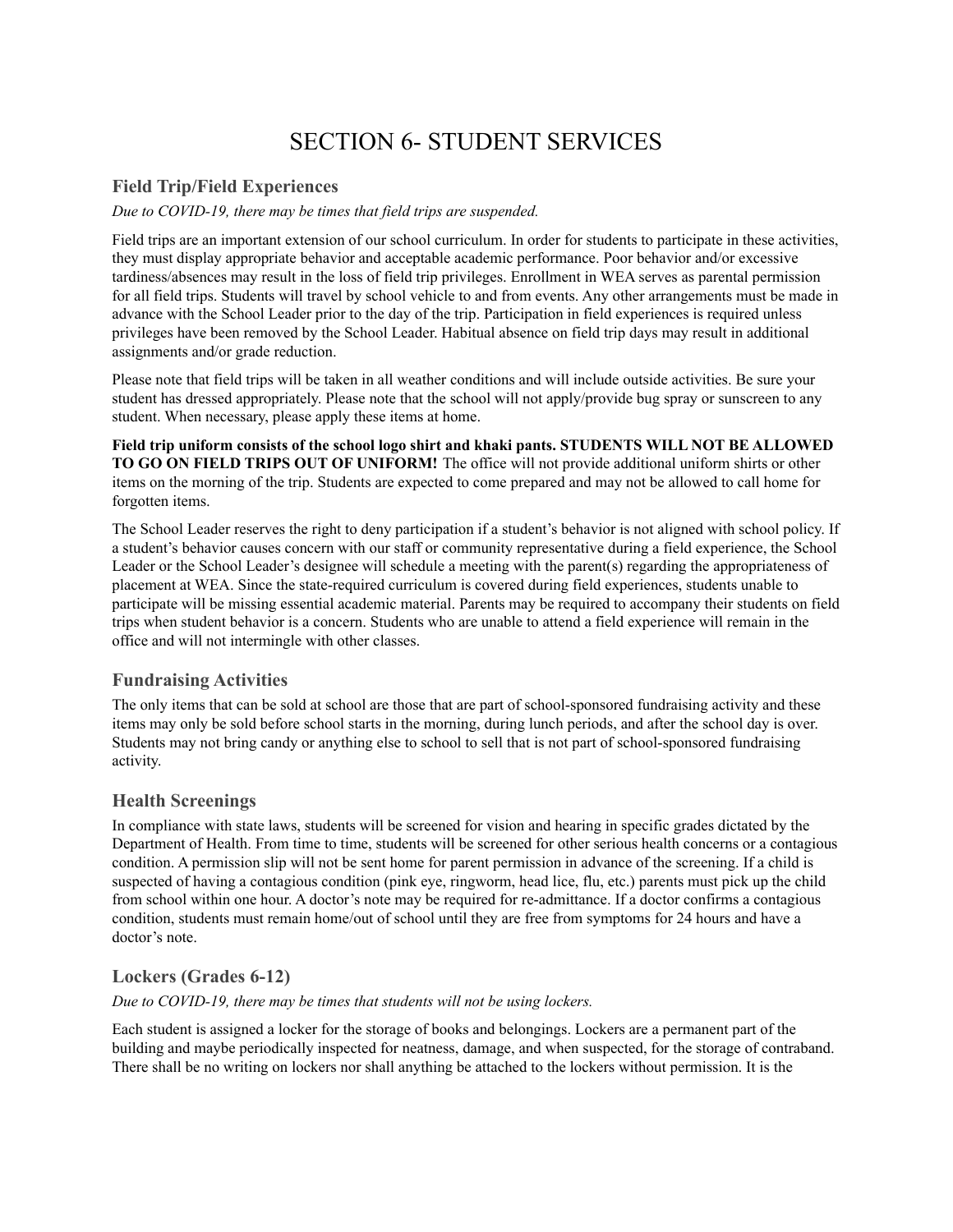students' responsibility to ensure that no food or drinks are left unsealed in a locker. It is the expectation that all food items be removed daily.

School officials have the right and duty to inspect lockers under their control and may do so at any time to prevent the use of lockers in illicit ways or for illegal purposes. Lockers remain the property of the school and the school reserves the right to search as necessary for the maintenance of the educational process or to protect the health, safety, and welfare of other students.

Use only the locker assigned to you and keep it locked at all times. Students must turn in their lock combination or extra key to classroom teachers. WEA is not responsible for any lost or stolen items from school lockers.

#### <span id="page-44-0"></span>**Lost and Found**

Clothes, books, jewelry, and other items turned in to the school office will be kept in a lost and found location. Students who have lost something should check with the school office staff. Items not claimed will be donated to a charitable organization at the conclusion of each quarter.

#### <span id="page-44-1"></span>**Parent Involvement and Chaperone Expectations**

Due to Covid-19 there may be times that the number of volunteers and visitors to the buildings will be restricted.

Parents involved in school activities and chaperones will be expected to be aware of and remain in compliance with the school rules and represent the school in a positive and professional manner. This includes the "no smoking policy."

Parents who wish to volunteer in the classroom or school building should submit a request to the teacher or school office. Parents are asked to plan on participating in specific planned activities and should not remain in the school when not participating in a specific planned activity.

Chaperones are a vital part of the field experiences and are appreciated, volunteers. All chaperones must be 18 years old or older, be able to ride the bus, participate in all activities, and stay with and keep control of the groups assigned. No siblings or non-enrolled children are allowed. Chaperone expectations are outlined in detail prior to each trip. The School Leader or his/her designee has the right to refuse chaperone participation.

#### <span id="page-44-2"></span>**Parent-Teacher Organization (PTO)**

#### *Due to Covid-19 PTO there may be times that meetings and events will be on hold.*

The Parent-Teacher Organization (PTO) meets throughout the year. All parents are invited to attend and participate in the PTO. Meeting dates and times will be announced. Check the office for meeting information. This is an important organization that helps WEA to strengthen bonds and provide families with opportunities to be a part of their students' growth. The PTO provides funding for critical educational tools. Without parent support and participation, the PTO cannot be successful. Please consider being a part of this organization.

## <span id="page-44-3"></span>**Telephone Use**

Telephones in the school offices are not for use by students. Students will be called to the phone only in emergencies and only messages of an urgent nature will be delivered to students. Students who need to use the phone will do so with permission and in the school office. Access to the school phone will be based on the discretion of the staff. No student cell phones are permitted. Please see the heading Cell Phones for further information.

#### <span id="page-44-4"></span>**Visitors**

#### Due to Covid-19 there may be times that the number of volunteers and visitors to the buildings will be restricted.

By state law, all persons who are not regular members of the school personnel must report to the office and state their reason for being on school grounds or in the building. The office will decide if the person can remain in the building and issue them an identification pass. This law is for the protection of students and staff and will be enforced.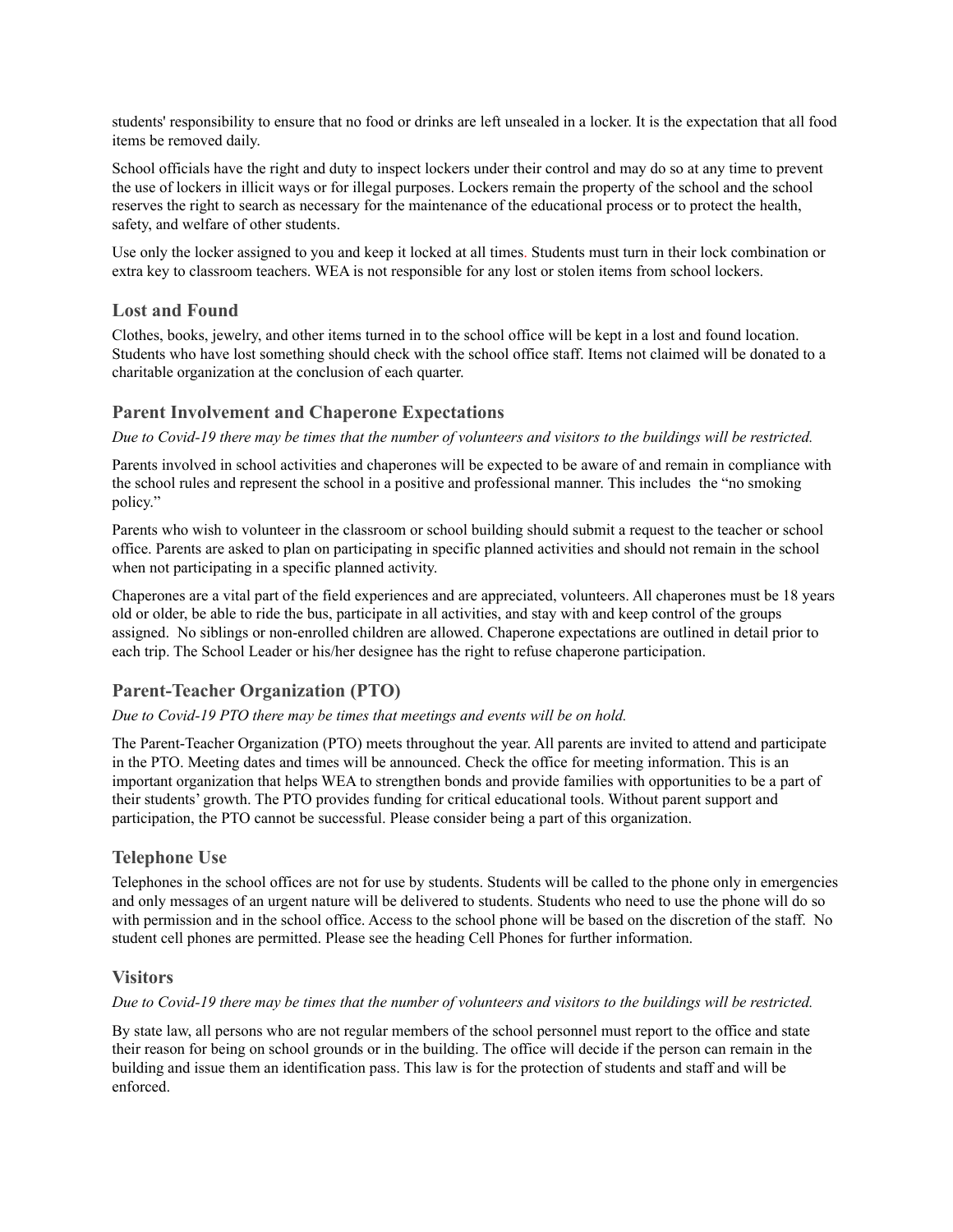#### <span id="page-45-0"></span>**Volunteers**

#### Due to Covid-19 there may be times that the number of volunteers and visitors to the buildings will be restricted.

Volunteers are a valued part of WEA. There are many ways to participate and get involved in the school family and academic life at WEA. Please consider chaperoning on a field trip or checking in the office for volunteer opportunities. Office administrators facilitate the appropriate and effective use of volunteers. When volunteering, please check into the office to receive an identification pass and volunteer assignments. WEA reserves the right to refuse or restrict volunteer activities. Parents bringing students in the morning should plan to exit the classroom by the start of class in order to encourage independent learning. If a parent wishes to remain in the building, they should check-in with the office staff in order to obtain a volunteer pass and assignment.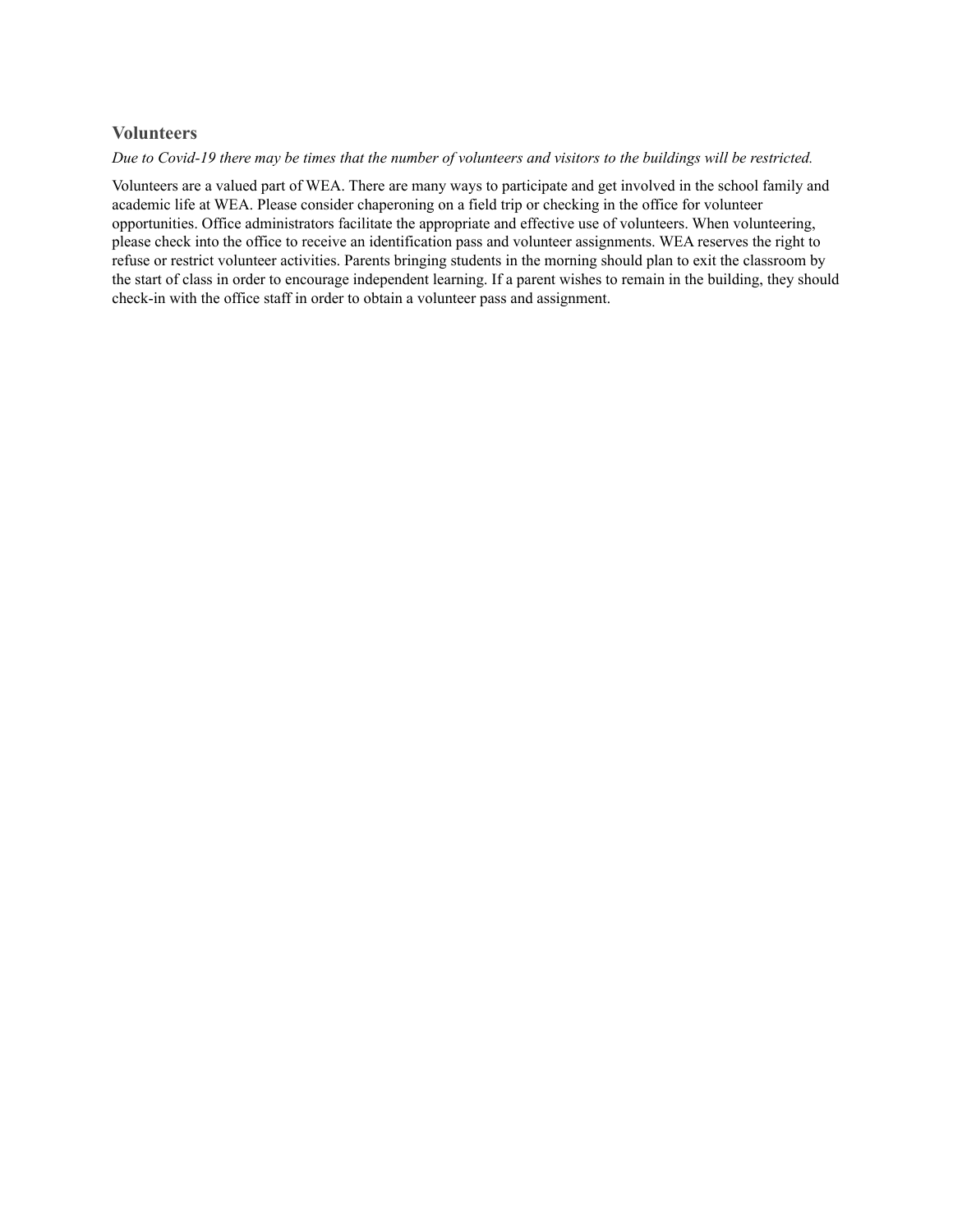# **This copy is to be signed and returned to your student's homeroom teacher.**

## **HANDBOOK AWARENESS STATEMENT**

My signature below indicates that I have received, read, and agree to uphold the policies outlined in the Parent and Student Handbook, including the School's Right to Search, the Code of Conduct, and the Attendance Policy.

Parents MUST inform the school of changes in residence, custody, and home, work, and emergency telephone numbers. If the school is unable to contact you directly, or through identified emergency contact numbers, we reserve the right to take the necessary steps in the best interest of the child.

| Parent's Signature                                                                                               | Date:            |  |
|------------------------------------------------------------------------------------------------------------------|------------------|--|
| Student's Name (Print)                                                                                           |                  |  |
| Student's Signature<br>the control of the control of the control of the control of the control of the control of |                  |  |
| Grade                                                                                                            | Homeroom Teacher |  |
|                                                                                                                  |                  |  |

#### **COMPUTER USAGE AGREEMENT**

My signature below indicates that I have received, read, and agree to uphold the Computer Usage Agreement included in the Parent and Student Handbook.

Please check the appropriate response:

\_\_\_\_ My student may use the Internet while at school pursuant to the board policy and agrees to abide by the rules of the policy.

\_\_\_\_ My student may not use the Internet while at school.

| Parent's Signature |  |
|--------------------|--|
|--------------------|--|

Student's Name (Print)

Student's Signature

Grade **Grade Example 1** Homeroom Teacher **Homeroom Teacher** 

#### **FIELD TRIP PERMISSION**

My signature below indicates that I give permission for my student to attend, participate in, and travel with the class to and from all field trips.

Parent's Signature **Date:**  $\Box$ 

## **STUDENT DIRECTORY**

I DO want my child included in the WEA school directory.

Phone Number to be included in the directory:

I DO NOT want my child included in the WEA school directory.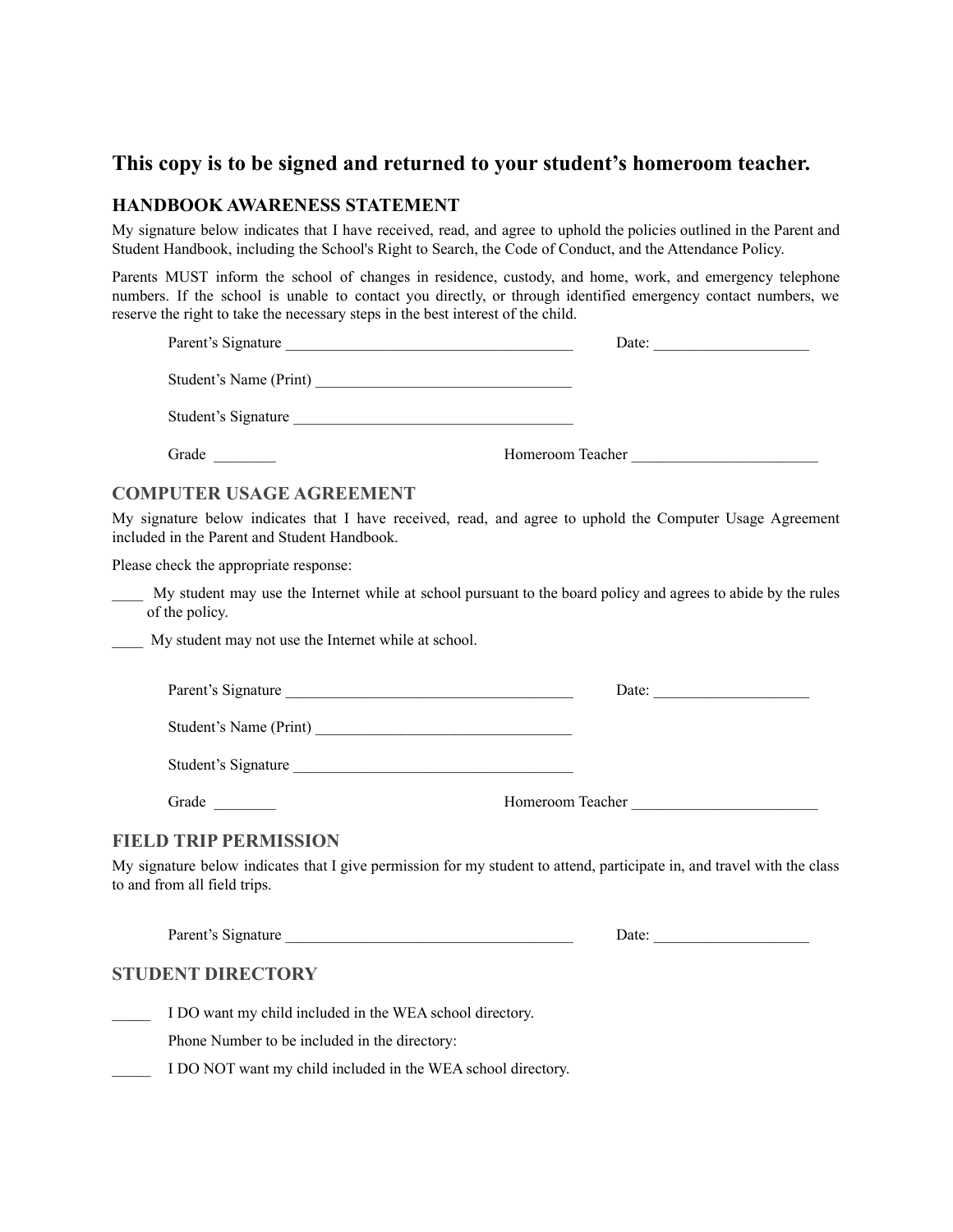# Appendix A

<span id="page-47-0"></span>Board Approved Policies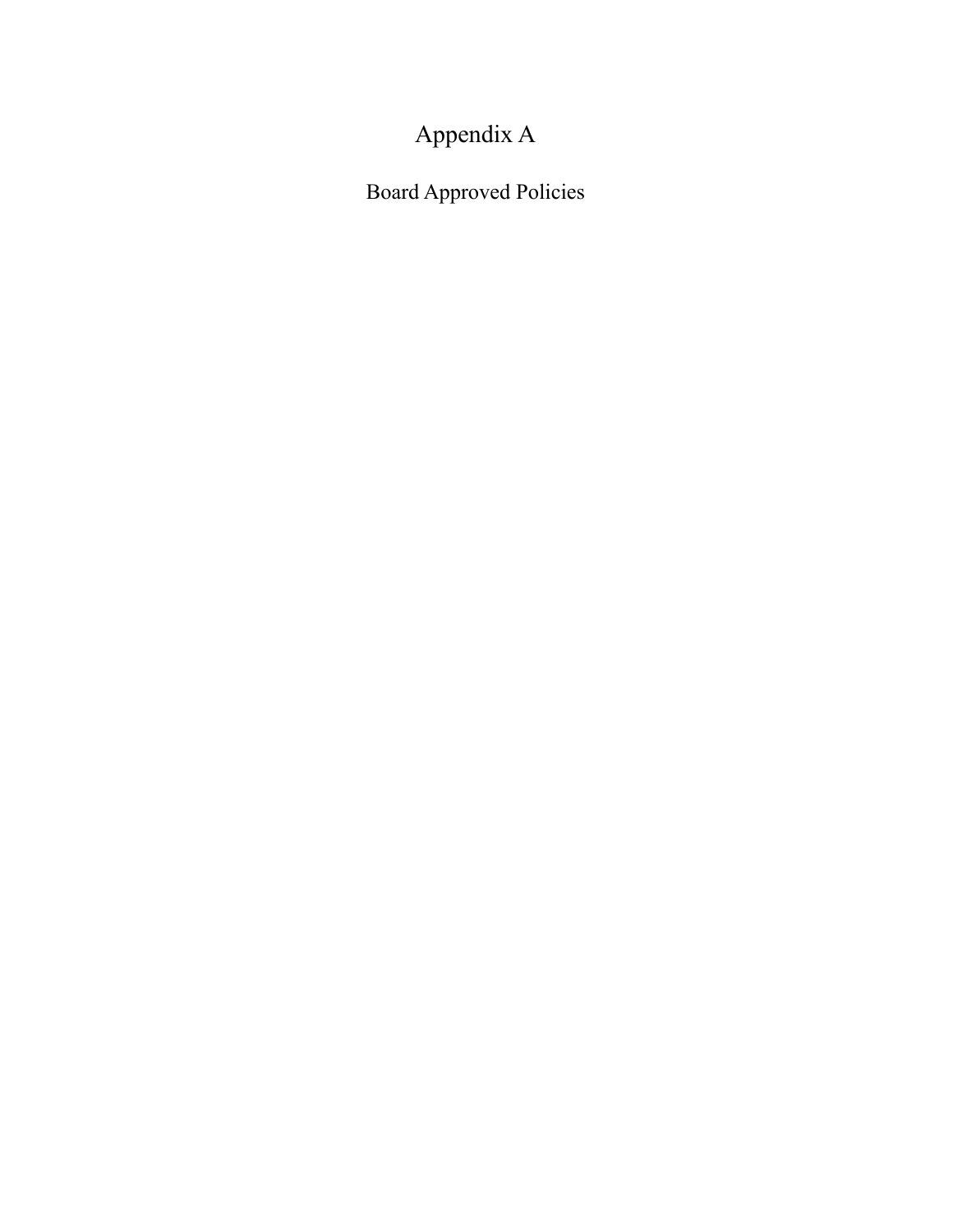# **Anti-Harassment, Anti-Intimidation, Anti-Bullying Policy**

A safe and civil environment is necessary for students to learn and achieve high academic standards. Harassment, Intimidation, and Bullying are strictly prohibited, and students who are determined to have engaged in such behavior are subject to disciplinary action, which may include suspension or expulsion. This policy details the School's prohibition of Harassment, Intimidation, and Bullying (including Cyber-Bullying).

# **I. Definitions:**

A. "Harassment, Intimidation, Bullying" means:

- 1. An intentional written, verbal, graphic, electronic, or physical act that a student or group of students has exhibited toward another student or school personnel (including volunteers or others serving the school), more than once, and the behavior:
	- a. Causes mental or physical harm to the victim; and
	- b. Is sufficiently severe, persistent or pervasive that it creates an intimidating, threatening or abusive educational environment
- 2. Violence within a dating relationship
- B. By Electronic Means/Cyber-Bullying: Harassment, Intimidation, Bullying includes electronic acts, which mean an act committed through the use of phones, PDAs, computers, electronic notebooks, game systems, or any other electronic or communication devices. (Harassment, Intimidation, Bullying conducted through electronic devices is sometimes referred to as "Cyber-Bullying".)
- C. Location: Acts constituting Harassment, Intimidation, or Bullying subject to this policy must occur to and from school, on school grounds, at school-sponsored or sanctioned activities, or in school transportation in order for the School to be reasonably able to monitor and discern the conduct pursuant to this policy. Cyber-Bullying, subject to this policy, may occur beyond those locations but is covered by this Policy and is strictly forbidden under this Policy.

# **II. Types of Conduct**

Harassment, Intimidation or Bullying can include many different behaviors including overt intent to ridicule, humiliate or intimidate another student or school personnel. Examples of conduct that could constitute prohibited conduct may include, but is not limited to:

causing injury, discomfort, fear or suffering to the victim;

- 1. Physical violence and/or attacks;
- 2. Threats, taunts and Intimidation through words and/or gestures;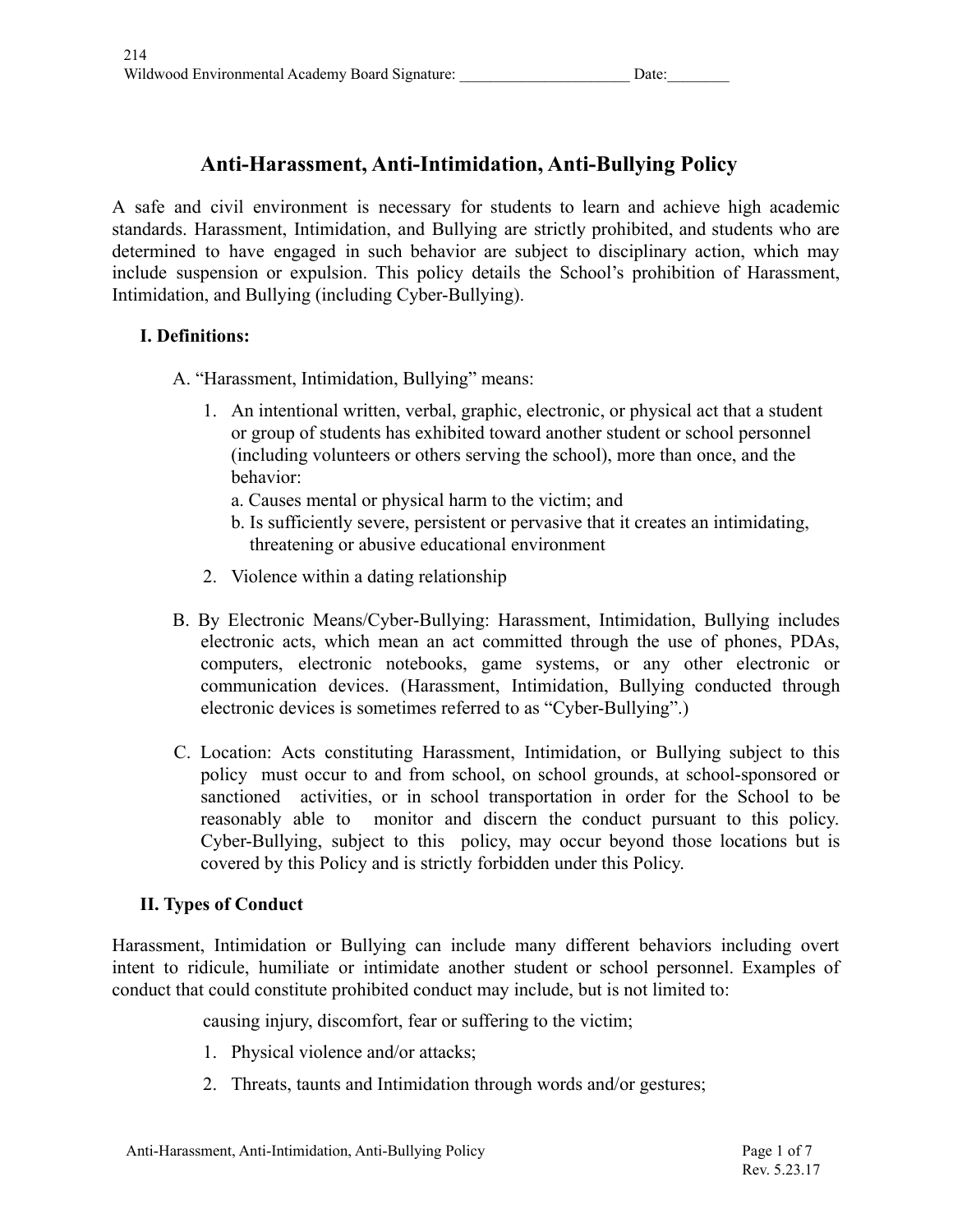- 3. Extortion, damage or stealing of money, property or possessions;
- 4. Exclusion from the peer group or spreading rumors;
- 5. Repeated remarks of a demeaning nature that have the purpose or effect of
- 6. Repetitive and hostile behavior with the intent to harm others through the use of information and communication technologies and other web-based/online sites (also known as "cyber Bullying"), such as the following:
	- a. Posting slurs on websites or any form of social media;
	- b. Sending or posting abusive or threatening instant messages, emails, texts or communications via social media;
	- c. Using cameras or cameras on any devices to take private or embarrassing photographs of students and sending or posting them online or on any form of social media;
	- d. Using websites or other electronic communication to circulate gossip and rumors to other students;
	- e. Excluding others from an online group by falsely reporting them for inappropriate language to internet service providers.

# **III. Complaint Process – Reporting Prohibited Incidents**

- A. Students, Parents/Guardians, or other individuals may report suspected Harassment, Intimidation, Bullying to any School personnel. The Chief Administrative Officer or his/her designee is responsible for receiving complaints alleging violations of this Policy. School personnel who receive a complaint will promptly report or forward it to the Chief Administrative Officer or his/her designee for review and action.
- B. Oral reports of suspected prohibited behavior are considered official complaints in the same manner as a written complaint. School personnel who receive an oral complaint will promptly document the complaint in writing, and will promptly forward it to the Chief Administrative Officer for review and action.
- C. Both written and oral complaints shall be reasonably specific as to the actions giving rise to the suspicion of Harassment, Intimidation, and/or Bullying, including person(s) involved, number of times and places of the alleged conduct, the target of the prohibited behavior, and the names of any potential witness.
- D. Anonymous Complaints: Individuals who make complaints as set forth above may request that their name be maintained in confidence by the School. The anonymous complaints will be reviewed and reasonable action will be taken to address the situation, to the extent such action may be taken that (1) does not disclose the source of the complaint; and  $(2)$  is consistent with the due process rights of the student(s) alleged to have committed acts of Harassment, Intimidation and/or Bullying.
- E. False Complaints: It is a violation of this policy to knowingly report false allegations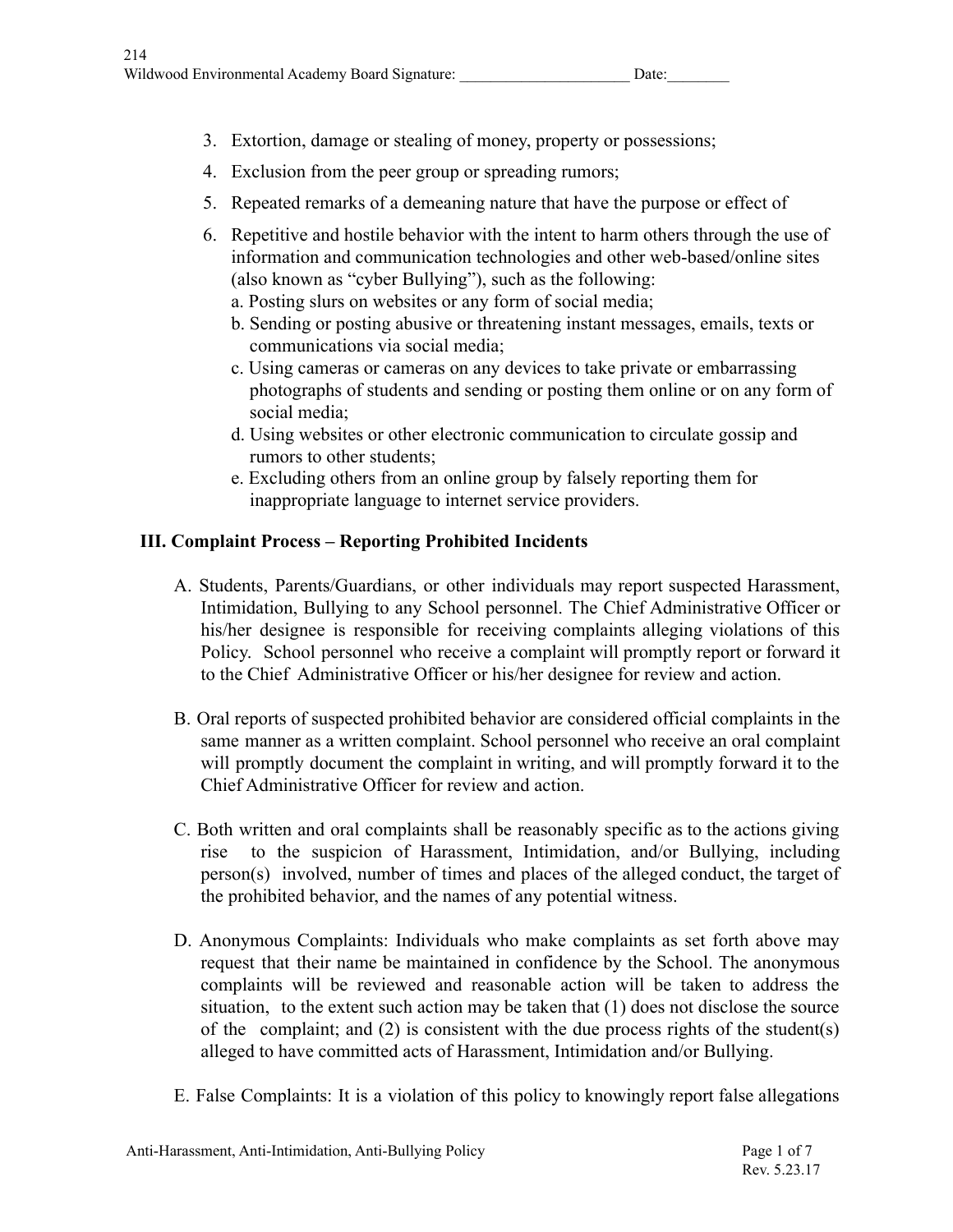of Harassment, Intimidation, and/or Bullying. Persons found to knowingly report or corroborate false allegations will be subject to appropriate discipline.

F. School personnel, volunteers, and students shall be individually immune from liability in a civil action for damages arising from reporting an incident in accordance with this policy if that person reports an incident in good faith and in compliance with the procedures set forth herein.

# **IV. School Personnel Responsibilities**

- A. Teachers and Other School Personnel Responsibilities
	- 1. Teachers and other school personnel, who witness acts of Harassment, Intimidation or Bullying, as defined above, will promptly notify the Chief Administrative Officer or his/her designee of the event observed by filing a written incident report concerning the events witnessed.
	- 2. In addition to addressing both informal and formal complaints, school personnel are encouraged to address the issue of Harassment, Intimidation or Bullying in other interactions with students. School personnel may find opportunities to educate students about Harassment, Intimidation and Bullying and help eliminate such prohibited behaviors through class discussions, counseling, and reinforcement of socially appropriate behavior.
	- 3. School personnel should intervene promptly where they observe student conduct that has the purpose or effect of ridiculing, humiliating, or intimidating another student/school personnel, even if such conduct does not meet the formal definition of "Harassment, Intimidation, or Bullying."
- B. Administrator Responsibilities Investigation and Documentation
	- 1. The Chief Administrative Officer or his/her designee shall conduct a prompt and thorough investigation of all complaints of suspected Harassment, Intimidation, or Bullying. The Chief Administrative Officer or his/her designee shall prepare a written report of the investigation when the investigation is complete. Such report will include findings of fact and a determination of whether acts of Harassment, Intimidation, or Bullying were verified. When prohibited acts are verified, the Chief Administrative Officer or his/her designee shall also prepare a recommendation for intervention, including disciplinary action. Where appropriate, written witness statements will be attached to the report. It is imperative that Harassment, Intimidation, and Bullying be identified only when the specific elements of the definition are met because the designation of such prohibited incidents carry special statutory obligations. However, a determination that misconduct does not constitute Harassment, Intimidation or Bullying under this Policy, does not restrict the right of the Chief Administrative Officer to impose appropriate disciplinary consequences for student misconduct.
	- 2. When an individual reporting a complaint has requested anonymity, the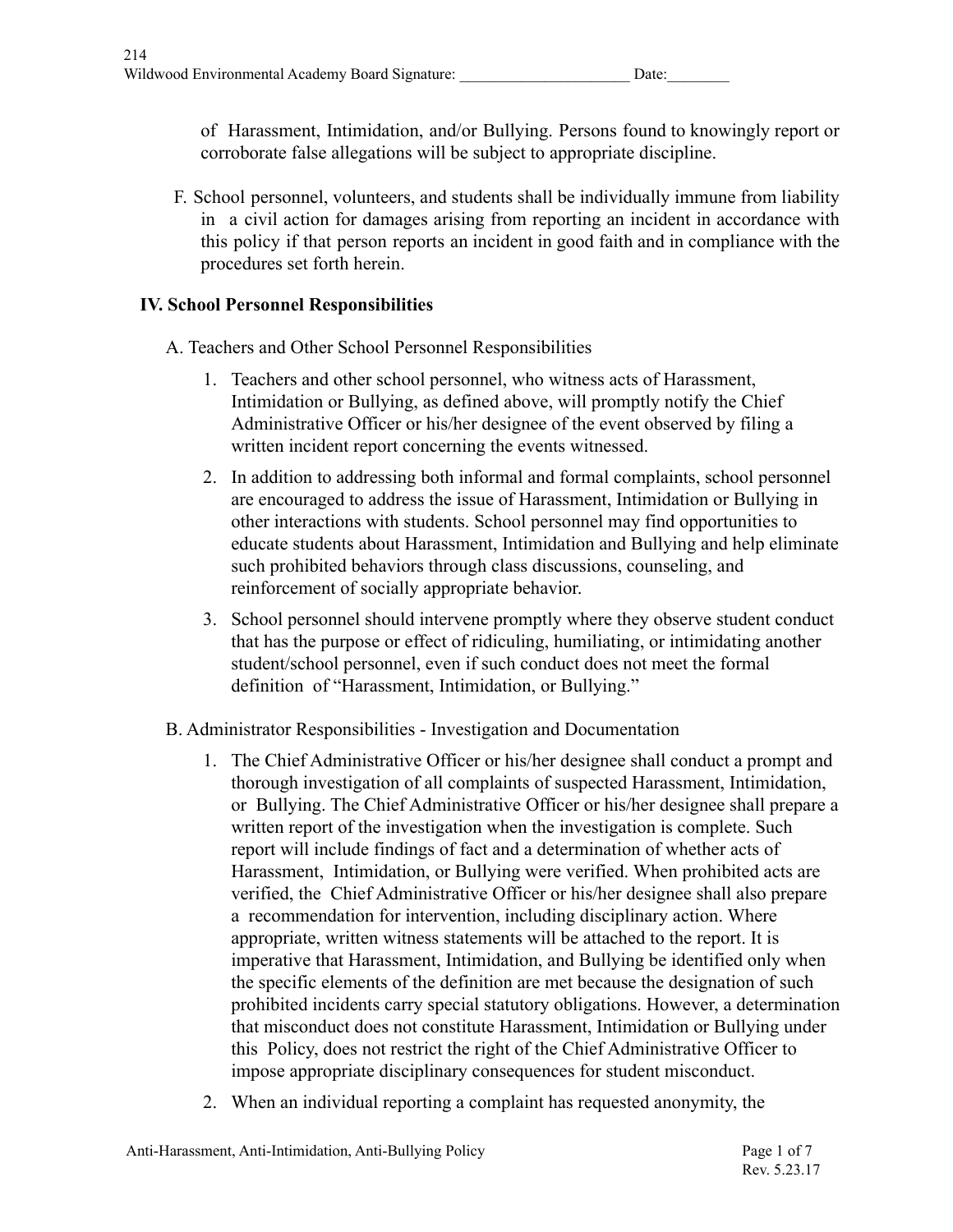investigation of such complaint will be limited as is appropriate in view of the anonymity of the complaint. Such limitation of investigation may include restricting action to a simple review of the complaint (with or without discussing it with the alleged perpetrator), subject to receipt of further information and/or the withdrawal by the complaining individual of the condition that his/her report be anonymous.

# **V. Notification to Parents/Guardians**

- A. Perpetrator: If after investigation, acts of Harassment, Intimidation and Bullying by a specific student are verified, the Chief Administrative Officer or his/her designee will notify, in writing, the parent or guardian of the perpetrator of that finding. If disciplinary consequences are imposed against such student, a description of such discipline will be included in such notification to the extent permitted by law.
- B. Victim: If after investigation, acts of Bullying against a specific student are verified, the Chief Administrative Officer or his/her designee will notify the parent or guardian of the victim of such findings. In providing such notification, care must be taken to respect the statutory privacy right, including those set forth in the R.C. § 3319.321 and the Family Educational Rights and Privacy Act of 1974, 88 Stat. 571, 20 U.S.C. 1232q of the perpetrator of such Harassment, Intimidation and Bullying.
- C. To the extent permitted by State and Federal privacy laws, parents or guardians of any student involved in a prohibited incident may have access to any written reports pertaining to the prohibited incident.

# **VI. Remedial Actions**

- A. Verified acts of Harassment, Intimidation or Bullying will result in action by the Chief Administrative Officer or his/her designee that is intended to ensure that the prohibition against Harassment, Intimidation or Bullying behavior is enforced, with the goal that any such prohibited behavior will cease.
- B. The School recognizes that acts of Harassment, Intimidation, or Bullying can take many forms and can vary dramatically in seriousness and impact on the targeted individual and school community. Accordingly, there is no one prescribed response to verified acts of Harassment, Intimidation, and Bullying. Disciplinary and appropriate remedial actions for an individual who commits an act of Harassment, Intimidation or Bullying may range from positive behavioral interventions up to, and including, suspension or expulsion.
- C. In determining appropriate action for each individual who commits an act of Harassment, Intimidation or Bullying (including a determination to engage in either non-disciplinary or disciplinary action, as described below), the Chief Administrative Officer will give the following factors full consideration: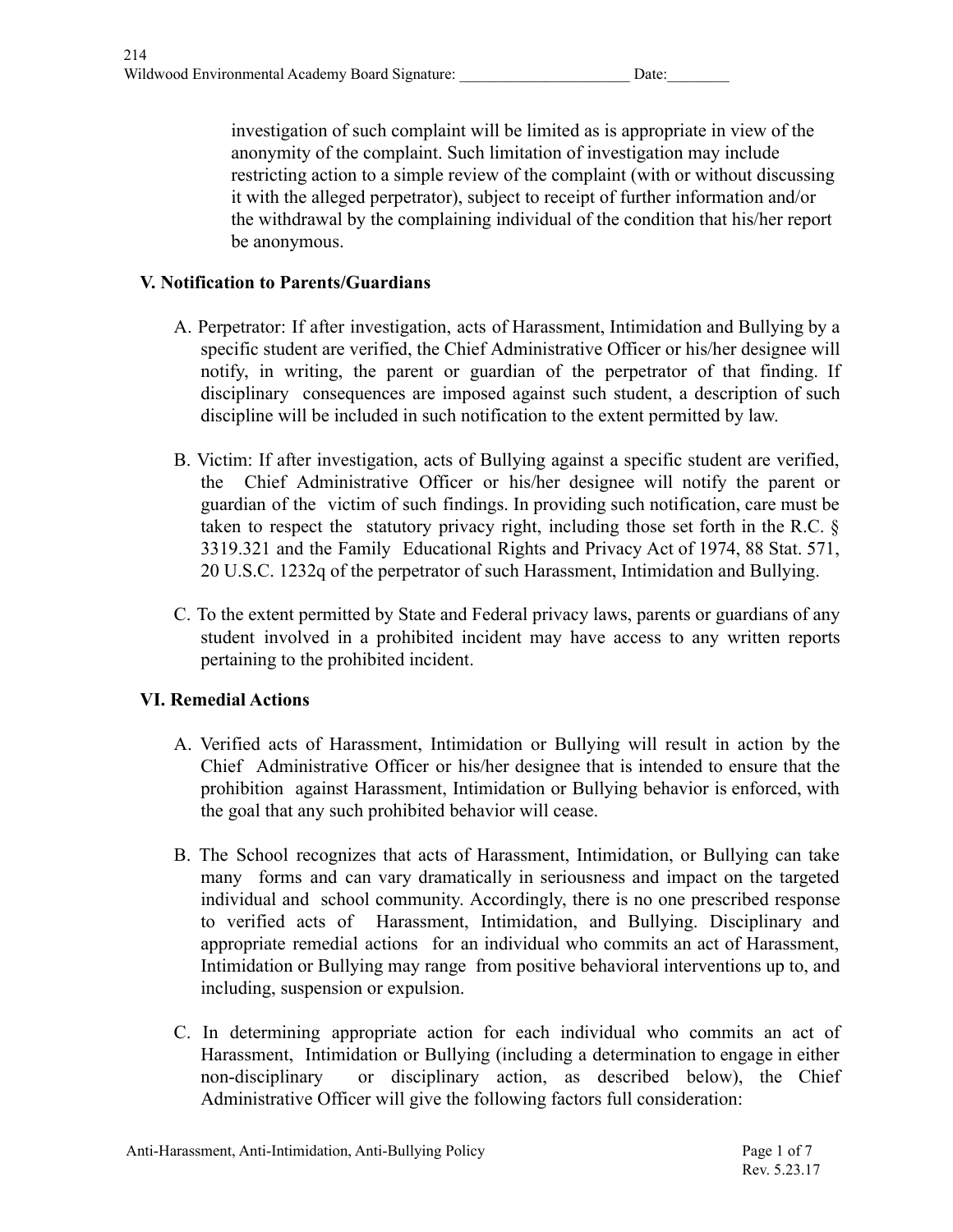- 1. The degree of harm caused by the incident(s);
- 2. The surrounding circumstances;
- 3. The nature and severity of the behavior;
- 4. The relationship between the parties involved; and
- 5. Past incidences or continuing patterns of behavior.
- D. When verified acts of Harassment, Intimidation or Bullying are identified early and/or when such verified acts of such behavior do not reasonably require a disciplinary response, students may be counseled regarding the definition of Harassment, Intimidation, Bullying, its prohibition, and their duty to avoid any conduct that could be considered Harassment, Intimidation or Bullying. Peer mediation or restorative practices may also be used, when appropriate.
- E. When acts of Harassment, Intimidation and Bullying are verified and a disciplinary response is warranted, students are subject to the full range of disciplinary consequences. Anonymous complaints that are not otherwise verified, however, will not be the basis for disciplinary action.
- F. Suspension or Expulsion may be imposed, but only after the appropriate procedures have been conducted pursuant to the School's Suspension and Expulsion Policy and applicable law. No disciplinary procedure will infringe on any student's rights under the first amendment to the Constitution of the United States.
- G. The determination that conduct does not constitute Harassment, Intimidation or Bullying under this Policy, however, does not restrict the right of the Chief Administrative Officer or the Board or both to impose appropriate disciplinary consequences for student misconduct.

# **VII. Prevention and Intervention Strategies**

In addition to the prompt investigation of complaints of Harassment, Intimidation, or Bullying, and direct intervention when such acts are verified, the School will consider potential strategies to protect victims from additional Harassment, Intimidation, or Bullying, and from retaliation following a report and to generally ameliorate the effects of Harassment, Intimidation, Bullying. The following potential strategies, as well as other strategies, may be considered:

- 1. Supervising and disciplining offending students fairly and consistently;
- 2. Providing adult supervision during breaks, lunchtime, bathroom breaks and in the hallways during times of transition;
- 3. Maintaining contact with parents and guardians of all involved parties;
- 4. Providing counseling for the victim if assessed that it is needed;
- 5. Informing school personnel of the incident and instructing them to monitor the